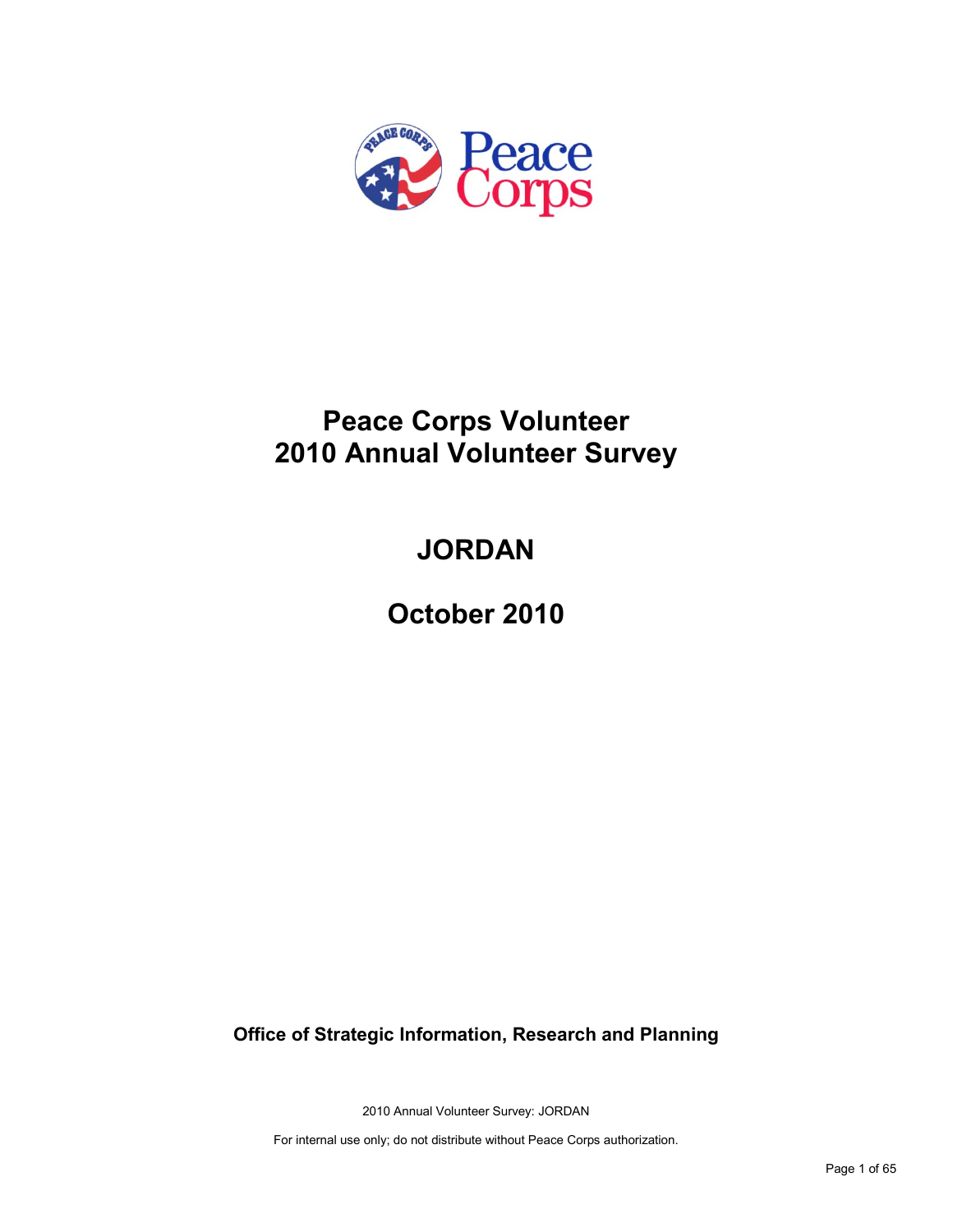## **Table of Contents**

| A.           |                                                   |    |
|--------------|---------------------------------------------------|----|
| В.           |                                                   |    |
| C.           |                                                   |    |
| D.           |                                                   |    |
| Е.           |                                                   |    |
| F.,          |                                                   | 22 |
| G.           |                                                   |    |
| Η.           |                                                   |    |
| $\mathbf{L}$ |                                                   |    |
| J.           | Overall Assessment of Your Peace Corps Service 58 |    |
| Κ.           |                                                   |    |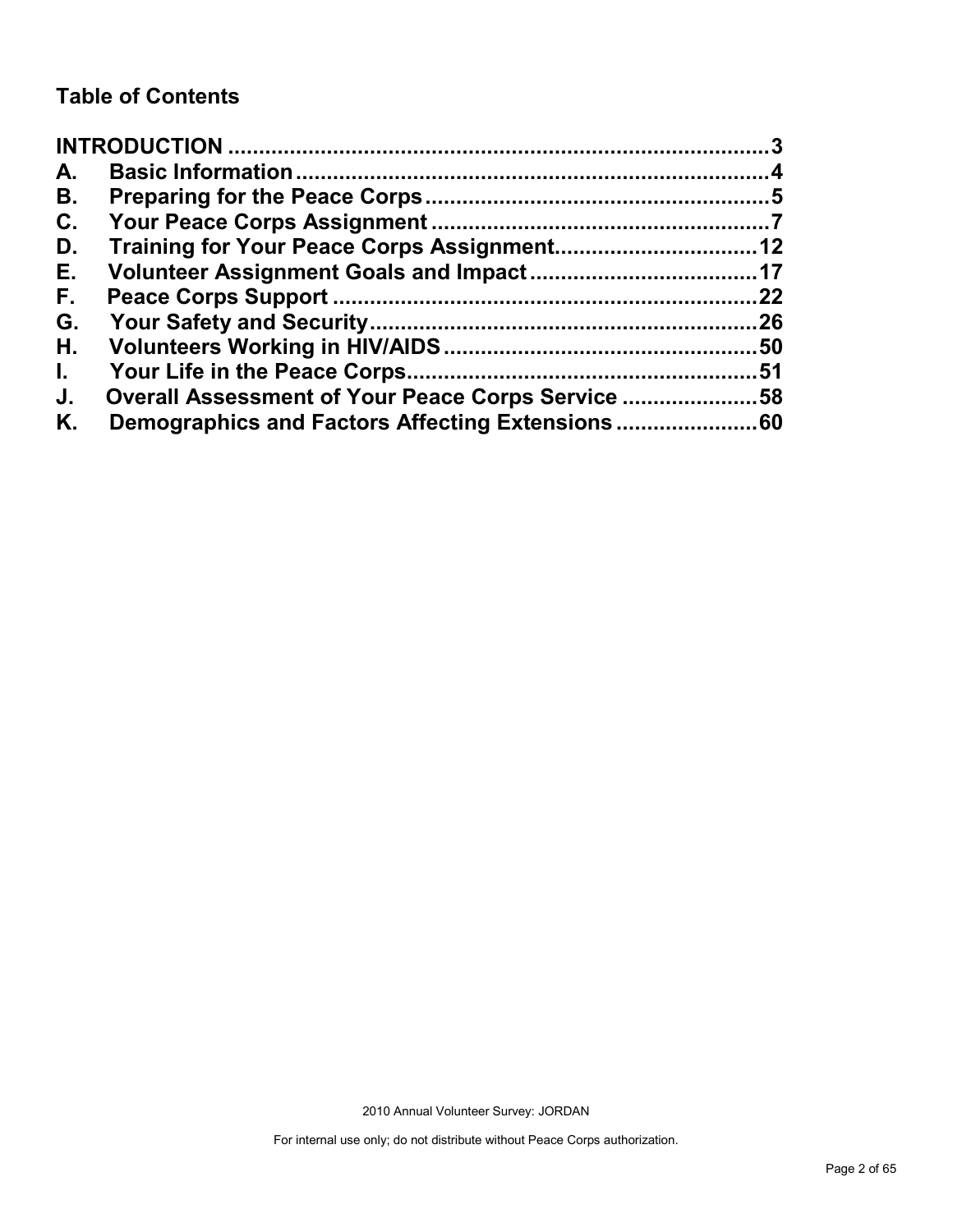## <span id="page-2-0"></span>**INTRODUCTION**

The Annual Volunteer Survey was conducted from June – August 2010 and 81 percent of the Volunteers (5, 239) responded, the highest number in the 35-year history of the survey. Most Volunteers (89 percent) completed the online version of the survey, and another 11 percent completed a paper version of the survey.

This report conveys the responses to the survey from Volunteers serving in one particular country. The report contains the tables and short narrative responses from the questions offering a finite set of possible responses. The results provide a picture of the activities, experiences and views of Peace Corps Volunteers in 2010, including areas where Volunteers confirm that their needs are being well met and where improvements may be needed.

A second report contains the Volunteers' extensive narrative responses to eight open-ended questions on the survey. The report, *2010 Annual Volunteer Survey Open Ended Responses,* is being distributed separately to the Regional and Country Directors.

## **ORGANIZATION OF THE REPORT**

The country report contains eleven sections, corresponding to the major sections of the survey questionnaire.

The tabular results are presented in the order in which the questions appeared in the 2010 AVS, which corresponds roughly to the phases of Volunteer service. Initial questions asked about preparing for Peace Corps. These were followed by questions about assignment activities and training. The final set of questions asked about extending service beyond two years.

The tables show the percent of post respondents that selected each choice and the total number of post respondents that answered the question. Most survey questions asked respondents to select one answer from a set of choices. The percentages for the "select one" responses add up to 100 percent. Questions that allowed Volunteers to "mark all that apply" result in percentages that total to more than 100 percent. This is because each percentage equals the number of respondents selecting that choice divided by the number of respondents who answered the question.

The 2010 AVS included most questions from earlier annual and biennial surveys. A dozen open-ended questions were excluded this year to reduce the reporting burden and internet connection costs to Volunteers.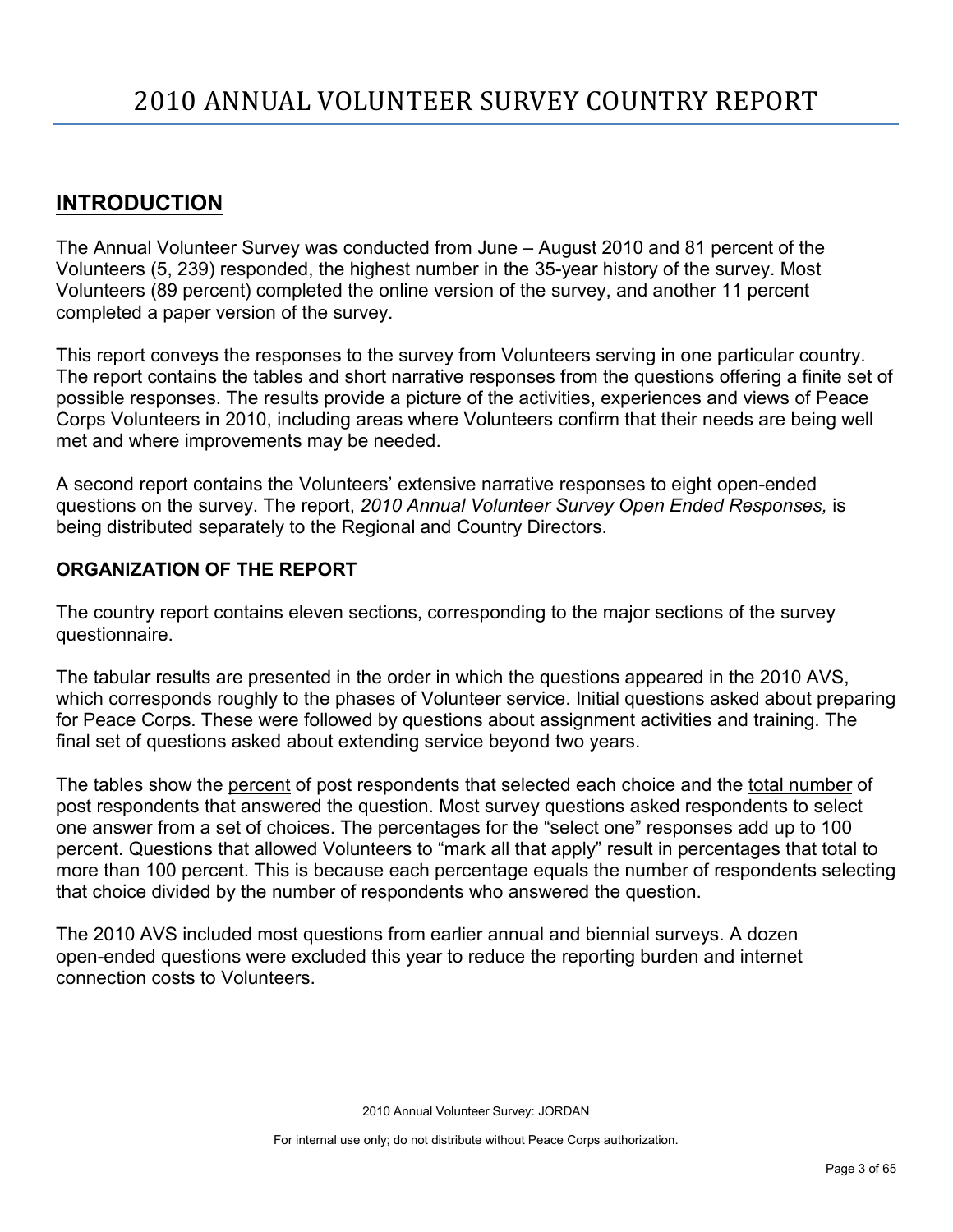Key questions were added to gather more information about:

- Experiences with insensitive comments and behavior based on race, ethnicity, age, gender, or sexual orientation
- Observations or comments about harassment/discrimination experiences (added to the online 2010 AVS after the survey began)
- Reasons that might influence whether or not to extend Volunteer service beyond two years

A crosswalk between the 2009 and 2010 questions is posted on the OSIRP intranet under 2010 AVS Reports "Reference Documents." Earlier surveys and global, regional and post reports are also on the OSIRP Intranet.

## **HOW TO USE THE INFORMATION**

Posts are encouraged to share the results with staff and Volunteers. These reports are an excellent way to initiate a dialogue with staff and Volunteers at post about what is working well and areas for improvement. In the past, posts have found it useful to share the results with their Volunteers, via the VAC, monthly newsletters, summary bulletins, and presentations at PST and IST.

Please consider comparing these 2010 results with your 2006, 2008 and 2009 survey results to identify trends and changes over time. You may also want to compare your country's results with the regional and global numbers.

## <span id="page-3-0"></span>**A. Basic Information**

This section reports on the overall response rate and percentages of online and paper surveys completed, as well as the Volunteers' descriptions of their project and site. Results are more representative of all Volunteers at post when the response rate is above 50 percent.

The 2010 Annual Volunteer Survey response rate for JORDAN was 95%.

| <b>Completed Online and Paper Surveys</b> |  |  |  |
|-------------------------------------------|--|--|--|
|                                           |  |  |  |
|                                           |  |  |  |

|        | Percent | Number |
|--------|---------|--------|
| Online | 100%    | 55     |
| Paper  |         |        |
| Total  | 100%    | 55     |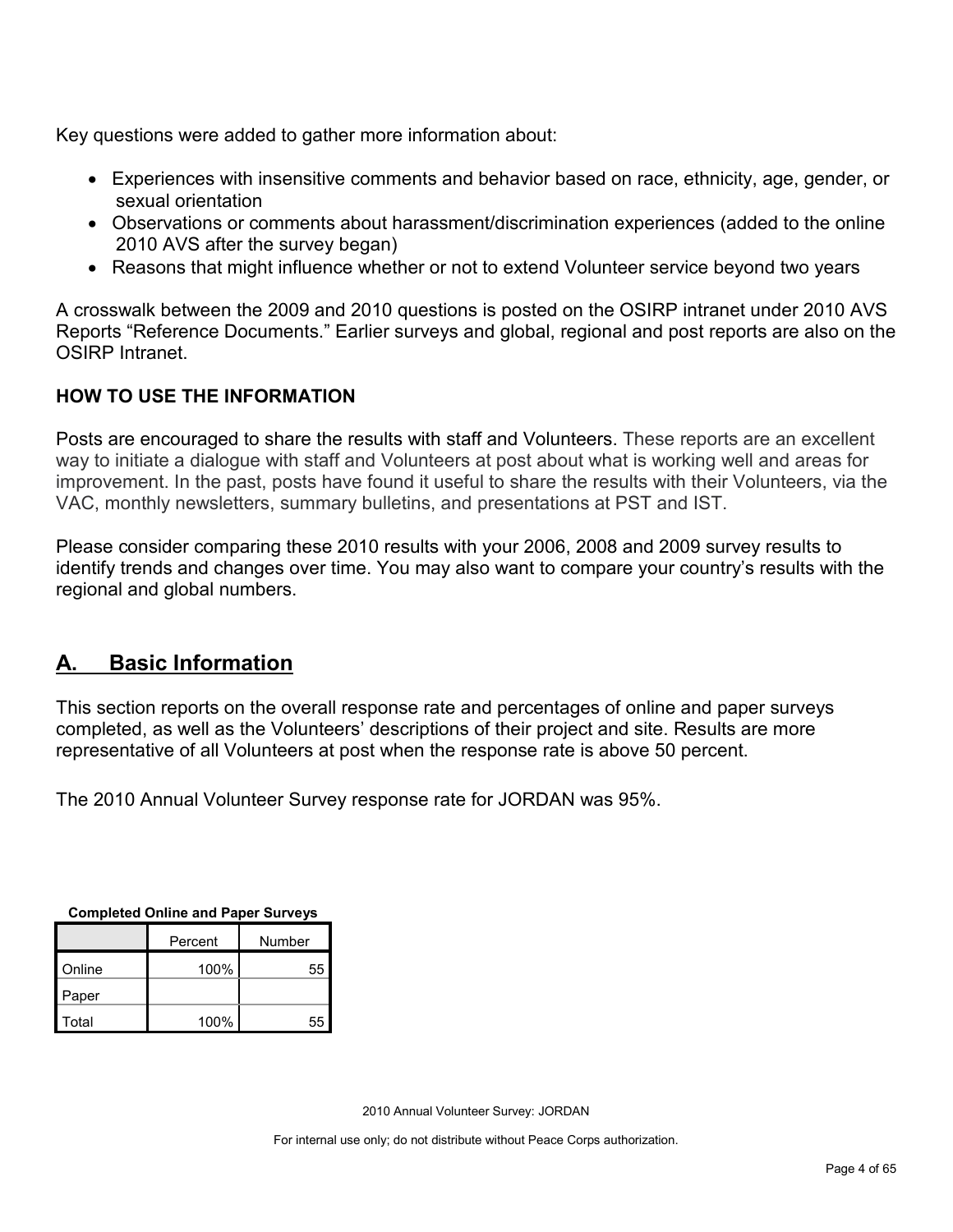|                   | Percent | Number |
|-------------------|---------|--------|
| 6 months or less  |         |        |
| 7 to 12 months    | 71%     | 39     |
| 13 to 20 months   |         |        |
| 21 to 27 months   | 27%     | 15     |
| 28 months or more | 2%      |        |
| Γotal             | 100%    |        |

**A2: How many months have you been in country?**

#### **A3: Please select your project.**

|                          | Percent | Number |
|--------------------------|---------|--------|
| <b>Special Education</b> | 27%     | 15     |
| <b>English Education</b> | 40%     | 22     |
| Youth Development        | 33%     | 18     |
| Other. Please specify    |         |        |
| ∩tal                     | 100%    |        |

**A4: Please choose the best description of your assigned site.**

|                                           | Percent | Number |
|-------------------------------------------|---------|--------|
| Rural town (pop. 2,000 + 25,000)          | 44%     | 24     |
| Village/rural area (pop. under 2,000)     | 35%     | 19     |
| City (pop. over 25,000) - not the capital | 20%     |        |
| Capital of the country                    | 2%      |        |
| Outer island (regardless of size)         |         |        |
| Total                                     | 100%    | 55     |

## <span id="page-4-0"></span>**B. Preparing for the Peace Corps**

This section reports Volunteers' motivations in applying and accepting a Peace Corps assignment, as well as how prepared they are currently to meet the challenges of service.

**B1: What prompted you to apply to the PC? Mark all that apply.**

2010 Annual Volunteer Survey: JORDAN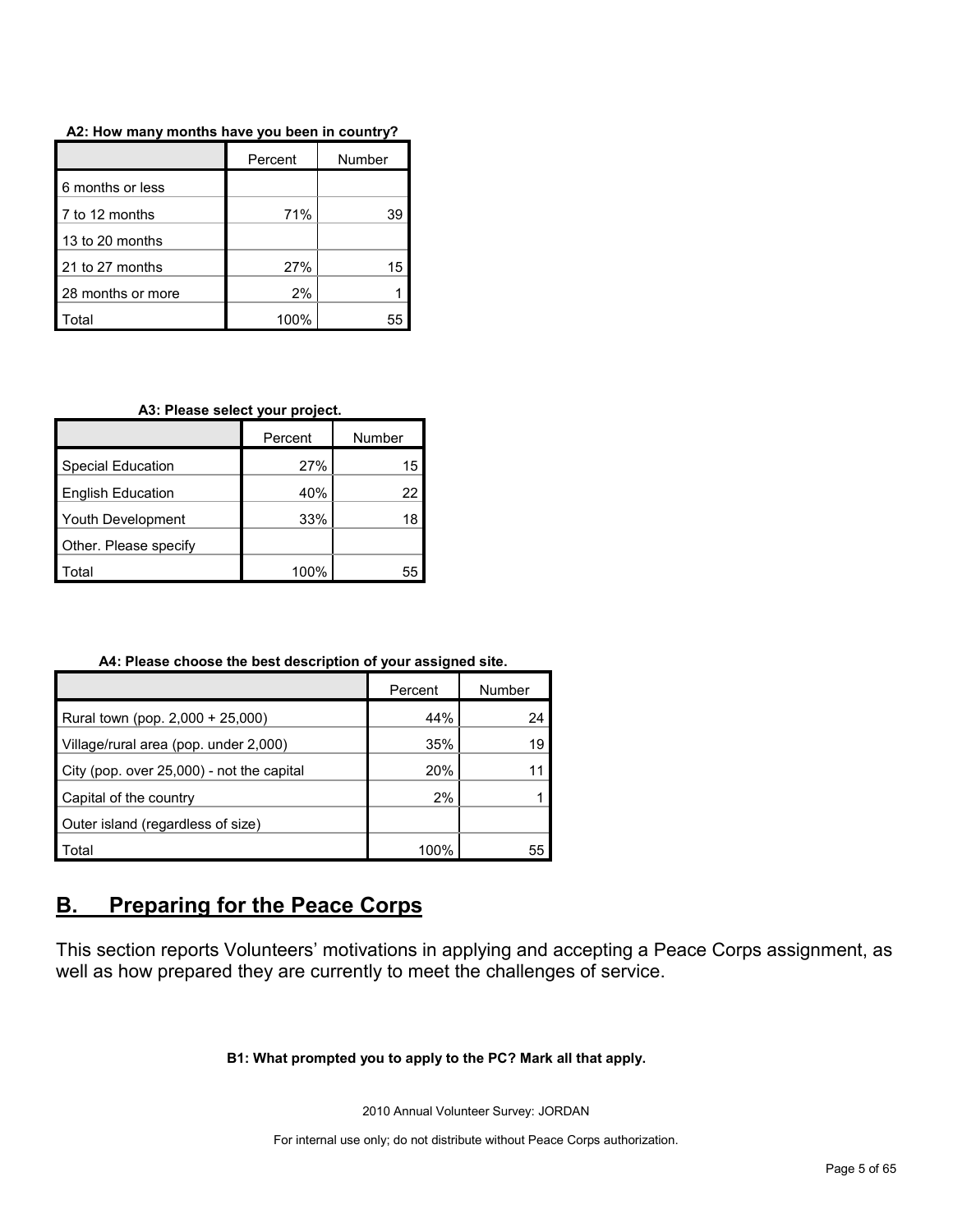|                                                     |                      | % Selected This | <b>Total PCVs</b> |
|-----------------------------------------------------|----------------------|-----------------|-------------------|
|                                                     | <b>PCV Responses</b> | Choice          | Responding        |
| Personal interest in the Peace Corps                | 49                   | 89%             |                   |
| Peace Corps campus or community information session | 15                   | 27%             |                   |
| Peace Corps recruiter                               | 13                   | 24%             |                   |
| Peace Corps website                                 | 13                   | 24%             |                   |
| Returned Peace Corps Volunteer whom you met or      | 13                   | 24%             |                   |
| know personally                                     |                      |                 |                   |
| Other: Please specify                               | 9                    | 16%             |                   |
| Article or book about the Peace Corps               | 6                    | 11%             |                   |
| Family member/s who served in the Peace Corps       | 3                    | 5%              |                   |
| Returned Peace Corps Volunteer who spoke to your    | 3                    | 5%              |                   |
| school or group about the Peace Corps               |                      |                 |                   |
| Americorps service                                  | 2                    | 4%              |                   |
| Peace Corps material in the mail                    |                      |                 |                   |
| Radio, TV, or print advertisement                   |                      |                 |                   |
| Social media (Facebook, Twitter, etc.               |                      |                 |                   |
| Total                                               |                      |                 | 55                |

Percents may total to more than 100% since Volunteers were asked to "Mark all that apply."

#### **B1.OTHER: Description of other reasons for applying to Peace Corps**

|                                                | PERCENT | <b>NUMBER</b> |  |
|------------------------------------------------|---------|---------------|--|
| Open-ended results. Not responsive to request. |         |               |  |
|                                                |         |               |  |
|                                                |         |               |  |
|                                                |         |               |  |
|                                                |         |               |  |
|                                                |         |               |  |
|                                                |         |               |  |
|                                                |         |               |  |
|                                                |         |               |  |
| Total                                          | 100%    | 55            |  |

#### **B2: How important were the following factors in accepting a PC assignment?**

2010 Annual Volunteer Survey: JORDAN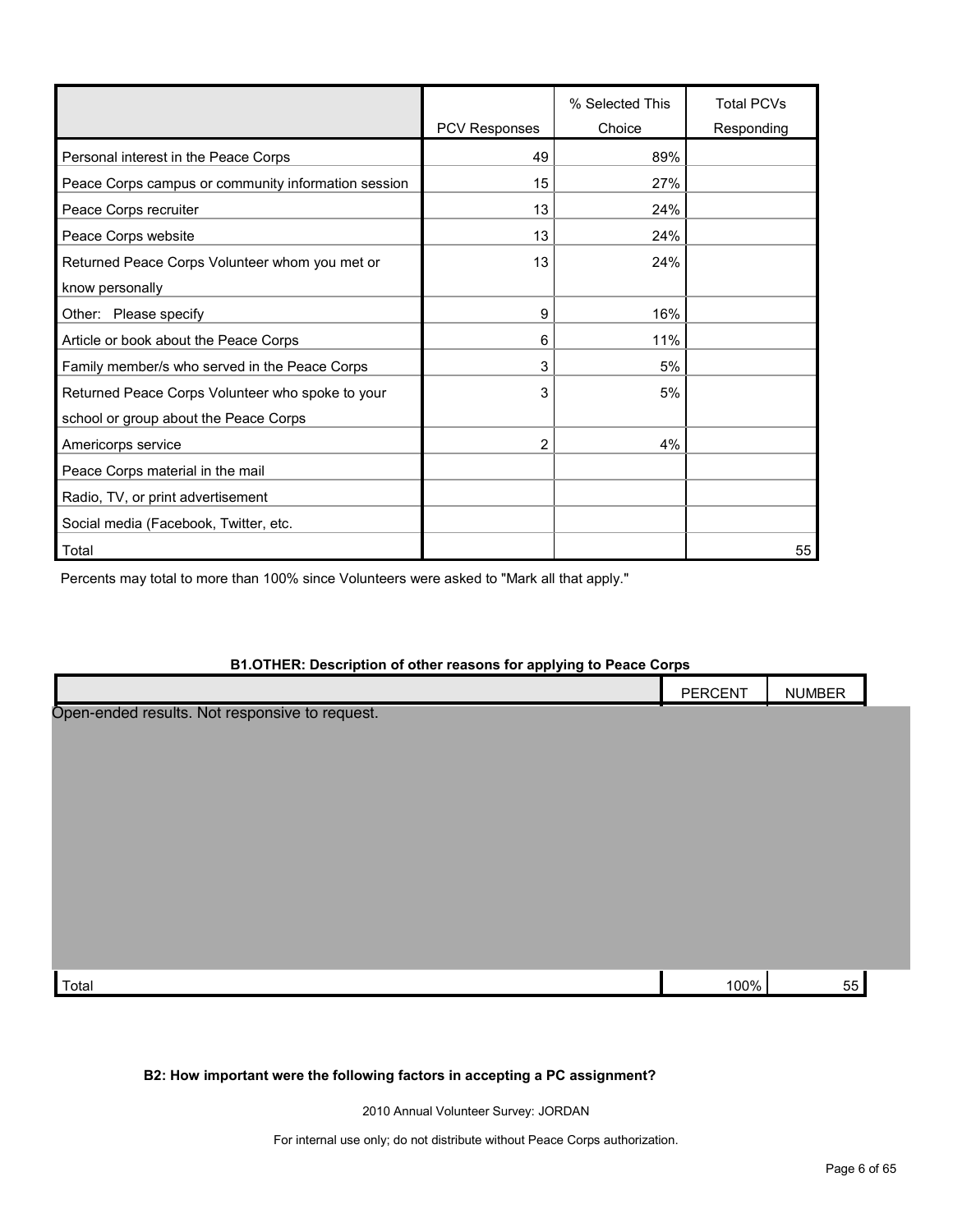|                                |               | Somewhat  |           |       |
|--------------------------------|---------------|-----------|-----------|-------|
|                                | Not Important | important | Important | Total |
| Different culture              | 2%            | 7%        | 91%       | 55    |
| Work experience                | 7%            | 38%       | 55%       | 55    |
| Help others                    |               | 13%       | 87%       | 55    |
| International experience       | 2%            | 16%       | 82%       | 55    |
| Language                       | 9%            | 37%       | 54%       | 54    |
| Personal growth                |               | 15%       | 85%       | 55    |
| U. S. job market               | 58%           | 20%       | 22%       | 55    |
| Serve my country               | 21%           | 32%       | 47%       | 53    |
| Travel/adventure               | 5%            | 25%       | 69%       | 55    |
| Please specify below<br>Other: |               |           | 100%      | 4     |

#### **B2.OTHER: Description of other factor/s in accepting a PC assignment**

|                                                | <b>PERCENT</b> | <b>NUMBER</b> |  |
|------------------------------------------------|----------------|---------------|--|
| Open-ended results. Not responsive to request. |                |               |  |
|                                                |                |               |  |
|                                                |                |               |  |
|                                                |                |               |  |
|                                                |                |               |  |
| Total                                          | 100%           | 55            |  |

## **B3: How prepared do you feel today to meet the challenges of PC service?**

|      | Not at all | Minimally | Adequately | Considerabl∨ | Exceptionally | Total    |
|------|------------|-----------|------------|--------------|---------------|----------|
| l B3 |            | 4%        | 29%        | 55%          | 13%           | --<br>55 |

## <span id="page-6-0"></span>**C. Your Peace Corps Assignment**

This section reports Volunteers' work on their primary assignment and their secondary activities. The term "primary assignment" refers to the Volunteers' assignment which is part of an overall project plan designed by the host country partners and in-country Peace Corps staff.

## **C1: Which best describes the focus of your primary assignment/work?**

Percent Number

2010 Annual Volunteer Survey: JORDAN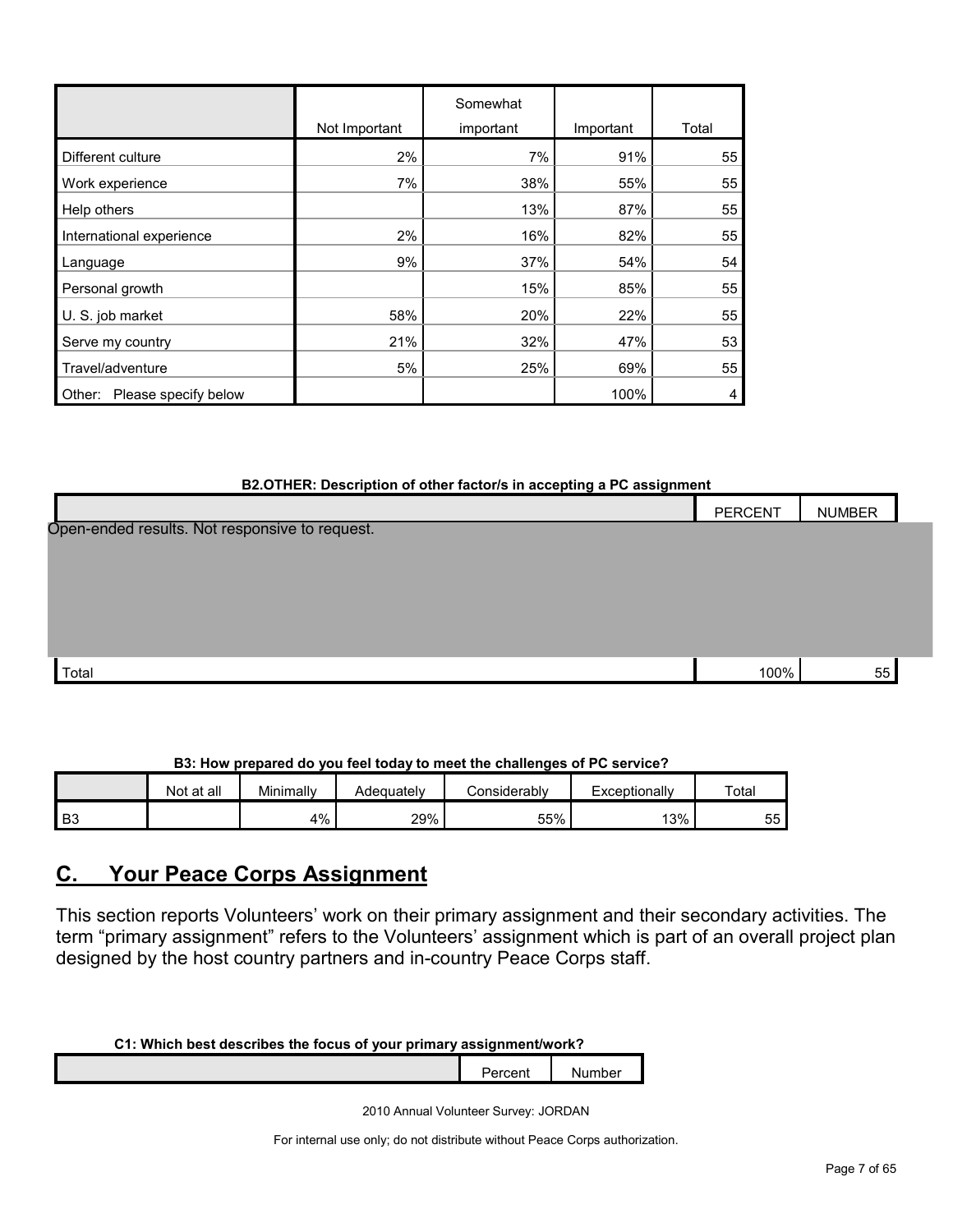| English teaching                                | 47%  | 26             |
|-------------------------------------------------|------|----------------|
| Youth development                               | 18%  | 10             |
| Teacher training                                | 11%  | 6              |
| Other: Please specify                           | 9%   | 5              |
| Other education                                 | 7%   | 4              |
| <b>Health extension</b>                         | 4%   | $\overline{2}$ |
| Community development                           | 4%   | $\overline{2}$ |
| Business education/advising                     |      |                |
| Urban & regional planning/municipal development |      |                |
| Water sanitation                                |      |                |
| <b>HIV/AIDS</b>                                 |      |                |
| Forestry/parks                                  |      |                |
| Environmental education                         |      |                |
| Math/science teaching                           |      |                |
| Agroforestry                                    |      |                |
| Information & communications technology (ICT)   |      |                |
| NGO development                                 |      |                |
| Agriculture/fish/livestock                      |      |                |
| Total                                           | 100% | 55             |

## **C1.OTHER: Description of "other" primary assignment/work focus**

|                                                | PERCENT | <b>NUMBER</b> |  |
|------------------------------------------------|---------|---------------|--|
| Open-ended results. Not responsive to request. |         |               |  |
|                                                |         |               |  |
|                                                |         |               |  |
|                                                |         |               |  |
|                                                |         |               |  |
| Total                                          | 100%    | 55            |  |

## **C2: Are you a Masters International**

**student?**

|     | Percent | Number |
|-----|---------|--------|
| No  | 100%    |        |
| Yes |         |        |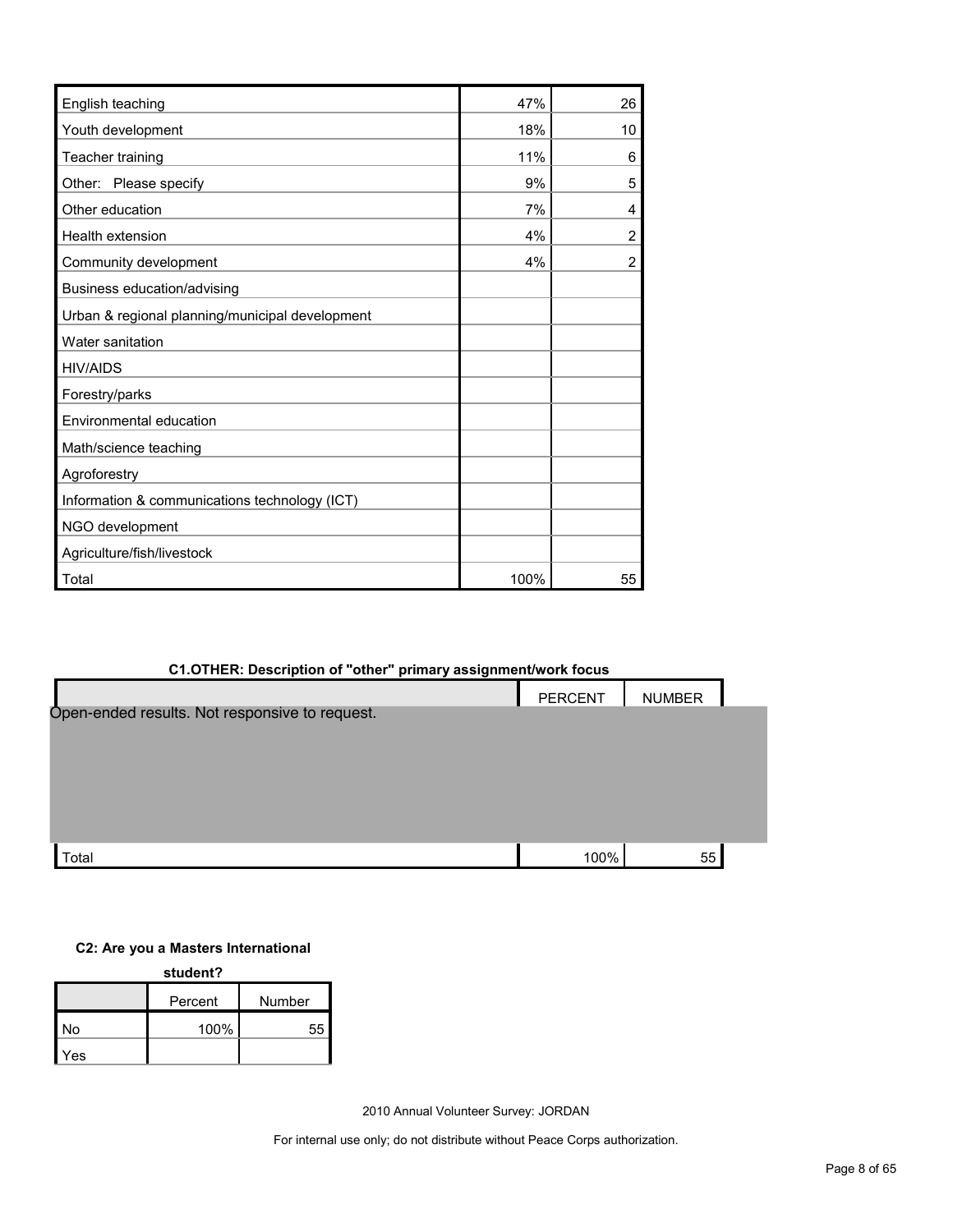## **C2: Are you a Masters International**

| student? |         |        |  |  |
|----------|---------|--------|--|--|
|          | Percent | Number |  |  |
| No       | 100%    | 55     |  |  |
| Yes      |         |        |  |  |
| Total    | 100%    | 55     |  |  |

| C3: Which of the following activities does your primary assignment/work include? |                      |               |                   |
|----------------------------------------------------------------------------------|----------------------|---------------|-------------------|
|                                                                                  |                      | % Involved in | <b>Total PCVs</b> |
|                                                                                  | <b>PCV Responses</b> | Activity      | Responding        |
| English teaching                                                                 | 41                   | 75%           |                   |
| Working with youth                                                               | 40                   | 73%           |                   |
| Girls' education                                                                 | 25                   | 45%           |                   |
| Sports/fitness                                                                   | 21                   | 38%           |                   |
| Literacy                                                                         | 16                   | 29%           |                   |
| Arts                                                                             | 15                   | 27%           |                   |
| Working with special groups (e.g., disabled, elderly,                            | 15                   | 27%           |                   |
| ethnic minorities, orphans)                                                      |                      |               |                   |
| Nutrition education                                                              | 14                   | 25%           |                   |
| Working with NGO(s)                                                              | 9                    | 16%           |                   |
| Information and communications technology (ICT)                                  | 8                    | 15%           |                   |
| WID/GAD                                                                          | 8                    | 15%           |                   |
| World Wise Schools/ Correspondence Match                                         | 8                    | 15%           |                   |
| Environment work                                                                 | 7                    | 13%           |                   |
| Mobilize host country nationals (HCNs) to volunteer                              | 7                    | 13%           |                   |
| Library development                                                              | 3                    | 5%            |                   |
| Child survival                                                                   | $\overline{2}$       | 4%            |                   |
| Rural development                                                                | $\overline{2}$       | 4%            |                   |
| Microenterprise development                                                      | 1                    | 2%            |                   |
| Natural resources management                                                     | 1                    | 2%            |                   |
| Urban development/municipal development                                          | 1                    | 2%            |                   |
| Water and sanitation                                                             | 1                    | 2%            |                   |
| Other: Please specify                                                            | 1                    | 2%            |                   |
| <b>Biodiversity conservation</b>                                                 |                      |               |                   |
| <b>Business advertising</b>                                                      |                      |               |                   |
| Community food security (production/marketing)                                   |                      |               |                   |

#### **C3: Which of the following activities does your primary assignment/work include?**

2010 Annual Volunteer Survey: JORDAN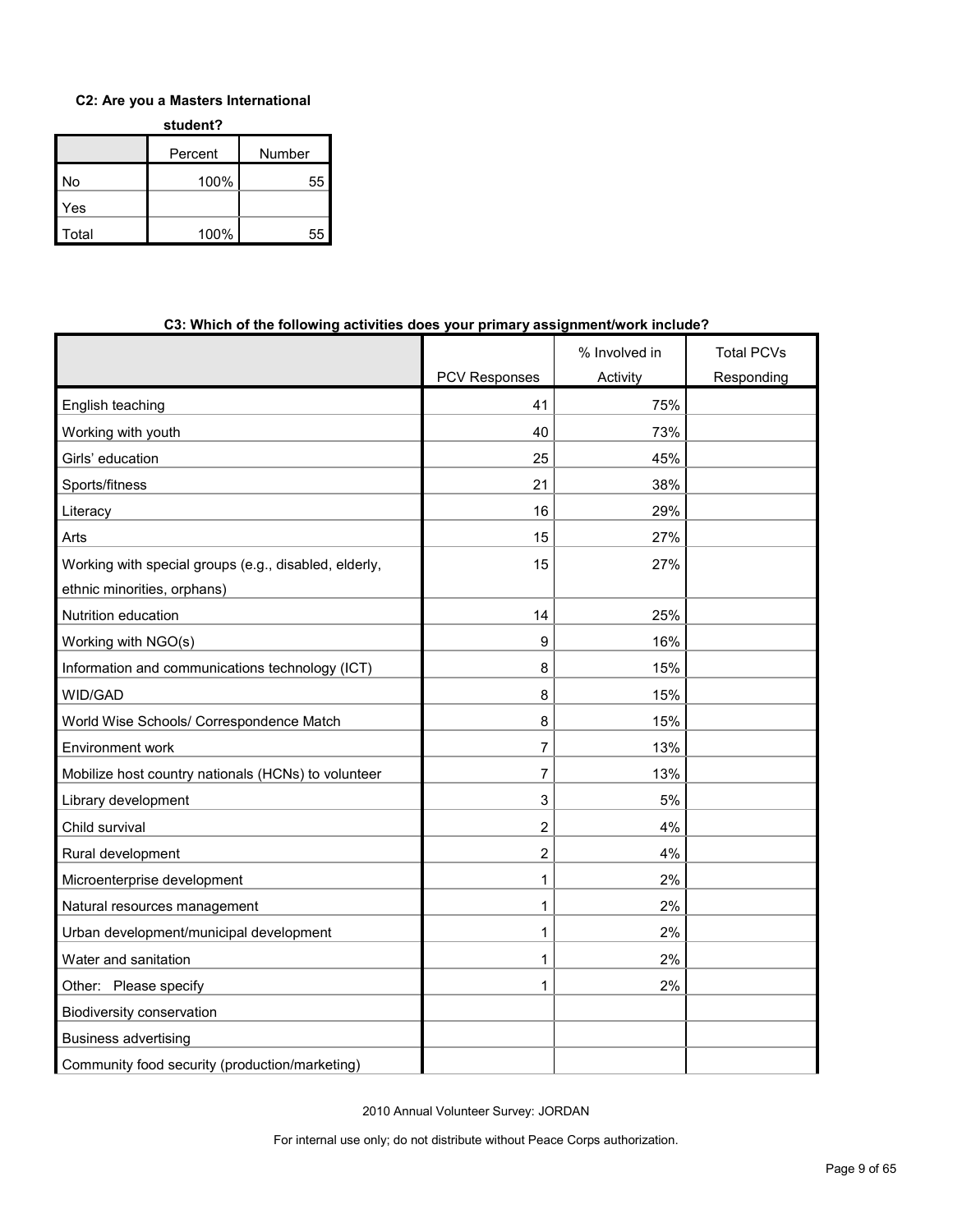| <b>HIV/AIDS</b>         |  |    |
|-------------------------|--|----|
| Household food security |  |    |
| Income generation       |  |    |
| Total                   |  | 55 |

Percents may total to more than 100% since Volunteers were asked to "Mark all that apply."

## **C3.OTHER: Description of other primary assignment/work activities**

|                                                | PERCENT | <b>NUMBER</b> |  |
|------------------------------------------------|---------|---------------|--|
| Open-ended results. Not responsive to request. |         |               |  |
|                                                |         |               |  |
|                                                |         |               |  |
| <sup>-</sup> otal                              | 100%    | 55            |  |

## **C4: Hours Spent on Primary Assignment During Average Work Week**

|           | None | 1-10 hrs | 1-20 hrs<br>44 | 21-30 hrs | 31-40 hrs | More than 40 hrs | Total      |
|-----------|------|----------|----------------|-----------|-----------|------------------|------------|
| C4Hrs6arp |      | 5%       | 18%            | 51%       | 25%       |                  | $ -$<br>55 |

## **C4: How many hours do you spend on your primary assignment during an average work week?**

|      | All<br>Volunteers | Average | Lowest reported | Highest reported | Did not answer |
|------|-------------------|---------|-----------------|------------------|----------------|
| I C4 | 55                | 26.6    |                 | $\sim$<br>40     |                |

## **C5: Which of the following do your secondary activities (other than your primary assignment work) include?**

|                         |                      | % Involved in | <b>Total PCVs</b> |
|-------------------------|----------------------|---------------|-------------------|
|                         | <b>PCV Responses</b> | Activity      | Responding        |
| English teaching        | 46                   | 85%           |                   |
| Working with youth      | 27                   | 50%           |                   |
| Girls' education        | 23                   | 43%           |                   |
| Working with NGO(s)     | 20                   | 37%           |                   |
| Sports/fitness          | 16                   | 30%           |                   |
| WID/GAD                 | 16                   | 30%           |                   |
| Arts                    | 10                   | 19%           |                   |
| <b>Environment work</b> | 10                   | 19%           |                   |

2010 Annual Volunteer Survey: JORDAN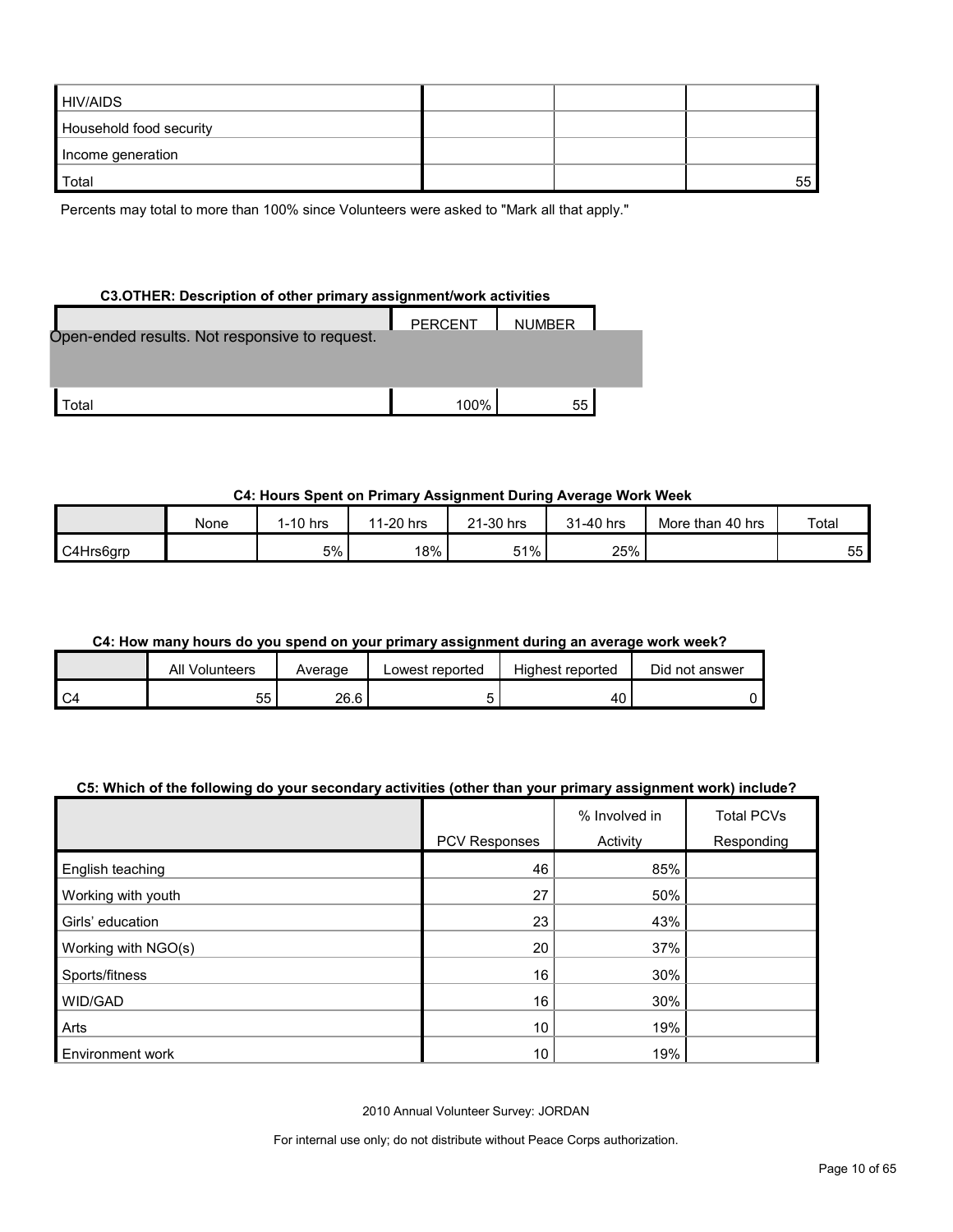| Nutrition education                                   | 10             | 19% |    |
|-------------------------------------------------------|----------------|-----|----|
| Working with special groups (e.g., disabled, elderly, | 10             | 19% |    |
| ethnic minorities, orphans)                           |                |     |    |
| Other: Please specify                                 | 10             | 19% |    |
| Literacy                                              | 8              | 15% |    |
| Mobilize host country nationals (HCNs) to volunteer   | 8              | 15% |    |
| Information and communications technology (ICT)       | 6              | 11% |    |
| World Wise Schools/ Correspondence Match              | 6              | 11% |    |
| Income generation                                     | 4              | 7%  |    |
| Library development                                   | 3              | 6%  |    |
| Microenterprise development                           | 3              | 6%  |    |
| Rural development                                     | 3              | 6%  |    |
| <b>Business advertising</b>                           | 2              | 4%  |    |
| Natural resources management                          | $\overline{2}$ | 4%  |    |
| Urban development/municipal development               | 2              | 4%  |    |
| Biodiversity conservation                             |                |     |    |
| Child survival                                        |                |     |    |
| Community food security (production/marketing)        |                |     |    |
| <b>HIV/AIDS</b>                                       |                |     |    |
| Household food security                               |                |     |    |
| Water and sanitation                                  |                |     |    |
| Total                                                 |                |     | 54 |

Percents may total to more than 100% since Volunteers were asked to "Mark all that apply."

### **C5.OTHER: Description of other secondary activities**

Column N % Count Open-ended results. Not responsive to request.

2010 Annual Volunteer Survey: JORDAN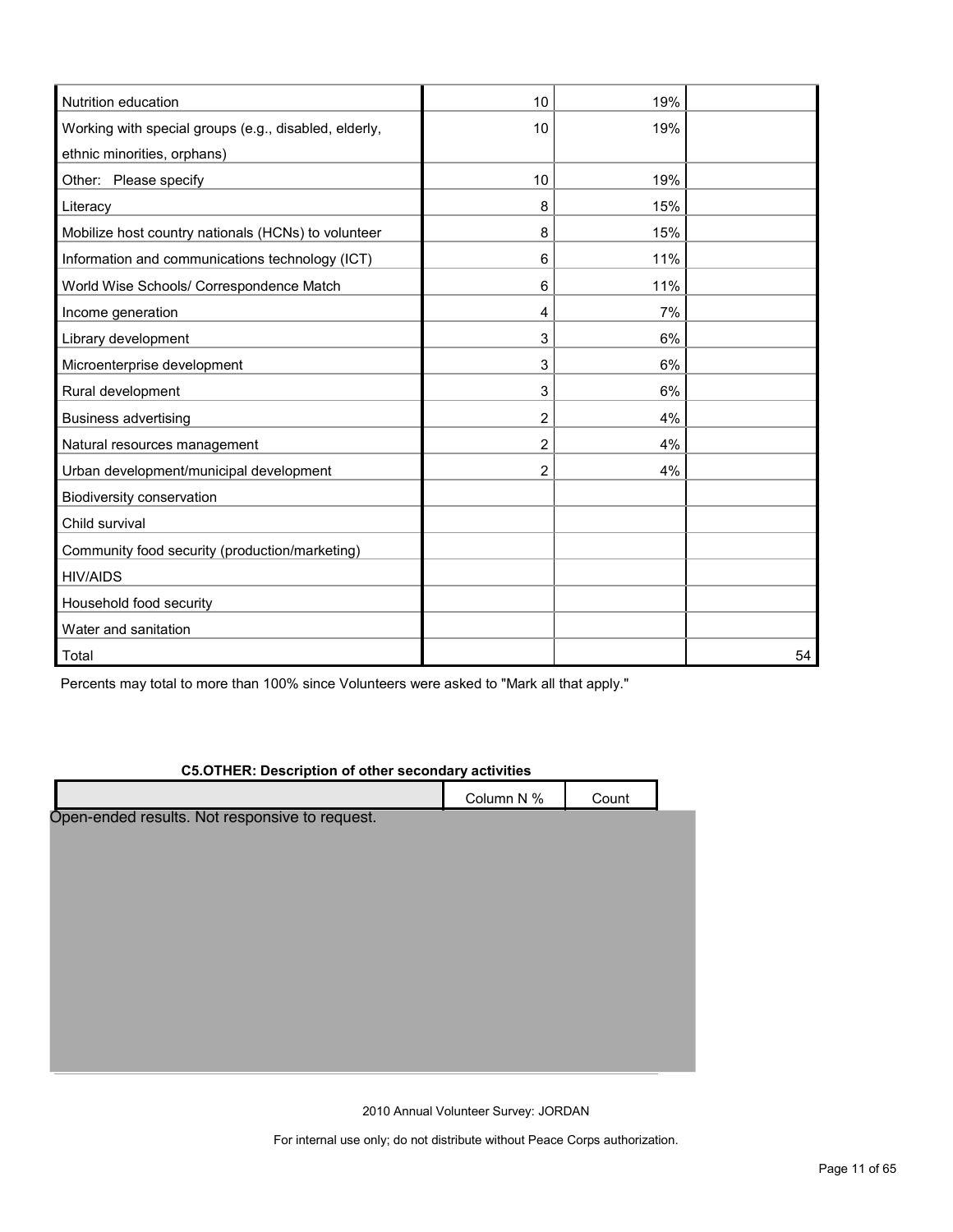| Open-ended results. Not responsive to request. |       |    |  |
|------------------------------------------------|-------|----|--|
| Total                                          | ' በበ% | 55 |  |

#### **C5: No Secondary Activities**

|                         | Percent | Number |
|-------------------------|---------|--------|
| I NA                    | 98%     | 54     |
| No secondary activities | 2%      |        |
| l Total                 | 100%    |        |

## **C6: Hours Spent on Secondary Activities During Average Work Week**

|           | None | 1-10 hrs | $1-20$ hrs<br>44 | 21-30 hrs | 31-40 hrs<br><b>O</b> 4 | More than 40 hrs | Total     |
|-----------|------|----------|------------------|-----------|-------------------------|------------------|-----------|
| C6Hrs6grp |      | 74%      | $7\%$            | $6\%$     | 4%                      |                  | rn.<br>აა |

## **C6. How many hours do you spend on secondary activities during an average work week?**

|    | All Volunteers | Average | Lowest reported | Highest reported | Did not answer |
|----|----------------|---------|-----------------|------------------|----------------|
| C6 | ບບ             | 10.9    |                 |                  |                |

## **C7: How personally satisfying is your--?**

|                              | Not at all | Minimallv | Adeauatelv | Considerably | Exceptionally | Total |
|------------------------------|------------|-----------|------------|--------------|---------------|-------|
| Primary assignment           | 5%         | 27%       | 27%        | 27%          | 13%           | 55    |
| Secondary project activities | 2%         | 4%        | 36%        | 47%          | 11%           | 55    |

NOTE: See the Open-Ended Responses report for Volunteer comments (C8) about their satisfaction with the work they do

## <span id="page-11-0"></span>**D. Training for Your Peace Corps Assignment**

This section reports Volunteers' assessment of the effectiveness of Pre-Service Training (PST) and In-Service Training at post. In-Service Training (IST) includes: Reconnect, Technical IST, Mid-Service and Close of Service Conferences, project management/leadership conferences, and other post-sponsored training sessions.

## **D1: How many weeks of PST did you have before you were sworn in?**

2010 Annual Volunteer Survey: JORDAN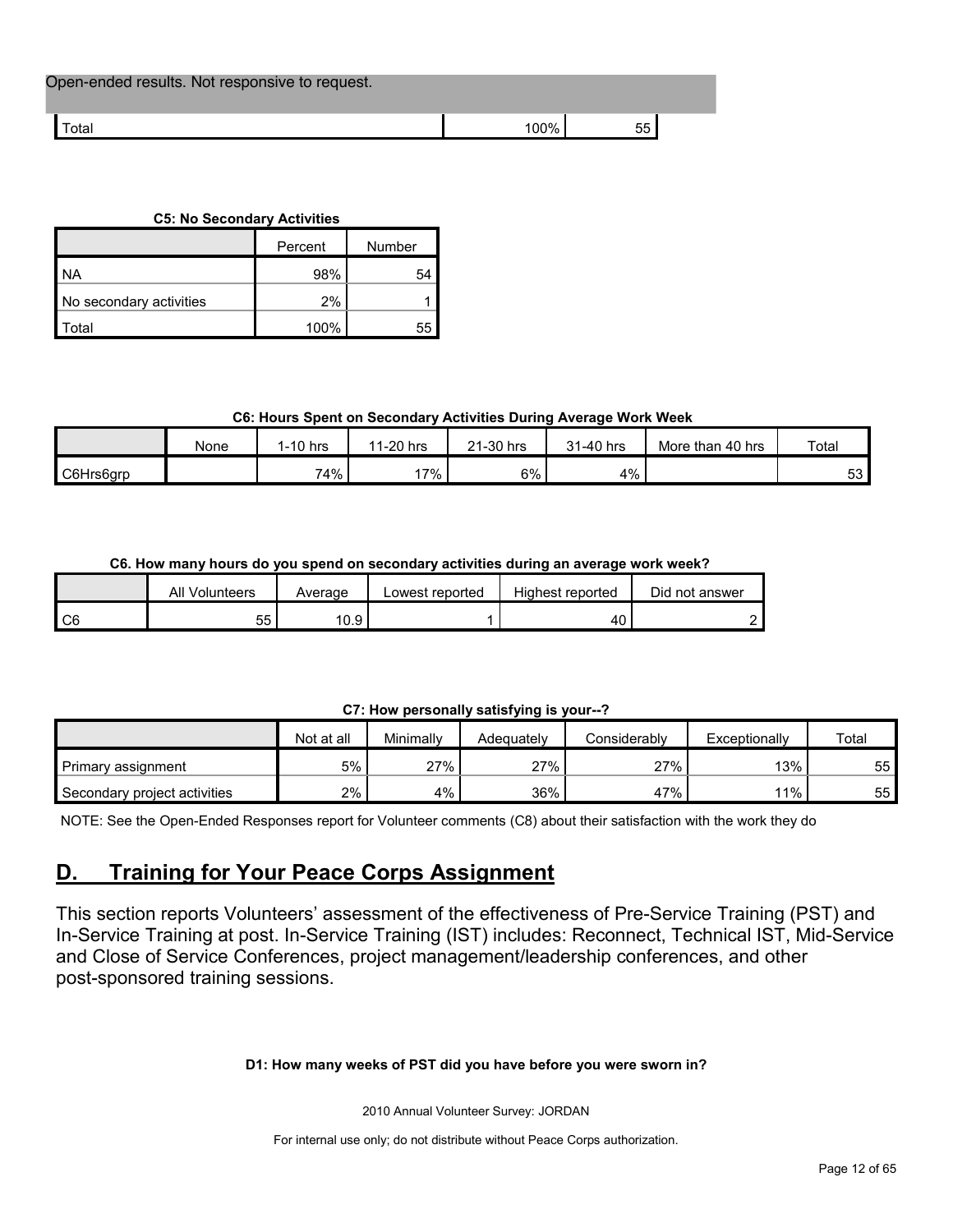|                   | Less than 8 |       |         |          |       |          | More than 12 |       |
|-------------------|-------------|-------|---------|----------|-------|----------|--------------|-------|
|                   | weeks       | weeks | 9 weeks | 10 weeks | weeks | 12 weeks | weeks        | Total |
| D <sub>1GRP</sub> |             | 20%   | 51%     | 24%      | 2%    |          | 2%           | 49    |

## **D2: How effective was your Pre-Service Training (PST) in preparing you to--**

|                                                     | Not effective | Poor | Adequate | Effective | Very effective |
|-----------------------------------------------------|---------------|------|----------|-----------|----------------|
| Manage cultural differences                         | 2%            | 5%   | 33%      | 44%       | 16%            |
| Deal with adjustment issues                         |               | 7%   | 35%      | 47%       | 11%            |
| Work with counterparts/community partners           | 4%            | 28%  | 37%      | 30%       | 2%             |
| Use language needed in work and social interactions |               | 20%  | 42%      | 33%       | 5%             |
| Perform technical aspects of your work              | 11%           | 36%  | 29%      | 18%       | 5%             |
| Work on your project goals and objectives           |               | 35%  | 38%      | 25%       | 2%             |
| Conduct a participatory community needs             | 4%            | 22%  | 47%      | 24%       | $2\%$          |
| assessment (e.g., PACA)                             |               |      |          |           |                |
| Monitor your project goals and outcomes             |               | 25%  | 45%      | 27%       |                |
| Maintain your physical health                       | 2%            | 2%   | 25%      | 36%       | 31%            |
| Maintain your mental/emotional health               | 5%            | 2%   | 31%      | 36%       | 24%            |
| Maintain your personal safety and security          | 2%            |      | 7%       | 35%       | 55%            |

### **D2: How effective was your Pre-Service Training (PST) in preparing you to--**

|                                                     | NA/No training | Total |
|-----------------------------------------------------|----------------|-------|
| Manage cultural differences                         |                | 55    |
| Deal with adjustment issues                         |                | 55    |
| Work with counterparts/community partners           |                | 54    |
| Use language needed in work and social interactions |                | 55    |
| Perform technical aspects of your work              |                | 55    |
| Work on your project goals and objectives           |                | 55    |
| Conduct a participatory community needs assessment  | 2%             | 55    |
| (e.g., PACA)                                        |                |       |
| Monitor your project goals and outcomes             | 2%             | 55    |
| Maintain your physical health                       | 4%             | 55    |
| Maintain your mental/emotional health               | 2%             | 55    |
| Maintain your personal safety and security          | 2%             | 55    |

## **D2: How effective was your Pre-Service Training (PST) in preparing you to-- (excluding "NA/No training" responses)**

2010 Annual Volunteer Survey: JORDAN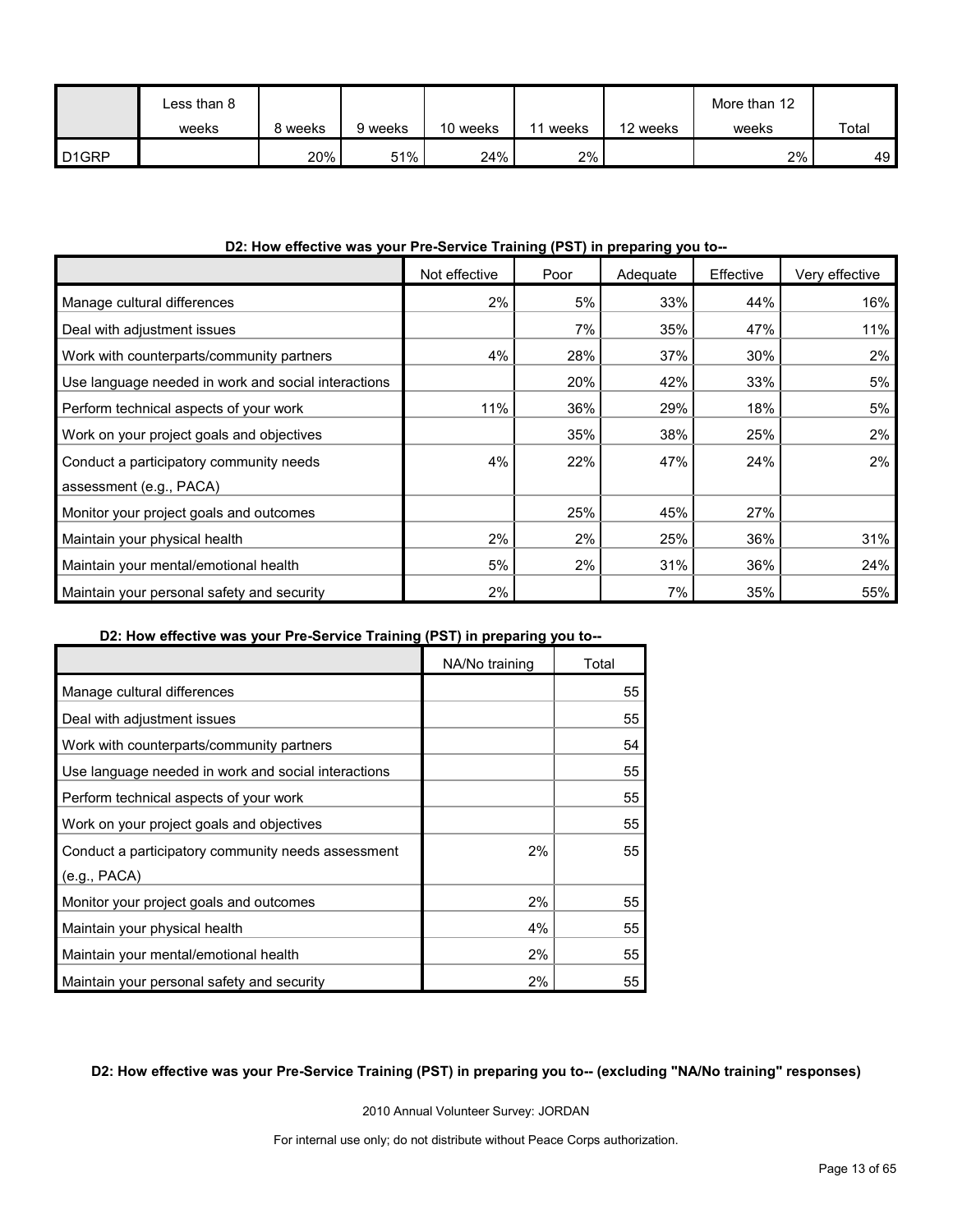|                                            | Not effective | Poor | Adequate | Effective | Very effective | Total |
|--------------------------------------------|---------------|------|----------|-----------|----------------|-------|
| Manage cultural differences                | 2%            | 5%   | 33%      | 44%       | 16%            | 55    |
| Deal with adjustment issues                |               | 7%   | 35%      | 47%       | 11%            | 55    |
| Work with counterparts/community partners  | 4%            | 28%  | 37%      | 30%       | 2%             | 54    |
| Use language needed in work and social     |               | 20%  | 42%      | 33%       | 5%             | 55    |
| interactions                               |               |      |          |           |                |       |
| Perform technical aspects of your work     | 11%           | 36%  | 29%      | 18%       | 5%             | 55    |
| Work on your project goals and objectives  |               | 35%  | 38%      | 25%       | 2%             | 55    |
| Conduct a participatory community needs    | 4%            | 22%  | 48%      | 24%       | 2%             | 54    |
| assessment (e.g., PACA)                    |               |      |          |           |                |       |
| Monitor your project goals and outcomes    |               | 26%  | 46%      | 28%       |                | 54    |
| Maintain your physical health              | 2%            | 2%   | 26%      | 38%       | 32%            | 53    |
| Maintain your mental/emotional health      | 6%            | 2%   | 31%      | 37%       | 24%            | 54    |
| Maintain your personal safety and security | $2\%$         |      | 7%       | 35%       | 56%            | 54    |

**D3: How many days of PC-sponsored training have you had since you were sworn in?**

|       | None | -5 days | $6-10$ davs | $1-15$ days | 16-20 days | 21-39 days | $40+$ days | Total |
|-------|------|---------|-------------|-------------|------------|------------|------------|-------|
| D3GRP |      | $1\%$   | 71%         | 13%         | 5%         |            |            | 55    |

|                                                     | Not effective | Poor | ິ<br>Adequate | Effective | Very effective |
|-----------------------------------------------------|---------------|------|---------------|-----------|----------------|
| Manage cultural differences                         | 2%            | 9%   | 36%           | 38%       | 2%             |
| Deal with adjustment issues                         | 2%            | 11%  | 35%           | 42%       | 2%             |
| Build and strengthen working relationships with     |               | 15%  | 31%           | 46%       | 7%             |
| counterparts/community partners                     |               |      |               |           |                |
| Use language needed in work and social interactions |               | 25%  | 38%           | 25%       | 7%             |
| Perform technical aspects of your work              | 2%            | 22%  | 33%           | 36%       | 5%             |
| Work on your project goals and objectives           |               | 13%  | 29%           | 42%       | 15%            |
| Conduct a participatory community needs             | 5%            | 15%  | 42%           | 24%       | 2%             |
| assessment (e.g., PACA)                             |               |      |               |           |                |
| Monitor project goals and outcomes                  | 2%            | 15%  | 33%           | 38%       | 9%             |
| Maintain your physical health                       | 2%            | 4%   | 26%           | 37%       | 17%            |
| Maintain your mental/emotional health               |               | 13%  | 16%           | 47%       | 13%            |
| Maintain your personal safety and security          | 2%            |      | 16%           | 44%       | 35%            |

**D4: How effective was your In-Service Training (IST) in preparing you to--**

2010 Annual Volunteer Survey: JORDAN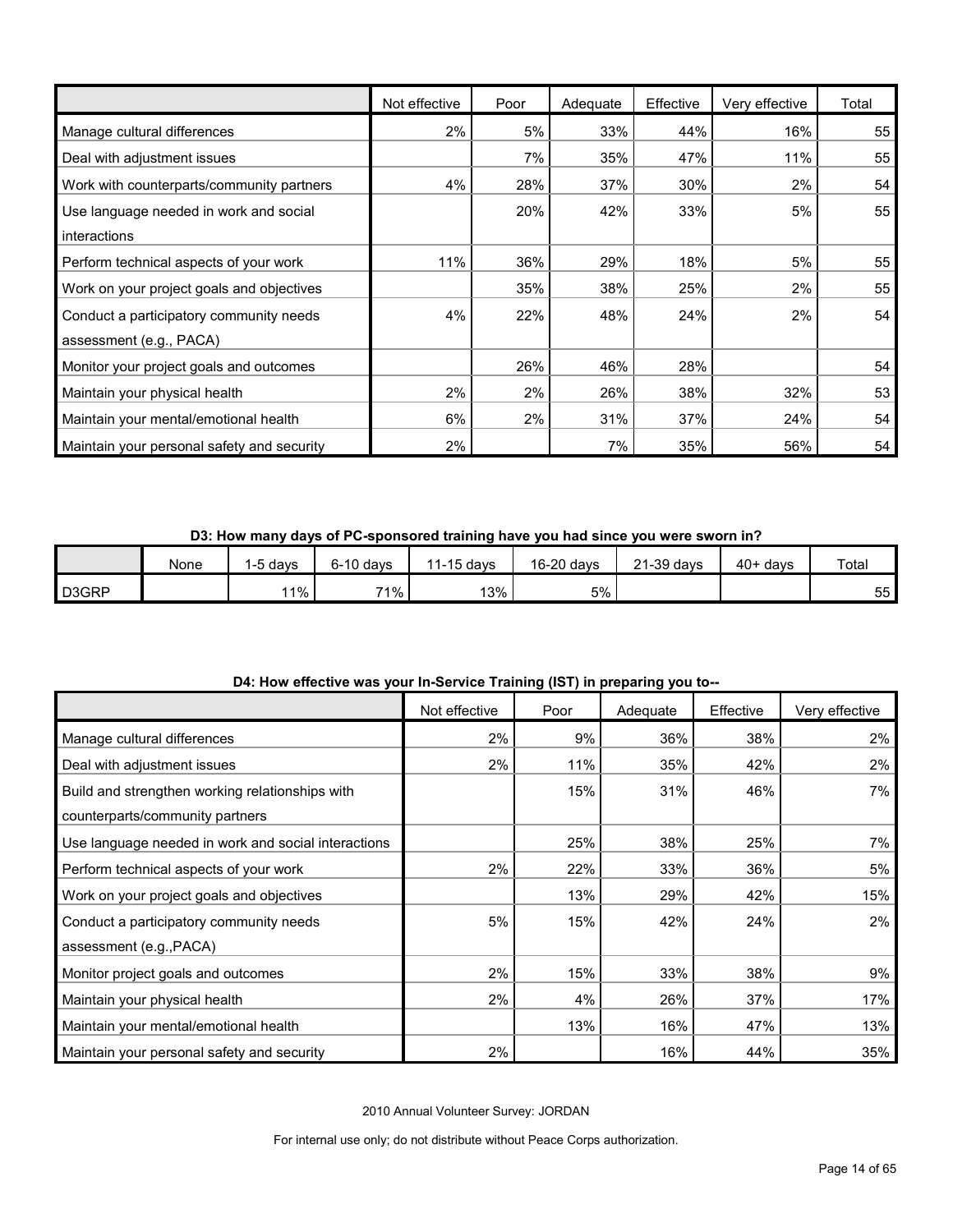|                                                     | NA/No training | Total |
|-----------------------------------------------------|----------------|-------|
| Manage cultural differences                         | 13%            | 55    |
| Deal with adjustment issues                         | 9%             | 55    |
| Build and strengthen working relationships with     |                | 54    |
| counterparts/community partners                     |                |       |
| Use language needed in work and social interactions | 4%             | 55    |
| Perform technical aspects of your work              | 2%             | 55    |
| Work on your project goals and objectives           | 2%             | 55    |
| Conduct a participatory community needs assessment  | 13%            | 55    |
| (e.g., PACA)                                        |                |       |
| Monitor project goals and outcomes                  | 4%             | 55    |
| Maintain your physical health                       | 15%            | 54    |
| Maintain your mental/emotional health               | 11%            | 55    |
| Maintain your personal safety and security          | 4%             | 55    |

#### **D4: How effective was your In-Service Training (IST) in preparing you to--**

## **D4: How effective was your In-Service Training (IST) in preparing you to-- (excluding "NA/No training" responses)**

|                                                 | Not effective | Poor | Adequate | Effective | Very effective | Total |
|-------------------------------------------------|---------------|------|----------|-----------|----------------|-------|
| Manage cultural differences                     | 2%            | 10%  | 42%      | 44%       | 2%             | 48    |
| Deal with adjustment issues                     | 2%            | 12%  | 38%      | 46%       | 2%             | 50    |
| Build and strengthen working relationships with |               | 15%  | 31%      | 46%       | 7%             | 54    |
| counterparts/community partners                 |               |      |          |           |                |       |
| Use language needed in work and social          |               | 26%  | 40%      | 26%       | 8%             | 53    |
| interactions                                    |               |      |          |           |                |       |
| Perform technical aspects of your work          | 2%            | 22%  | 33%      | 37%       | 6%             | 54    |
| Work on your project goals and objectives       |               | 13%  | 30%      | 43%       | 15%            | 54    |
| Conduct a participatory community needs         | 6%            | 17%  | 48%      | 27%       | 2%             | 48    |
| assessment (e.g., PACA)                         |               |      |          |           |                |       |
| Monitor project goals and outcomes              | 2%            | 15%  | 34%      | 40%       | 9%             | 53    |
| Maintain your physical health                   | 2%            | 4%   | 30%      | 43%       | 20%            | 46    |
| Maintain your mental/emotional health           |               | 14%  | 18%      | 53%       | 14%            | 49    |
| Maintain your personal safety and security      | 2%            |      | 17%      | 45%       | 36%            | 53    |

## **D5: Please list other types of training you have had that were sponsored by someone other than PC**

| Percent | Number |
|---------|--------|
|         |        |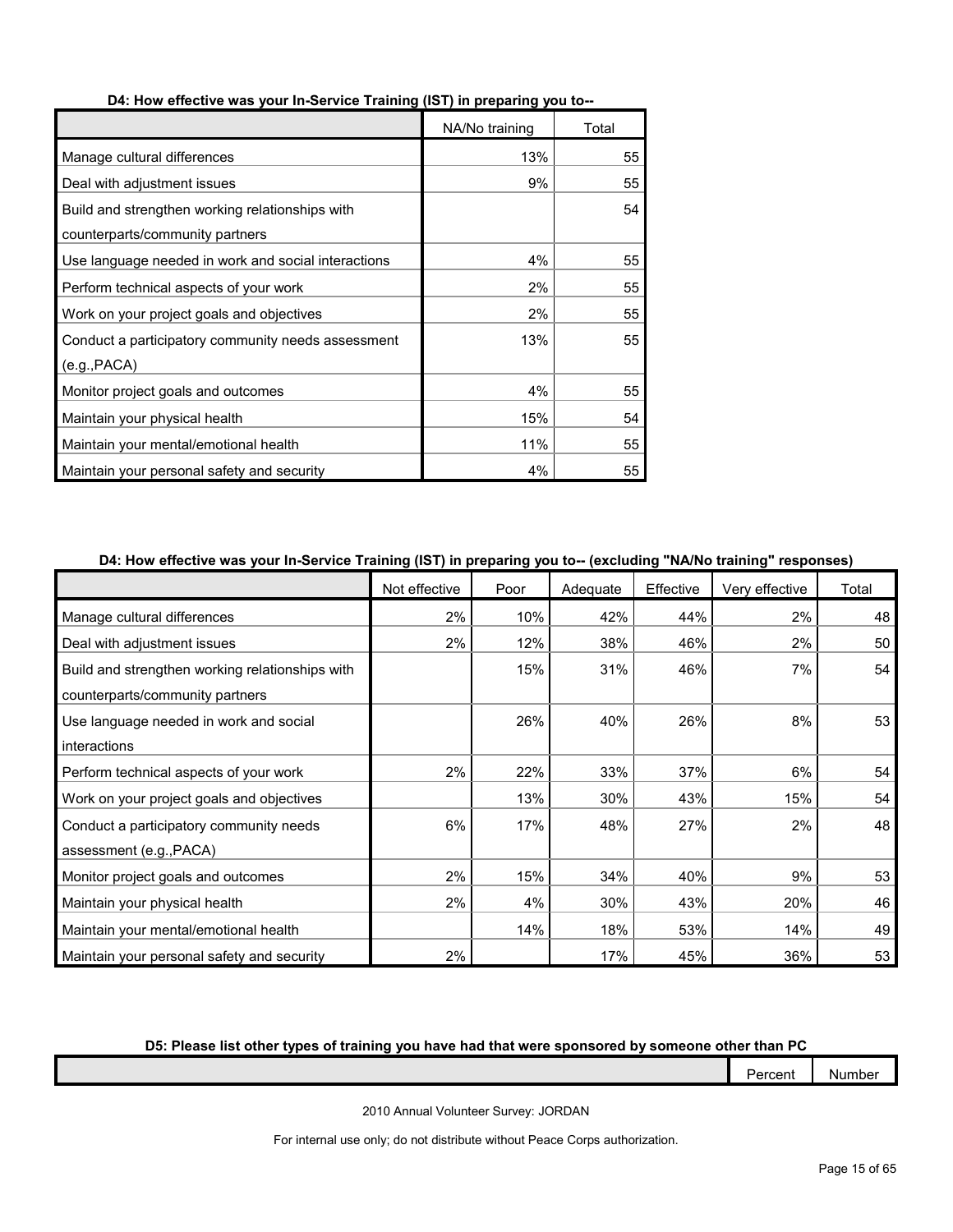| Total | 100% | the contract of the contract of<br>$ -$<br>ັບ |
|-------|------|-----------------------------------------------|

#### **D6: How well can you communicate in the language used by most local people in your**

**community?**

|      | Not at all | Poorly | Adequatelv | Well | Verv well | Total |
|------|------------|--------|------------|------|-----------|-------|
| I D6 |            | 18%    | 42%        | 29%  | $1\%$     | 55    |

| .<br>----- <i>1</i> -- <i>1</i> |            |        |            |      |           |       |  |
|---------------------------------|------------|--------|------------|------|-----------|-------|--|
|                                 | Not at all | Poorly | Adequately | Well | Very well | Total |  |
| 6 months or less                |            |        |            |      |           |       |  |
| 7 to 12 months                  |            | 26%    | 49%        | 18%  | 8%        | 39    |  |
| 13 to 20 months                 |            |        |            |      |           |       |  |
| 21 to 27 months                 |            |        | 27%        | 53%  | 20%       | 15    |  |
| 28 months or more               |            |        |            | 100% |           |       |  |

**Local language proficiency (D6) by Time in Country (A2)**

2010 Annual Volunteer Survey: JORDAN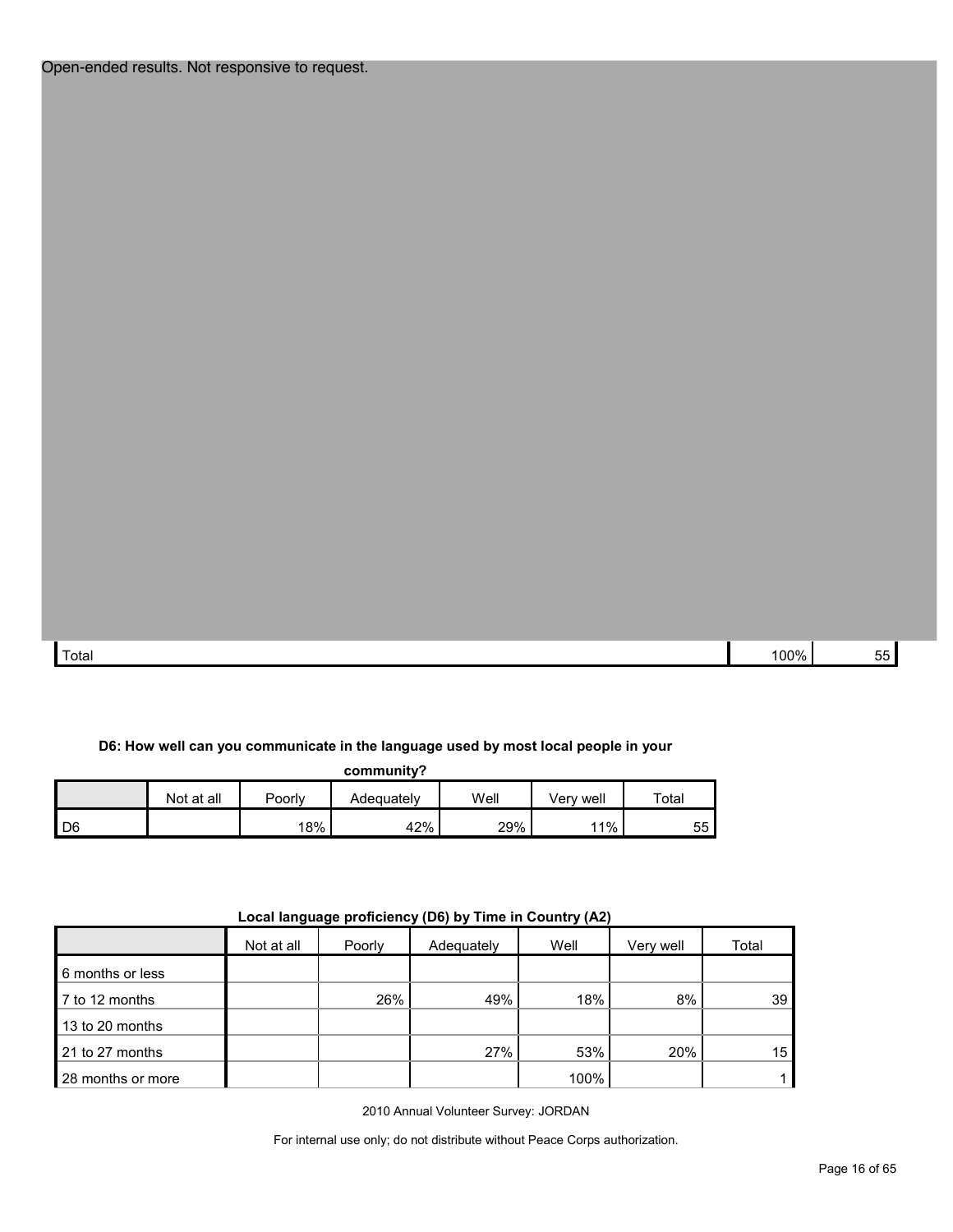|                   | Not at all | $\sim$ $\sim$ $\sim$<br>Poorly | Adequately | Well | Very well | Total |
|-------------------|------------|--------------------------------|------------|------|-----------|-------|
| 6 months or less  |            |                                |            |      |           |       |
| 7 to 12 months    |            | 26%                            | 49%        | 18%  | 8%        | 39    |
| 13 to 20 months   |            |                                |            |      |           |       |
| 21 to 27 months   |            |                                | 27%        | 53%  | 20%       | 15    |
| 28 months or more |            |                                |            | 100% |           |       |
| Total             |            | 18%                            | 42%        | 29%  | 11%       | 55    |

**Local language proficiency (D6) by Time in Country (A2)**

## <span id="page-16-0"></span>**E. Volunteer Assignment Goals and Impact**

This section reports Volunteers' self-assessments of their impact on the individuals and organizations in the communities in which they serve. The results address the extent to which Volunteers' work and other community interaction have achieved the following three goals:

Goal 1: To help the people of interested countries in meeting their need for trained men and women by transferring skills to, and building capacity of, host country partners

Goal 2: To help promote a better understanding of Americans on the part of the peoples served Goal 3: To help Americans understand the people and cultures of other countries

|                                                    | Not at all | Minimally | Adequately | Considerably | Exceptionally |
|----------------------------------------------------|------------|-----------|------------|--------------|---------------|
| Meets the objectives of the project plan           |            | 22%       | 25%        | 36%          | 16%           |
| Builds local capacity for sustainability (goal 1)  | 11%        | 31%       | 29%        | 25%          | 4%            |
| Involves local people in planning and implementing | 5%         | 33%       | 29%        | 22%          | 11%           |
| activities                                         |            |           |            |              |               |
| Complements other local development activities     | 11%        | 31%       | 31%        | 22%          | 5%            |
| Transfers skills to host country individuals and   | 7%         | 24%       | 31%        | 31%          | 7%            |
| organizations (goal 1)                             |            |           |            |              |               |
| Mobilizes host country individuals to volunteer    | 24%        | 35%       | 27%        | 7%           | 4%            |
| Helps promote a better understanding of Americans  | 2%         | 4%        | 20%        | 42%          | 31%           |
| on the part of the peoples served (goal 2)         |            |           |            |              |               |
| Helps promote a better understanding of other      | 4%         | 7%        | 20%        | 38%          | 31%           |
| peoples on the part of Americans (goal 3)          |            |           |            |              |               |

**E1: To what extent does your Volunteer work assignment address the following?**

## **E1: To what extent does your Volunteer work assignment address the following?**

|                                                   | ΝA | ™otal |
|---------------------------------------------------|----|-------|
| Meets the objectives of the project plan          |    | 55    |
| Builds local capacity for sustainability (goal 1) |    | 55    |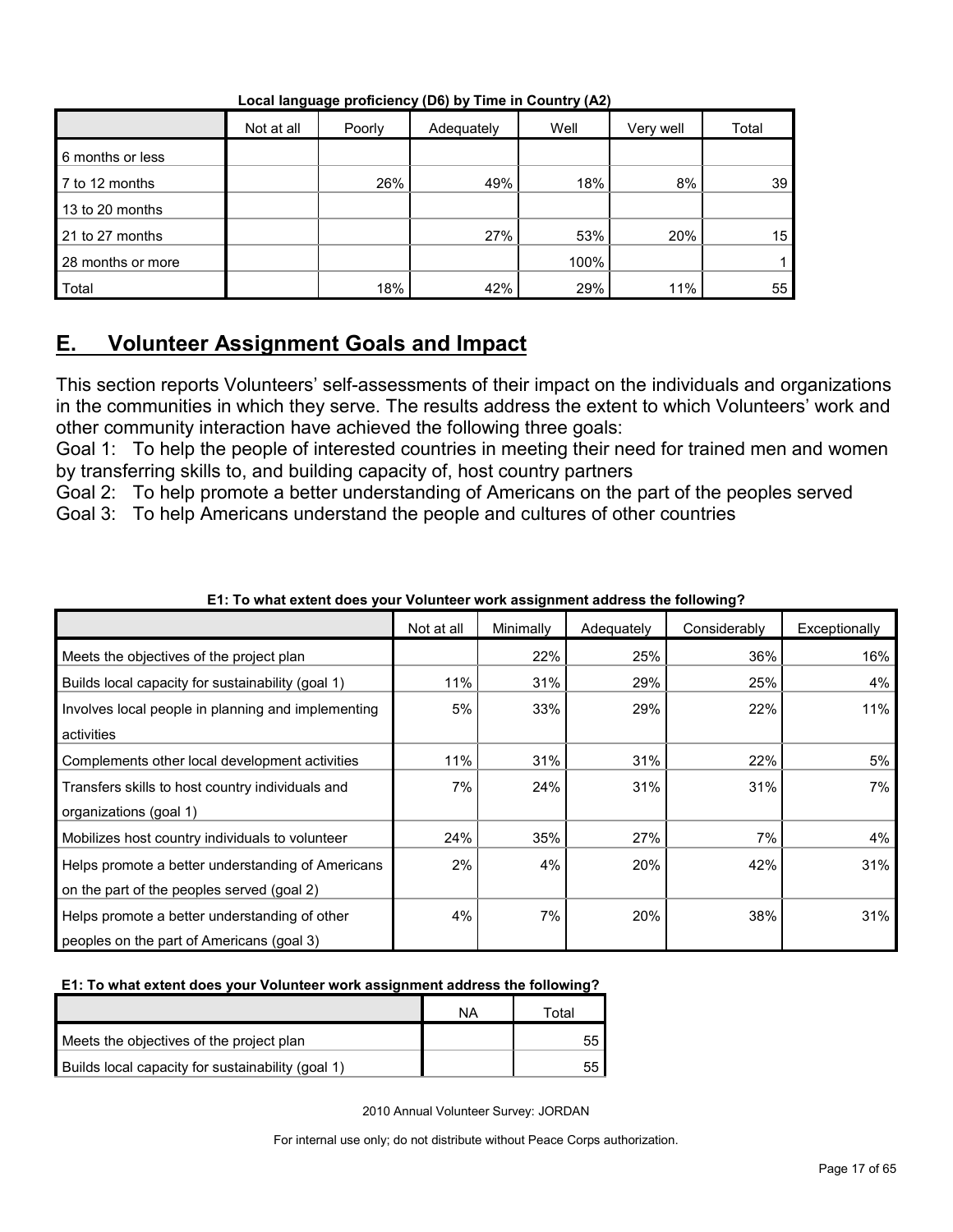| Involves local people in planning and implementing<br>activities           |    | 55 |
|----------------------------------------------------------------------------|----|----|
| Complements other local development activities                             |    | 55 |
| Transfers skills to host country individuals and<br>organizations (goal 1) |    | 55 |
| Mobilizes host country individuals to volunteer                            | 4% | 55 |
| Helps promote a better understanding of Americans on                       | 2% | 55 |
| the part of the peoples served (goal 2)                                    |    |    |
| Helps promote a better understanding of other peoples                      |    | 55 |
| on the part of Americans (goal 3)                                          |    |    |

## **E1: To what extent does your Volunteer work assignment address the following? (excluding "NA" responses)**

|                                                       | Not at all | Minimally | Adequately | Considerably |
|-------------------------------------------------------|------------|-----------|------------|--------------|
| Meets the objectives of the project plan              |            | 22%       | 25%        | 36%          |
| Builds local capacity for sustainability (goal 1)     | 11%        | 31%       | 29%        | 25%          |
| Involves local people in planning and implementing    | 5%         | 33%       | 29%        | 22%          |
| activities                                            |            |           |            |              |
| Complements other local development activities        | 11%        | 31%       | 31%        | 22%          |
| Transfers skills to host country individuals and      | 7%         | 24%       | 31%        | 31%          |
| organizations (goal 1)                                |            |           |            |              |
| Mobilizes host country individuals to volunteer       | 25%        | 36%       | 28%        | 8%           |
| Helps promote a better understanding of Americans on  | 2%         | 4%        | 20%        | 43%          |
| the part of the peoples served (goal 2)               |            |           |            |              |
| Helps promote a better understanding of other peoples | 4%         | 7%        | 20%        | 38%          |
| on the part of Americans (goal 3)                     |            |           |            |              |

#### **E1: To what extent does your Volunteer work assignment address the following?**

**(excluding "NA" responses)**

| Exceptionally | Total |
|---------------|-------|
| 16%           | 55    |
| 4%            | 55    |
| 11%           | 55    |
|               |       |
| 5%            | 55    |
| 7%            | 55    |
|               |       |
| 4%            | 53    |
|               |       |

2010 Annual Volunteer Survey: JORDAN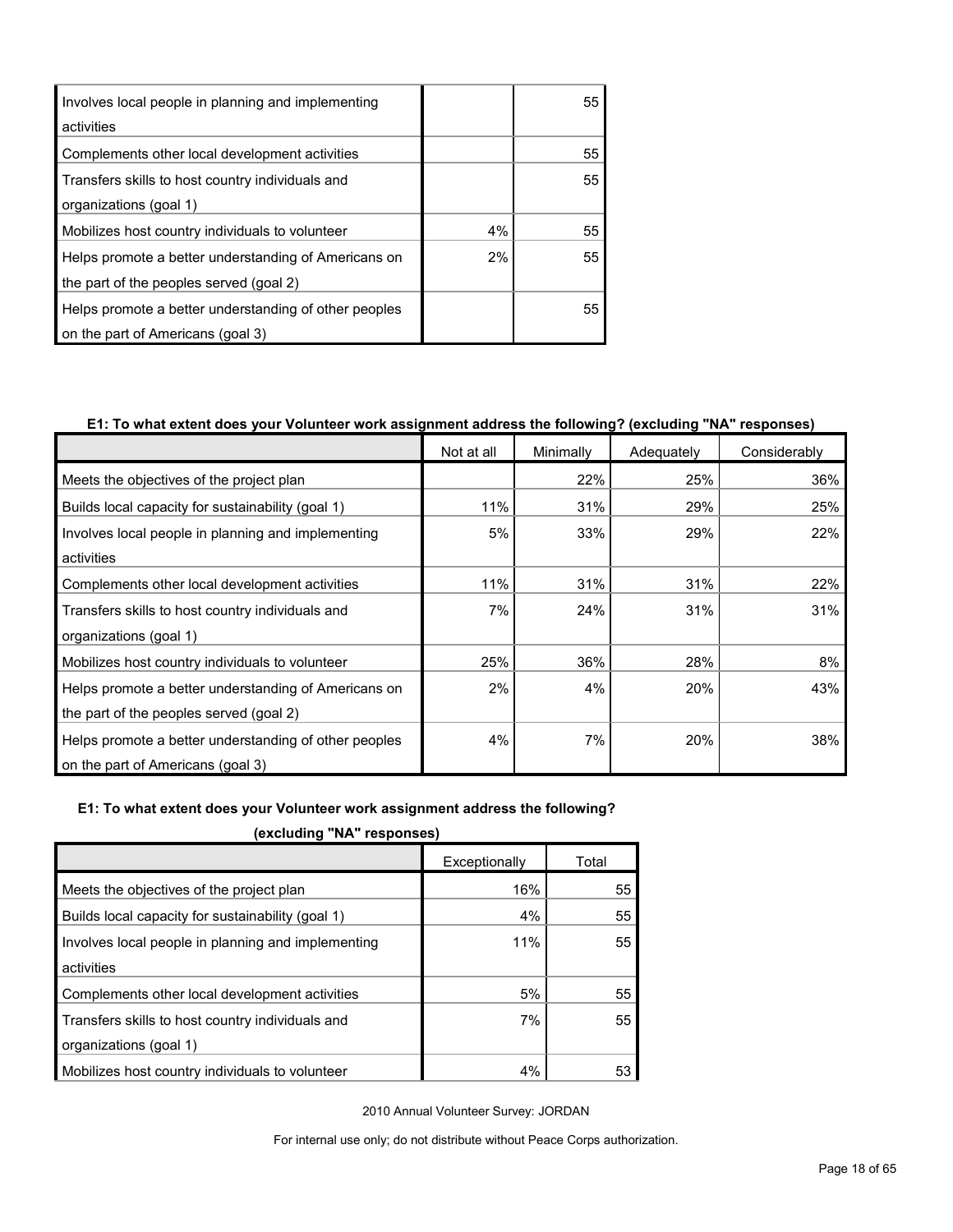| Helps promote a better understanding of Americans on  | 31% | 54 |
|-------------------------------------------------------|-----|----|
| the part of the peoples served (goal 2)               |     |    |
| Helps promote a better understanding of other peoples | 31% | 55 |
| on the part of Americans (goal 3)                     |     |    |

## **E2: How effective have you been in transferring knowledge and skills to help the following persons or groups build their**

| capacities?                                      |            |           |            |              |               |
|--------------------------------------------------|------------|-----------|------------|--------------|---------------|
|                                                  | Not at all | Minimally | Adequately | Considerably | Exceptionally |
| Your counterpart/community partner               | 9%         | 24%       | 22%        | 36%          | 5%            |
| An organization other than your host institution | $7\%$      | 27%       | 31%        | 20%          | $7\%$         |
| Members of your host community                   | 4%         | 16%       | 44%        | 35%          | 2%            |
| <b>Other Peace Corps Volunteers</b>              |            | $9\%$     | 31%        | 42%          | 15%           |

### **E2: How effective have you been in transferring knowledge and skills to help the**

| <b>TOROWING DETSURE OF GLOUPS DUNG THEIR CAPACITIES I</b> |           |       |  |  |
|-----------------------------------------------------------|-----------|-------|--|--|
|                                                           | <b>NA</b> | Total |  |  |
| Your counterpart/community partner                        | 4%        | 55    |  |  |
| An organization other than your host institution          | 7%        | 55    |  |  |
| Members of your host community                            |           | 55    |  |  |
| <b>Other Peace Corps Volunteers</b>                       | 4%        |       |  |  |

## **following persons or groups build their capacities?**

## **E2: How effective have you been in transferring knowledge and skills to help the following persons or groups build their capacities? (excluding "NA" responses)**

|                                                  | -          |           |            |              |
|--------------------------------------------------|------------|-----------|------------|--------------|
|                                                  | Not at all | Minimally | Adequately | Considerably |
| Your counterpart/community partner               | 9%         | 25%       | 23%        | 38%          |
| An organization other than your host institution | 8%         | 29%       | 33%        | 22%          |
| Members of your host community                   | 4%         | 16%       | 44%        | 35%          |
| <b>Other Peace Corps Volunteers</b>              |            | 9%        | 32%        | 43%          |

#### **E2: How effective have you been in transferring knowledge and skills to help the**

#### **following persons or groups build their capacities? (excluding "NA" responses)**

|                                                  | Exceptionally | Total |
|--------------------------------------------------|---------------|-------|
| Your counterpart/community partner               | 6%            |       |
| An organization other than your host institution | 8%            | 51    |
| Members of your host community                   | 2%            |       |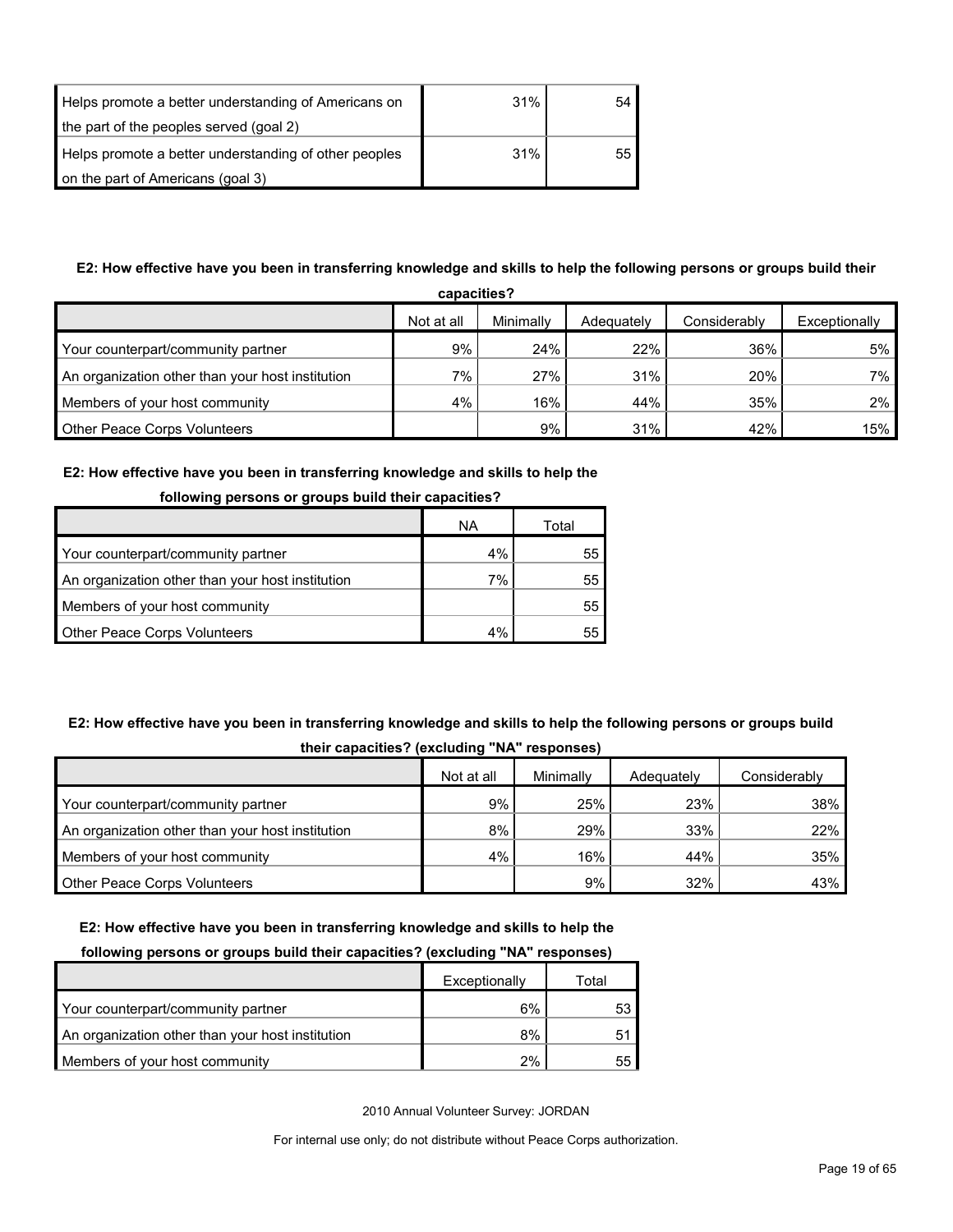#### **E2: How effective have you been in transferring knowledge and skills to help the**

|                                                  | Exceptionally | Total |
|--------------------------------------------------|---------------|-------|
| Your counterpart/community partner               | 6%            | 53    |
| An organization other than your host institution | 8%            | 51    |
| Members of your host community                   | 2%            | 55    |
| <b>Other Peace Corps Volunteers</b>              | 15%           | 53    |

#### **following persons or groups build their capacities? (excluding "NA" responses)**

### **E2.TEXT: Description of others to whom**

#### **you are transferring skills to help build their**

| capacities |                                                |       |  |  |  |  |
|------------|------------------------------------------------|-------|--|--|--|--|
|            | Column N %                                     | Count |  |  |  |  |
|            | Open-ended results. Not responsive to request. |       |  |  |  |  |
|            |                                                |       |  |  |  |  |
|            |                                                |       |  |  |  |  |
|            |                                                |       |  |  |  |  |
| otal.      | 100%                                           | 55    |  |  |  |  |

**E3: Based on your contact with host country nationals, to what extent have they gained a better understanding of** 

**Americans?**

|                | Not at all | Minimally | Adequatelv    | <i>C</i> onsiderabl∨ | Exceptionally | Too early to tell | Total       |
|----------------|------------|-----------|---------------|----------------------|---------------|-------------------|-------------|
| E <sub>3</sub> | 2%         | 5%        | $27\%$<br>2 I | 55%                  | $1\%$         |                   | $- -$<br>55 |

**E3: Based on your contact with host country nationals, to what extent have they gained a better** 

#### **understanding of Americans? (excluding "Too early to tell" responses)**

|            | Not at all | Minimally | Adequately | Considerably | xceptionally | Total          |
|------------|------------|-----------|------------|--------------|--------------|----------------|
| - ⊏?<br>∟J | 2%         | 5%        | 27%        | 55%          | $1\%$        | --<br>わわ<br>ັບ |

#### **E4: In which of the following third goal activities have you participated during your PC service? Mark all that**

|                    | apply.        |              |                   |
|--------------------|---------------|--------------|-------------------|
|                    |               |              | <b>Total PCVs</b> |
|                    | PCV Responses | % Doing This | Responding        |
| Electronic updates | 51            | 94%          |                   |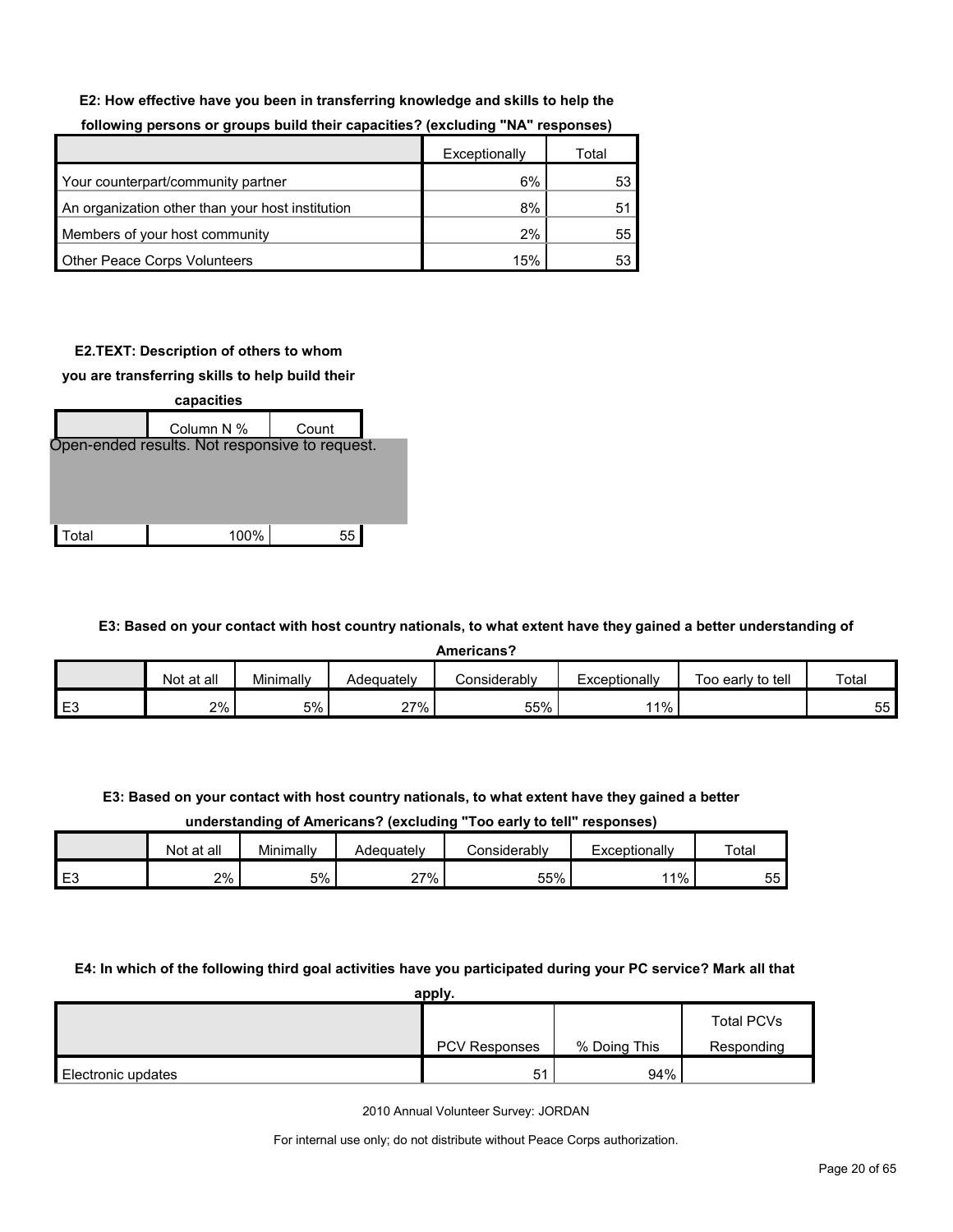| <b>Hosting American visitors</b>                      | 33             | 61% |    |
|-------------------------------------------------------|----------------|-----|----|
| Personal website or blog                              | 21             | 39% |    |
| Hard copy/paper update                                | 17             | 31% |    |
| Enrollment in the CWWS/CMS program                    | 13             | 24% |    |
| While on home leave, spoke at a school or community   | 5              | 9%  |    |
| group                                                 |                |     |    |
| Other please specify                                  | 5              | 9%  |    |
| Pen pal program/letter exchange                       | 3              | 6%  |    |
| Peace Corps Week activities                           | 2              | 4%  |    |
| Posted to PC Digital Library                          | $\overline{2}$ | 4%  |    |
| Podcasted/created a slide show or video posted online |                |     |    |
| Total                                                 |                |     | 54 |

Percents may total to more than 100% since Volunteers were asked to "Mark all that apply."

#### **E4.TEXT: Description of "others" third goal activities**

|                                                                   | $N\%$<br>Column | Count |
|-------------------------------------------------------------------|-----------------|-------|
| Onen-ended<br>roculte<br><b>racnonciva</b><br>. to reguest<br>Not |                 |       |

Open-ended results. Not responsive to request.

| $\Omega$<br>Total |  |  |
|-------------------|--|--|
|                   |  |  |

#### **E4: When asked about third goal activities, Volunteer answered "No**

#### **involvement in third goal activities."**

|                      |     | No third goal |       |
|----------------------|-----|---------------|-------|
|                      | NA  | activities    | ⊤ota⊩ |
| No Goal 3 activities | 98% | 2%            | 55    |

## **E5: Based on your contact with Americans, to what extent have they gained a better understanding of host country nationals?**

2010 Annual Volunteer Survey: JORDAN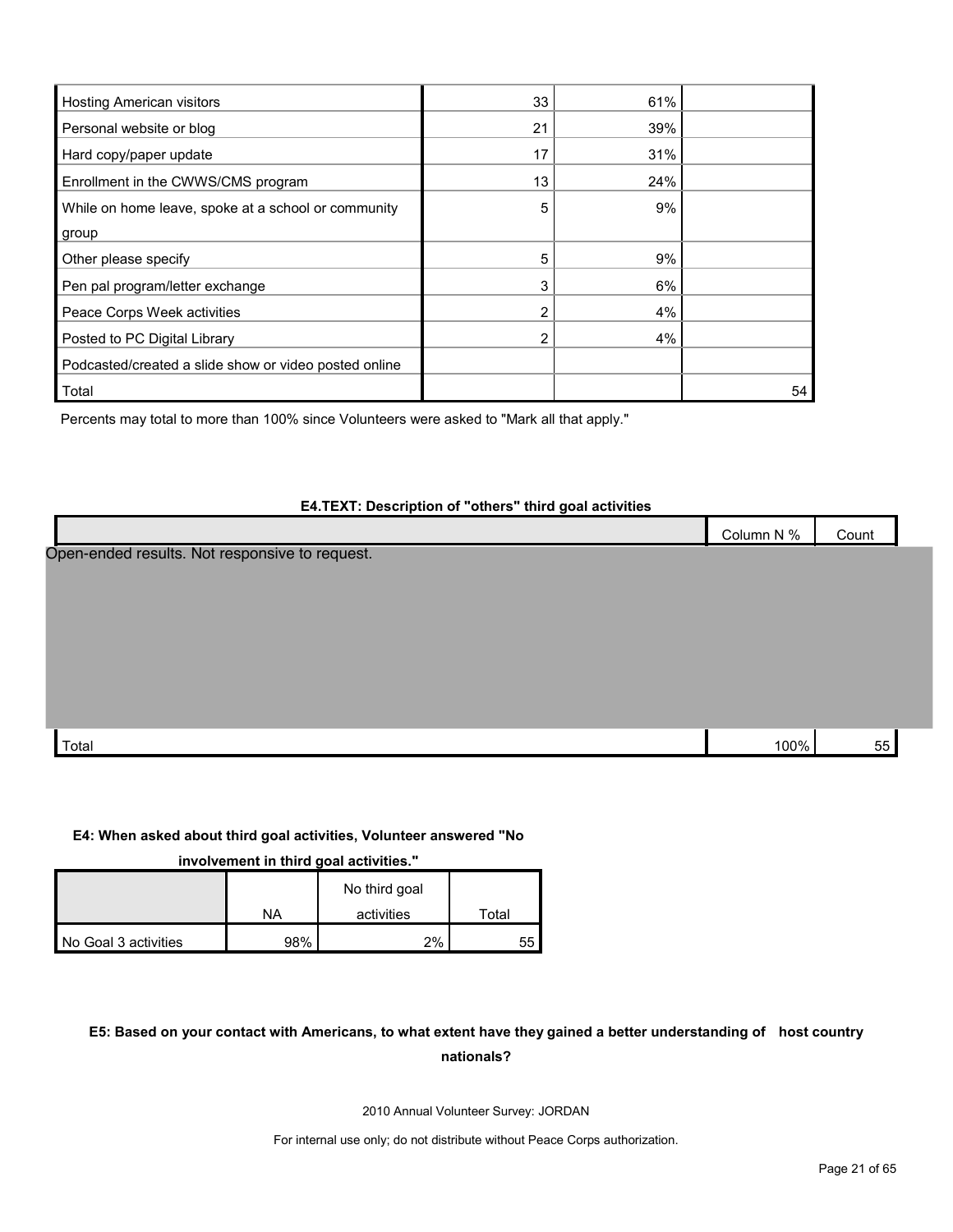|    | Not at all | Minimally | Adequately | Considerabl∨ | Exceptionally | to tell<br>Гоо<br>, earlv | Total |
|----|------------|-----------|------------|--------------|---------------|---------------------------|-------|
| E5 |            | 11%       | 22%        | 44%          | 20%           | 4%                        | 55    |

**E5: Based on your contact with Americans, to what extent have they gained a better understanding of host country nationals? (excluding "Too early to tell" responses)**

|                | Not at all | Minimally | Adeauatelv | considerablv | Exceptionally | Total    |
|----------------|------------|-----------|------------|--------------|---------------|----------|
| E <sub>5</sub> |            | 11%       | 23%        | 45%          | 21%           | -0<br>ວວ |

## <span id="page-21-0"></span>**F. Peace Corps Support**

This section reports Volunteers' satisfaction with in-country Peace Corps staff support and how the Volunteers communicate with the post.

## **F1: How prepared for your arrival were the host people with whom you would be working?**

|    | Not at all | Minimally | Adequately | ∴onsiderablv      | Exceptionally               | Total |
|----|------------|-----------|------------|-------------------|-----------------------------|-------|
| п. | 5%         | 24%       | 40%        | 27%<br>$\epsilon$ | 4%<br>$\epsilon$ / $\sigma$ | OO.   |

## **F2: To what extent is your CD aware of Volunteer issues and concerns through interactions with PCVs?**

|                | ∶at all<br>Not | Minimally | Adequatelv | :onsiderablv | Exceptionally | Total     |
|----------------|----------------|-----------|------------|--------------|---------------|-----------|
| F <sub>2</sub> | 4%             | 13%       | 53%        | 25%          | 5%            | --<br>55. |

## **F3: How satisfied are you with the health care you received from your PCMO(s)?**

|               | Not at all | Minimally | Adequately | Sonsiderabl∨ٽ | <i>c</i> xceptionally | Not Used | Total     |
|---------------|------------|-----------|------------|---------------|-----------------------|----------|-----------|
| $\mathsf{F}3$ |            | 5%        | 9%         | 40%           | 45%                   |          | --<br>55. |

**F3: How satisfied are you with the health care you received from your PCMO(s)?(excluding "Not used"** 

| responses) |            |           |            |              |               |       |  |
|------------|------------|-----------|------------|--------------|---------------|-------|--|
|            | Not at all | Minimally | Adequately | Considerablv | Exceptionally | Total |  |
| E3         |            | 5%        | 9%         | 40%          | 45%           | 55    |  |

2010 Annual Volunteer Survey: JORDAN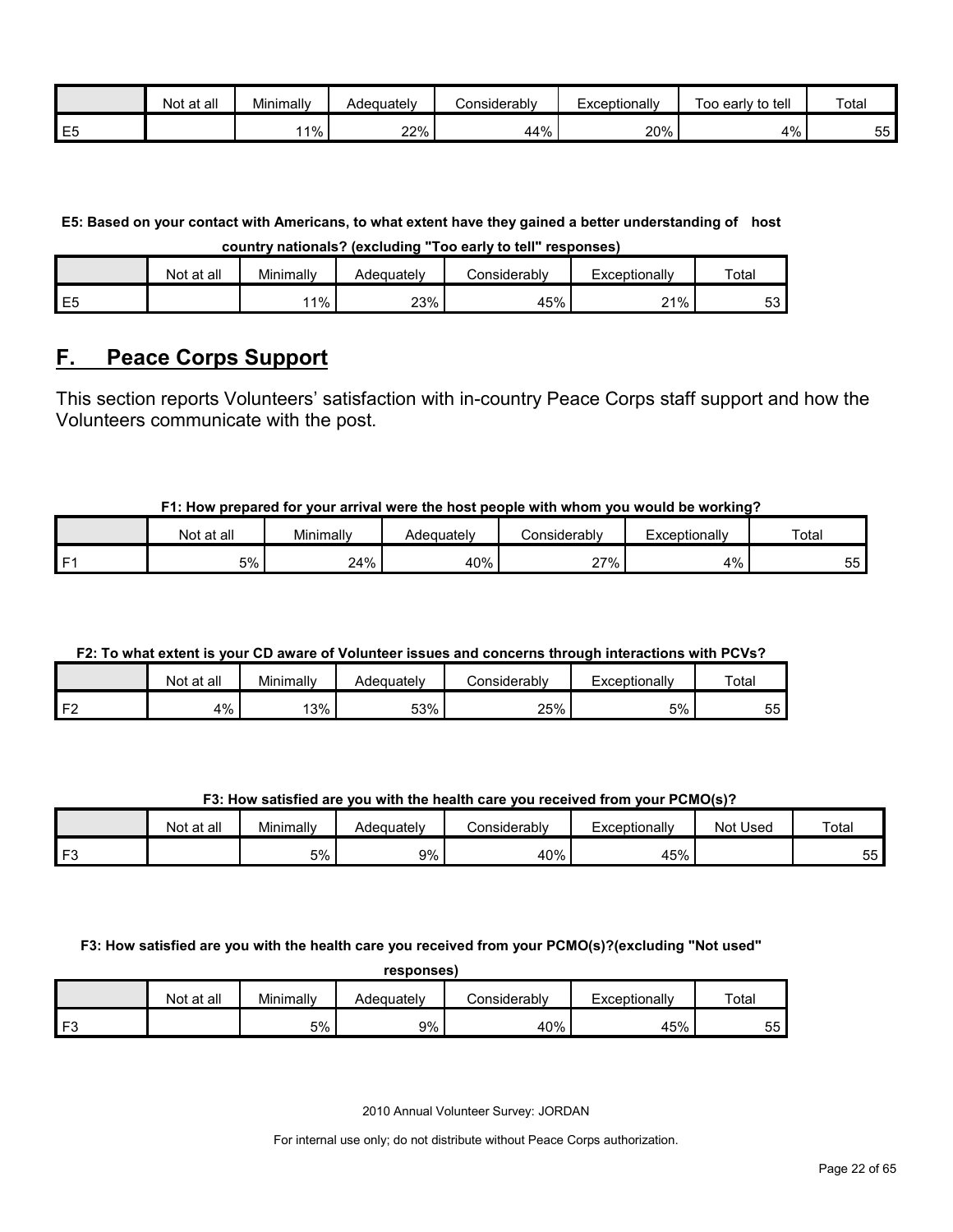|                             | Not at all | Minimally | . <b>.</b><br>Adequately | Considerably | Exceptionally | NA | Total |
|-----------------------------|------------|-----------|--------------------------|--------------|---------------|----|-------|
| Administrative/logistical   | 5%         | 18%       | 38%                      | 31%          | 7%            |    | 55    |
| Cross-cultural              |            | 20%       | 38%                      | 35%          | 5%            | 2% | 55    |
| Emotional                   | 4%         | 18%       | 27%                      | 35%          | 15%           | 2% | 55    |
| Feedback on my work reports | 13%        | 28%       | 31%                      | 13%          | 6%            | 9% | 54    |
| Job assignment              | 9%         | 16%       | 31%                      | 31%          | 11%           | 2% | 55    |
| Language learning           | 5%         | 20%       | 42%                      | 29%          | 4%            |    | 55    |
| Medical                     | 4%         | 2%        | 9%                       | 35%          | 51%           |    | 55    |
| Safety and security         |            |           | 4%                       | 36%          | 60%           |    | 55    |
| Site selection/preparation  | 11%        | 24%       | 18%                      | 35%          | 13%           |    | 55    |
| <b>Technical skills</b>     | 13%        | 24%       | 43%                      | 17%          | 2%            | 2% | 54    |

**F4: How satisfied are you with the following support provided by in-country PC staff?**

## **F4: How satisfied are you with the following support provided by in-country PC staff? (excluding "NA" responses)**

|                             | Not at all | Minimally | Adequately | Considerably | Exceptionally | Total |
|-----------------------------|------------|-----------|------------|--------------|---------------|-------|
| Administrative/logistical   | 5%         | 18%       | 38%        | 31%          | 7%            | 55    |
| Cross-cultural              |            | 20%       | 39%        | 35%          | 6%            | 54    |
| Emotional                   | 4%         | 19%       | 28%        | 35%          | 15%           | 54    |
| Feedback on my work reports | 14%        | 31%       | 35%        | 14%          | 6%            | 49    |
| Job assignment              | 9%         | 17%       | 31%        | 31%          | 11%           | 54    |
| Language learning           | 5%         | 20%       | 42%        | 29%          | 4%            | 55    |
| Medical                     | 4%         | 2%        | 9%         | 35%          | 51%           | 55    |
| Safety and security         |            |           | 4%         | 36%          | 60%           | 55    |
| Site selection/preparation  | 11%        | 24%       | 18%        | 35%          | 13%           | 55    |
| <b>Technical skills</b>     | 13%        | 25%       | 43%        | 17%          | 2%            | 53    |

**F5: What level of PC support have you received to help cope with stress from issues such as HIV/AIDS, food insecurity,** 

**etc. in your community? (Including PCVs w/no need for support)**

|                |            |                 | Adeauate | Considerable | Exceptional | $NA / I$ have no |       |
|----------------|------------|-----------------|----------|--------------|-------------|------------------|-------|
|                | No support | Minimal support | support  | support      | support     | need for support | Total |
| F <sub>5</sub> | 4%         | 15%             | 13%      | 13%          | 13%         | 44%              | 55    |

2010 Annual Volunteer Survey: JORDAN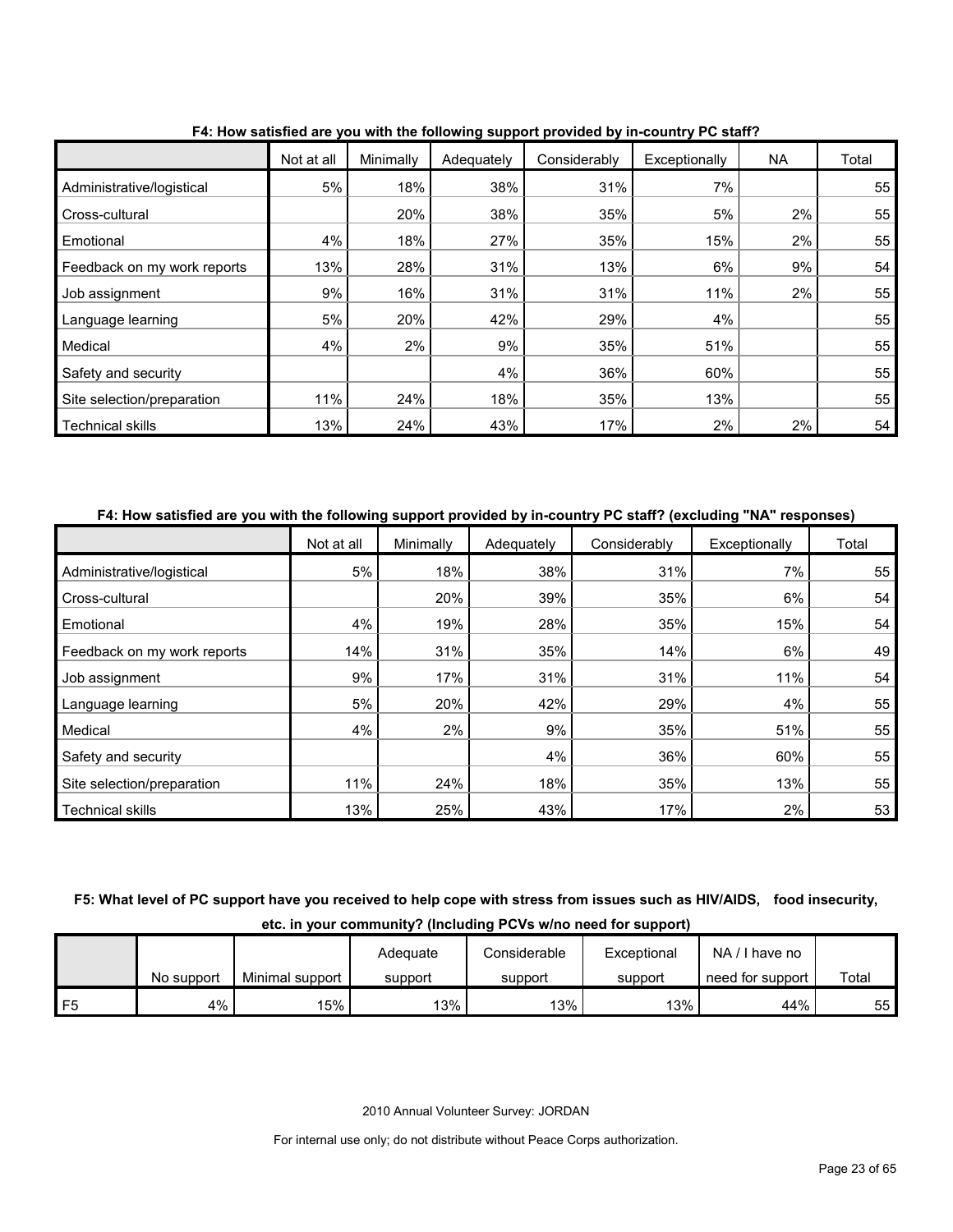#### **F5: What level of PC support have you received to help cope with stress from issues such as HIV/AIDS, food insecurity,**

|    |            |                 |                  | Considerable | Exceptional |       |
|----|------------|-----------------|------------------|--------------|-------------|-------|
|    | No support | Minimal support | Adequate support | support      | support     | Total |
| F5 | 6%         | 26%             | 23%              | 23%          | 23%         | 21    |

#### **etc. in your community? (excluding "NA/No need for support" responses)**

## **F6a: How would you rate your interaction with the Country Director (CD)**

| in terms of the following?      |     |     |    |  |  |  |  |  |
|---------------------------------|-----|-----|----|--|--|--|--|--|
| Adequate<br>Inadequate<br>Total |     |     |    |  |  |  |  |  |
| <b>CD Responsiveness</b>        | 11% | 89% | 55 |  |  |  |  |  |
| CD Informative content          | 22% | 78% | 55 |  |  |  |  |  |
| CD Comfort level                | 9%  | 91% | 55 |  |  |  |  |  |
| <b>CD</b> Site visits           | 49% | 51% | 55 |  |  |  |  |  |

## **F6b: How would you rate your interaction with the PTO in terms of --?**

|                                | Inadequate | Adequate | Total |
|--------------------------------|------------|----------|-------|
| <b>PTO Responsiveness</b>      | 24%        | 76%      | 55    |
| <b>PTO</b> Informative content | 20%        | 80%      | 55    |
| PTO Comfort level              | 27%        | 73%      | 55    |
| <b>PTO Site visits</b>         | 44%        | 56%      | 54    |

#### **F6c: How would you rate your interaction with the APCD/Program Manager in**

**terms of --?**

|                               | Inadequate | Adequate | Total |
|-------------------------------|------------|----------|-------|
| <b>APCD/PM Responsiveness</b> | 20%        | 80%      | 54    |
| APCD/PM Informative content   | 33%        | 67%      | 54    |
| APCD/PM Comfort level         | 15%        | 85%      | 54    |
| <b>APCD/PM Site visits</b>    | 22%        | 78%      | 54    |

## **F6d: How would you rate your interaction with the PCMO in terms of --?**

|                            | Inadeguate | Adequate | ™otal |
|----------------------------|------------|----------|-------|
| <b>PCMO Responsiveness</b> | 4%         | 96%      | 54    |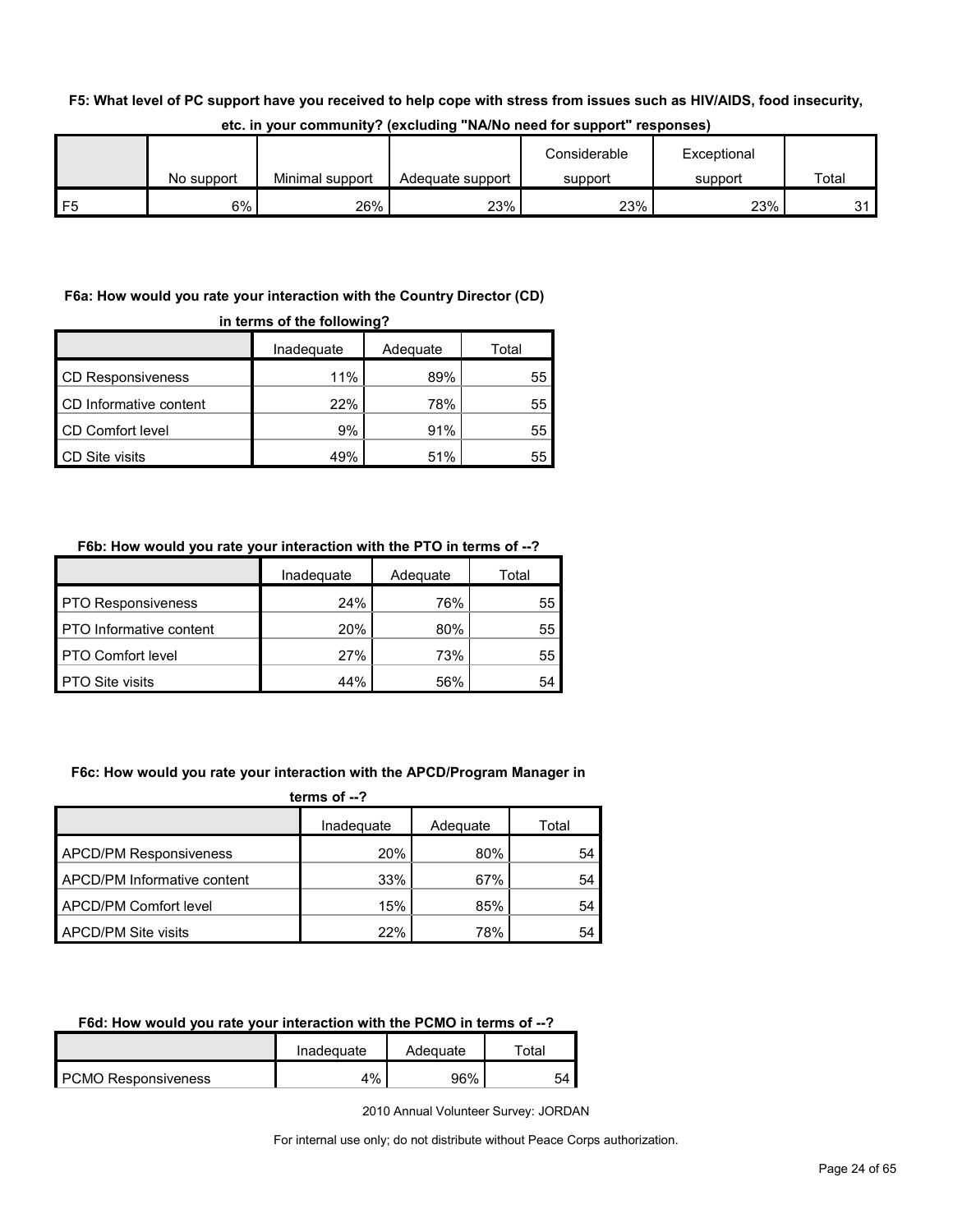| PCMO Informative content | 4%  | 96% | 54 |
|--------------------------|-----|-----|----|
| PCMO Comfort level       | 6%  | 94% | 54 |
| <b>PCMO Site visits</b>  | 31% | 69% | 54 |

#### **F6e: How would you rate your interaction with the Safety and Security**

|                           | Inadequate | Adequate | Total |  |  |  |
|---------------------------|------------|----------|-------|--|--|--|
| <b>SSC Responsiveness</b> | 0%         | 100%     | 55    |  |  |  |
| SSC Informative content   | 2%         | 98%      | 55    |  |  |  |
| <b>SSC Comfort level</b>  | 0%         | 100%     | 55    |  |  |  |
| <b>SSC Site visits</b>    | 17%        | 83%      | 53    |  |  |  |

## **Coordinator (SSC) in terms of --?**

## **F6f: How would you rate your interaction with the Training Manager in terms**

| of $-2$                      |            |          |       |  |  |  |
|------------------------------|------------|----------|-------|--|--|--|
|                              | Inadequate | Adequate | Total |  |  |  |
| <b>TrMngr Responsiveness</b> | 9%         | 91%      | 55    |  |  |  |
| TrMngr Informative content   | 7%         | 93%      | 55    |  |  |  |
| <b>TrMngr Comfort level</b>  | 15%        | 85%      | 55    |  |  |  |
| TrMngr Site visits           | 28%        | 72%      | 54    |  |  |  |

## **F6g: How would you rate your interaction with administrative staff in terms**

**of --?**

|                             | Inadequate | Adequate | Total |
|-----------------------------|------------|----------|-------|
| <b>Admin Responsiveness</b> | 20%        | 80%      | 55    |
| Admin Informative content   | <b>20%</b> | 80%      | 55    |
| Admin Comfort level         | 22%        | 78%      | 55    |
| Admin Site visits           | 30%        | 70%      | 54    |

#### **F7: What is the best method for you to communicate with your Peace**

#### **Corps office?**

|            | Percent | Number |
|------------|---------|--------|
| Cell phone | 76%     |        |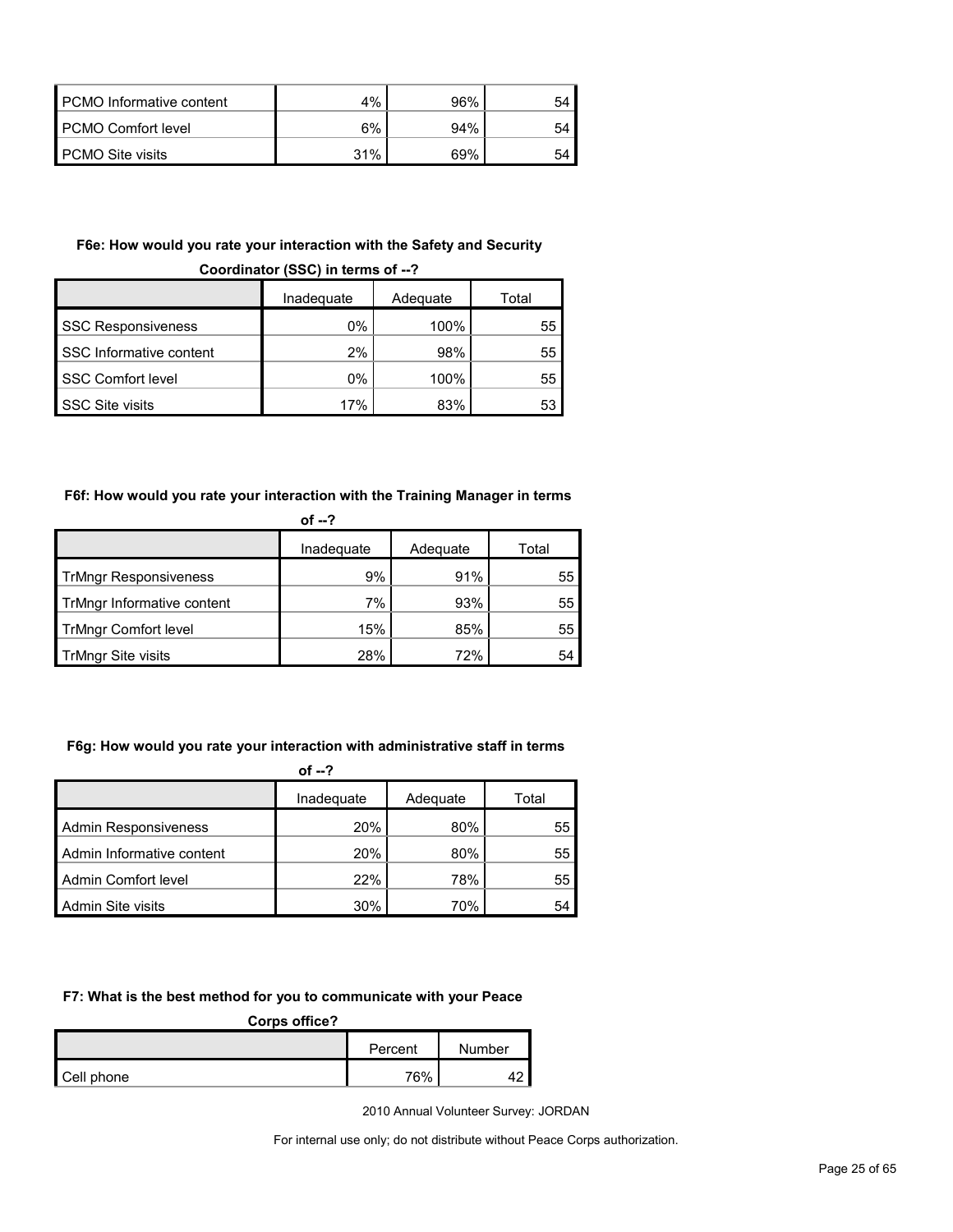| Email                              | 15%  | 8  |
|------------------------------------|------|----|
| In-person visits                   | 5%   |    |
| Text messaging (SMS)               | 4%   |    |
| Other: Please specify below        |      |    |
| Telephone not at residence or work |      |    |
| Telephone at residence or work     |      |    |
| Letters/postal service             |      |    |
| Fax                                |      |    |
| Total                              | 100% | 55 |

**F7.OTHER: Description of "other" best** 

| method to communicate with post                |    |  |  |  |  |  |
|------------------------------------------------|----|--|--|--|--|--|
| <b>PERCENT</b><br><b>NUMBER</b>                |    |  |  |  |  |  |
| Open-ended results. Not responsive to request. |    |  |  |  |  |  |
|                                                |    |  |  |  |  |  |
| 100%                                           | 55 |  |  |  |  |  |
|                                                |    |  |  |  |  |  |

**F8: In general, how do you rate the effectiveness of your communication resources for contacting your** 

**PC staff in-country?**

|      | effective<br>Not | Poor | Adequate | Effective | Verv effective | Total |
|------|------------------|------|----------|-----------|----------------|-------|
| l F8 | 4%               | 2%   | 7%       | 43%       | 35%            | 54    |

## <span id="page-25-0"></span>**G. Your Safety and Security**

This section reports on how safe Volunteers feel. Volunteers' experiences with various types of insensitive remarks or behaviors, harassment or discrimination, and crime are summarized, as well as whether harassment and crime events were reported to Peace Corps.

#### **G1: How safe do you feel...?**

|                            | Not at All Safe | Often Unsafe | Adequately Safe | Usually Safe | Verv Safe | Total |
|----------------------------|-----------------|--------------|-----------------|--------------|-----------|-------|
| Where you live             |                 |              | 11%             | 20%          | 69%       | 55    |
| Where you work             |                 | 4%           | $7\%$           | 18%          | 71%       | 55    |
| When you travel in-country |                 | 4%           | $18\%$          | 49%          | 29%       | 55    |

2010 Annual Volunteer Survey: JORDAN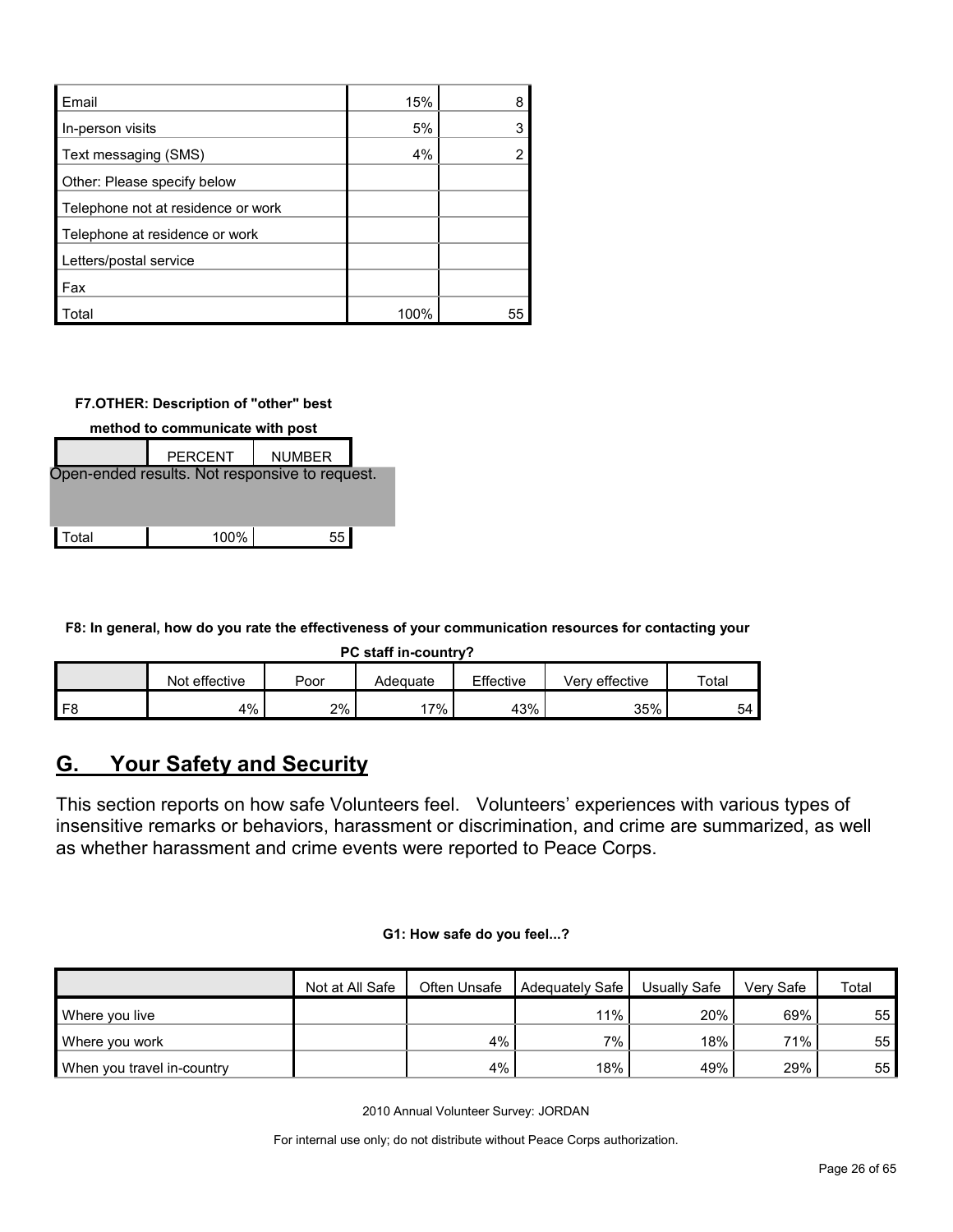#### **G1: How safe do you feel...?**

|                                    | Not at All Safe | Often Unsafe | Adequately Safe | Usuallv Safe | Very Safe | Total |
|------------------------------------|-----------------|--------------|-----------------|--------------|-----------|-------|
| Where you live                     |                 |              | 11%             | 20%          | 69%       | 55    |
| Where you work                     |                 | 4%           | 7%              | 18%          | 71%       | 55    |
| When you travel in-country         |                 | 4%           | 18%             | 49%          | 29%       | 55    |
| City where main Peace Corps office |                 |              | 15%             | 44%          | 42%       | 55    |
| is located                         |                 |              |                 |              |           |       |

**G2: Have you encountered insensitive comments or behavior toward you based on your race, ethnicity, age, gender, or sexual orientation from any of the following sources?**

|                         | Yes | No  | <b>NA</b> | Total |
|-------------------------|-----|-----|-----------|-------|
| Host/home stay family   | 24% | 76% |           | 55    |
| Community members       | 58% | 42% |           | 55    |
| <b>Other Volunteers</b> | 13% | 87% |           | 55    |
| PC in-country staff     | 7%  | 93% |           | 55    |
| Other                   | 7%  | 14% | 79%       | 28    |

**G2: Have you encountered insensitive comments or behavior toward you based on your race, ethnicity, age, gender, or sexual orientation from any of** 

|                         | Yes | No  | Total |
|-------------------------|-----|-----|-------|
| Host/home stay family   | 24% | 76% | 55    |
| Community members       | 58% | 42% | 55    |
| <b>Other Volunteers</b> | 13% | 87% | 55    |
| PC in-country staff     | 7%  | 93% | 55    |
| <b>Other</b>            | 33% | 67% | հ     |

**the following sources? (excluding "NA" responses)**

**G2.OTHER: Description of "other" sources of insensitive comments/behavior**

PERCENT NUMBER Open-ended results. Not responsive to request.

2010 Annual Volunteer Survey: JORDAN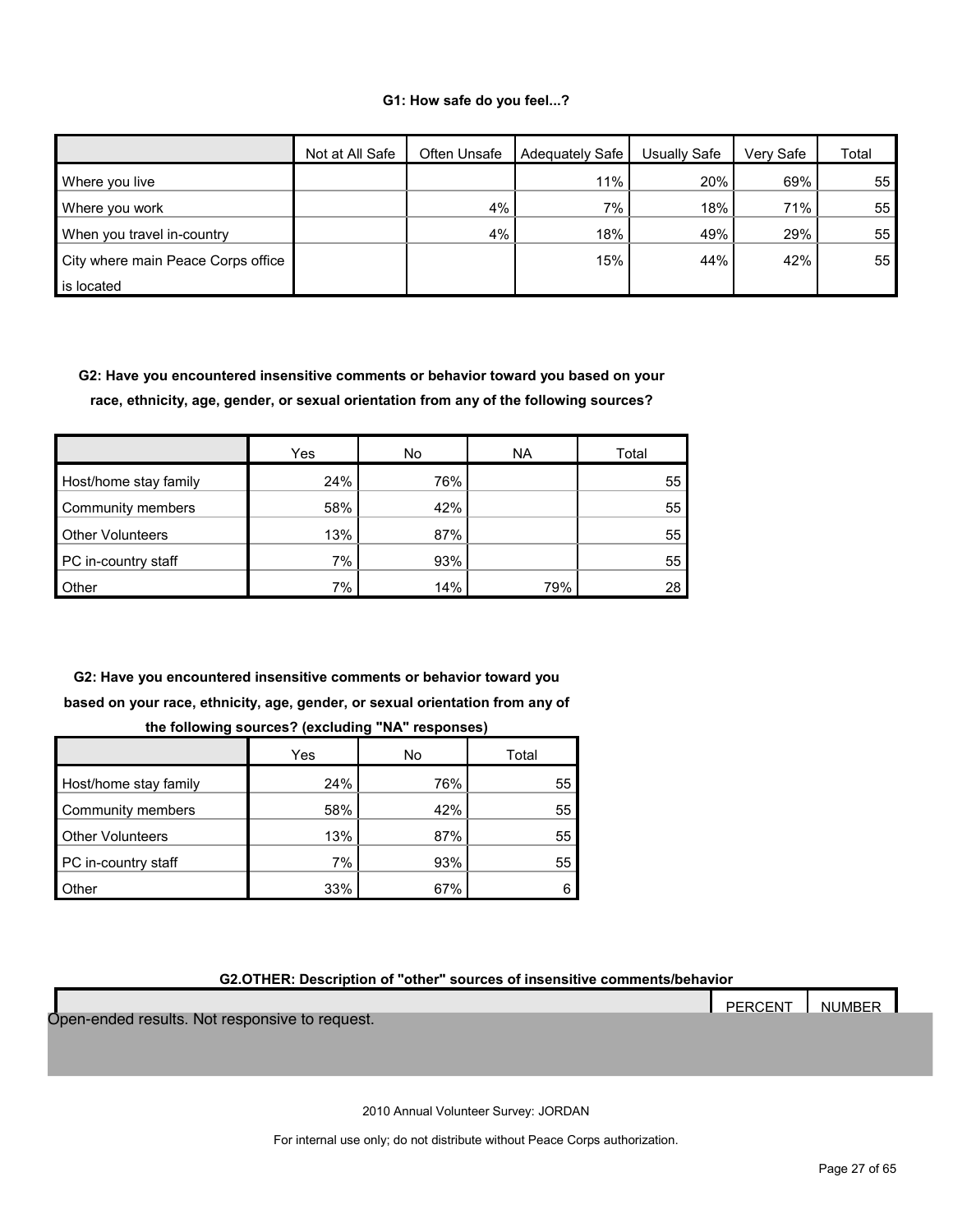| Total | `nn% | -- |
|-------|------|----|
|       |      |    |

NOTE: See Open-Ended Responses Report for comments Volunteers wrote in response to Question G3 to explain their harassment/discrimination answers.

|                              | None | Once | 2-5 times | 6-10 times | 11-25 times | 26+ times | Total |
|------------------------------|------|------|-----------|------------|-------------|-----------|-------|
| Age H/D                      | 88%  | 4%   | 6%        | 2%         |             |           | 49    |
| Anti-American H/D            | 52%  | 13%  | 19%       | 8%         | 6%          | 2%        | 48    |
| Disability H/D               | 100% |      |           |            |             |           | 48    |
| Gender H/D                   | 73%  | 4%   | 8%        | 2%         | 2%          | 10%       | 48    |
| Racial/color H/D             | 79%  |      | 9%        | 2%         | 4%          | 6%        | 47    |
| Religious H/D                | 53%  | 13%  | 13%       | 11%        | 2%          | 9%        | 47    |
| Sexual orientation H/D       | 98%  |      | 2%        |            |             |           | 47    |
| Sexual harassment (physical) | 72%  | 9%   | 20%       |            |             |           | 46    |
| Sexual harassment (verbal)   | 57%  | 7%   | 11%       | 2%         | 4%          | 20%       | 46    |

## **G3: Please indicate the number of times you experienced the following types of discrimination/harassment: PERCENTAGES**

#### **G3: Please indicate the number of times you experienced the following types of discrimination/harassment: NUMBERS**

|                              | None | Once | 2-5 times | 6-10 times | 11-25 times | 26+ times | Total |
|------------------------------|------|------|-----------|------------|-------------|-----------|-------|
| Age H/D                      | 43   |      |           |            |             |           | 49    |
| Anti-American H/D            | 25   | 6    | 9         |            | 3           |           | 48    |
| Disability H/D               | 48   |      |           |            |             |           | 48    |
| Gender H/D                   | 35   |      |           |            |             | 5         | 48    |
| Racial/color H/D             | 37   |      |           |            |             | 3         | 47    |
| Religious H/D                | 25   | 6    | n         | 5          |             | 4         | 47    |
| Sexual orientation H/D       | 46   |      |           |            |             |           | 47    |
| Sexual harassment (physical) | 33   |      | 9         |            |             |           | 46    |
| Sexual harassment (verbal)   | 26   |      | 5         |            |             | 9         | 46    |

#### **G3: Volunteers experiencing AGE discrimination/harassment: Events by Number of Reports to PC**

|       | Reported Age H/D |           |            |             |             |       |  |  |  |
|-------|------------------|-----------|------------|-------------|-------------|-------|--|--|--|
| Never | Once             | 2-5 times | 6-10 times | 11-25 times | $26+$ times | Total |  |  |  |

2010 Annual Volunteer Survey: JORDAN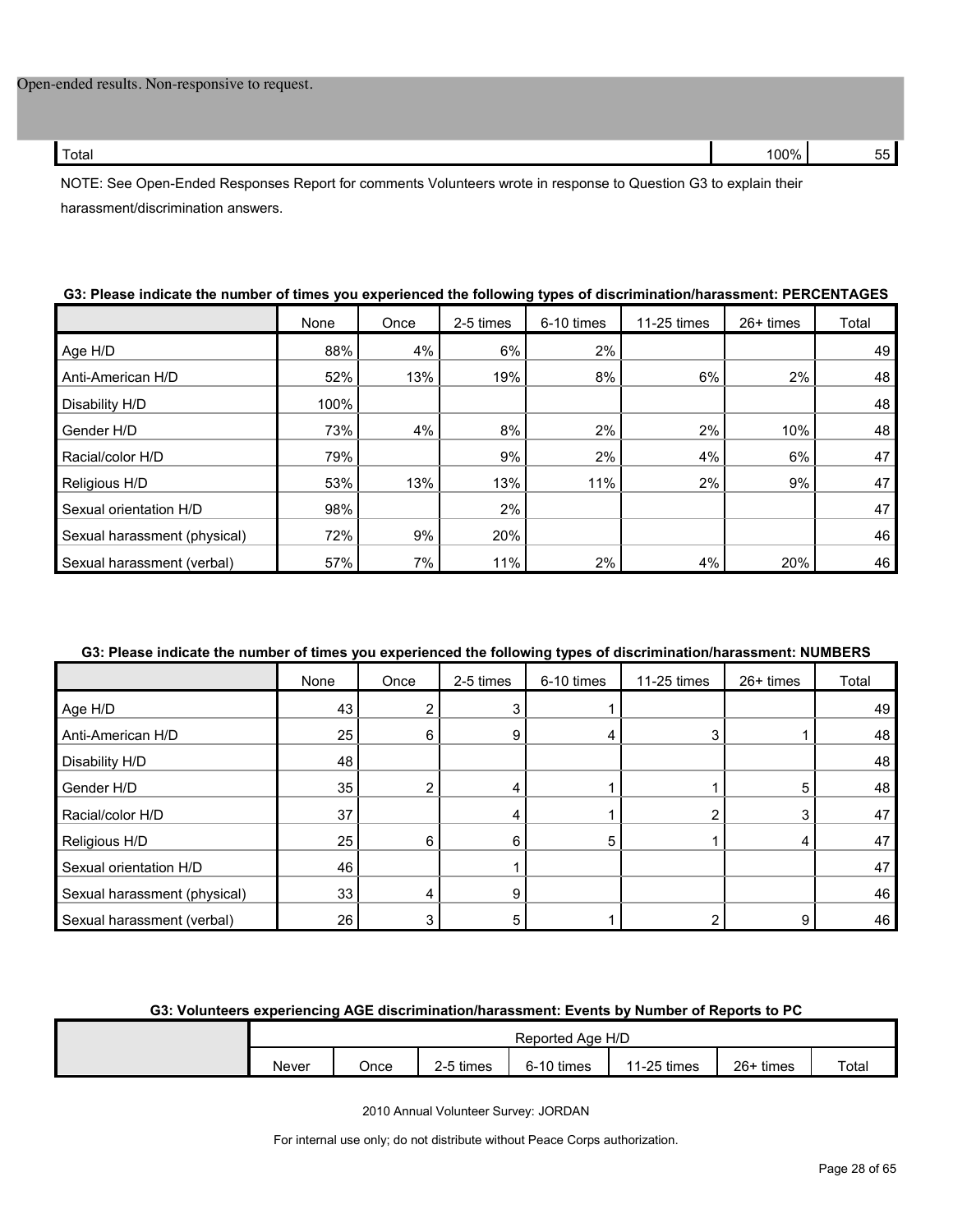| Age H/D | Once        |  |  |  |   |
|---------|-------------|--|--|--|---|
|         | 2-5 times   |  |  |  | 3 |
|         | 6-10 times  |  |  |  |   |
|         | 11-25 times |  |  |  |   |
|         | 26+ times   |  |  |  |   |
|         | Total       |  |  |  | 5 |

NOTE: Some PCVs provided the number of events without answering how many times they reported the event/s.

#### **G3: Volunteers experiencing AGE discrimination/harassment: Events by Person Responsible**

|         |                   |             |             | Counterpart, | Peace Corps |                   |
|---------|-------------------|-------------|-------------|--------------|-------------|-------------------|
|         |                   |             | Someone you | supervisor,  |             |                   |
|         |                   | Stranger    | know        | co-worker    | Volunteer   | Peace Corps staff |
|         |                   | Responsible | Responsible | Responsible  | Responsible | Responsible       |
| Age H/D | Once              |             |             |              |             |                   |
|         | 2-5 times         |             |             |              |             |                   |
|         | 6-10 times        | 1           |             |              |             |                   |
|         | 11-25 times       |             |             |              |             |                   |
|         | 26+ times         |             |             |              |             |                   |
|         | <b>Total PCVs</b> |             |             |              |             |                   |

NOTE: Some PCVs provided the number of events without answering who was responsible.

## **G3: Volunteers experiencing AGE discrimination/harassment:**

## **Events by Person Responsible**

|         |                   | Host country family<br>member | Other       |
|---------|-------------------|-------------------------------|-------------|
|         |                   | Responsible                   | Responsible |
| Age H/D | Once              |                               |             |
|         | 2-5 times         |                               |             |
|         | 6-10 times        |                               |             |
|         | 11-25 times       |                               |             |
|         | $26+$ times       |                               |             |
|         | <b>Total PCVs</b> |                               |             |

NOTE: Some PCVs provided the number of events without answering who was responsible.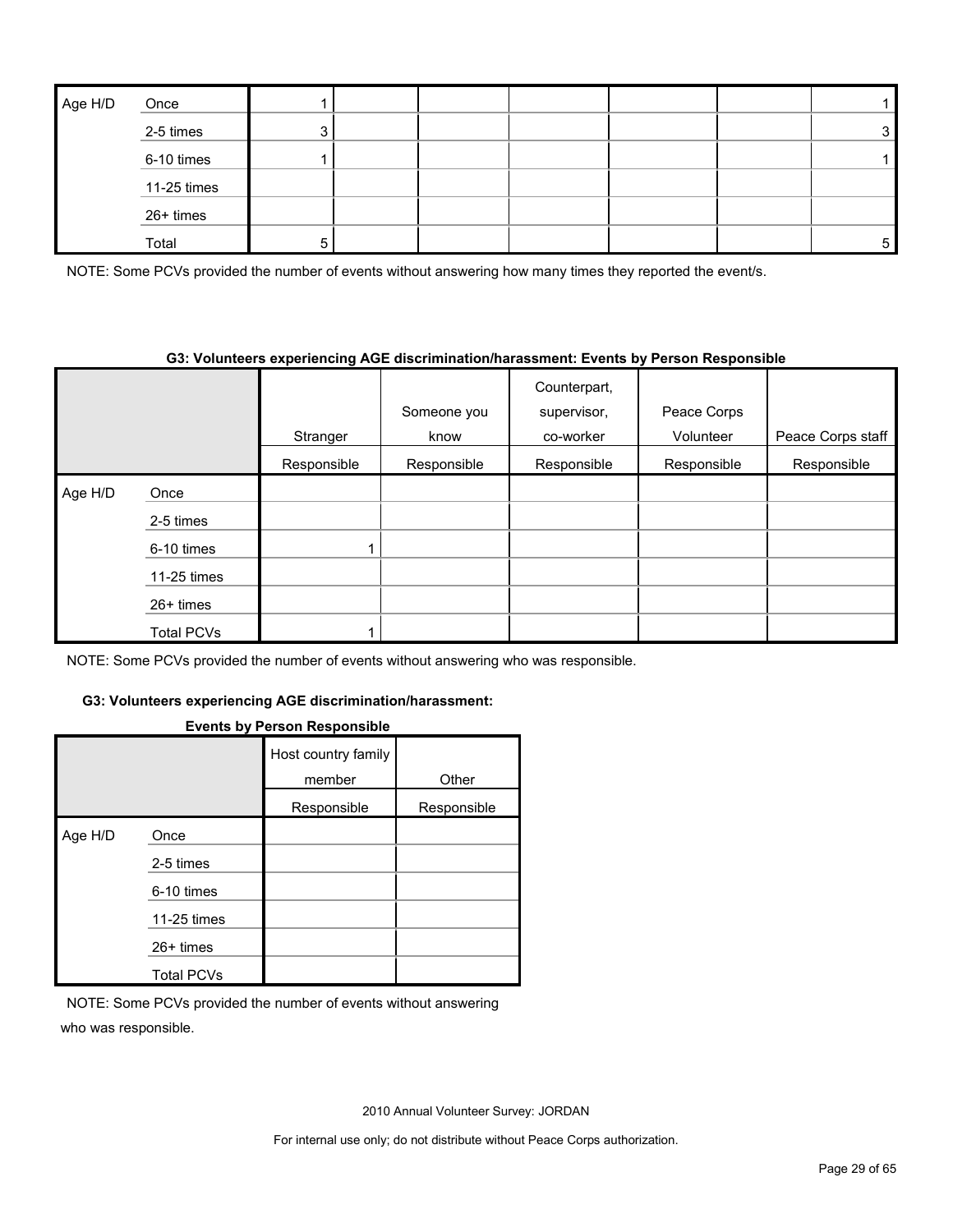|                   |             |       | Reported Anti-American H/D |           |            |             |           |       |
|-------------------|-------------|-------|----------------------------|-----------|------------|-------------|-----------|-------|
|                   |             | Never | Once                       | 2-5 times | 6-10 times | 11-25 times | 26+ times | Total |
| Anti-American H/D | Once        | 4     |                            |           |            |             |           |       |
|                   | 2-5 times   | 9     |                            |           |            |             |           | 9     |
|                   | 6-10 times  |       |                            |           |            |             |           |       |
|                   | 11-25 times |       |                            |           |            |             |           | 3     |
|                   | 26+ times   |       |                            |           |            |             |           |       |
|                   | Total       | 20    |                            |           |            |             |           | 21    |

#### **G3: Volunteers experiencing ANTI-AMERICAN discrimination/harassment: Events by Number of Reports to PC**

NOTE: Some PCVs provided the number of events without answering how many times they reported the event/s.

#### **G3: Volunteers experiencing ANTI-AMERICAN discrimination/harassment: Events by Person Responsible**

|                   |                   |             | Someone you | Counterpart,<br>supervisor, | Peace Corps | Peace Corps |
|-------------------|-------------------|-------------|-------------|-----------------------------|-------------|-------------|
|                   |                   | Stranger    | know        | co-worker                   | Volunteer   | staff       |
|                   |                   | Responsible | Responsible | Responsible                 | Responsible | Responsible |
| Anti-American H/D | Once              |             |             |                             |             |             |
|                   | 2-5 times         | ⌒           | 2           |                             |             |             |
|                   | 6-10 times        | ◠           |             |                             |             |             |
|                   | 11-25 times       | ኅ           |             | 2                           |             |             |
|                   | 26+ times         |             |             |                             |             |             |
|                   | <b>Total PCVs</b> | 6           | 3           | 3                           |             |             |

NOTE: Some PCVs provided the number of events without answering who was responsible.

#### **G3: Volunteers experiencing ANTI-AMERICAN discrimination/harassment:**

#### **Events by Person Responsible**

|                   | . <b>.</b>  | .                             |             |
|-------------------|-------------|-------------------------------|-------------|
|                   |             | Host country family<br>member | Other       |
|                   |             | Responsible                   | Responsible |
| Anti-American H/D | Once        |                               |             |
|                   | 2-5 times   |                               |             |
|                   | 6-10 times  |                               |             |
|                   | 11-25 times |                               |             |
|                   | $26+$ times |                               |             |

2010 Annual Volunteer Survey: JORDAN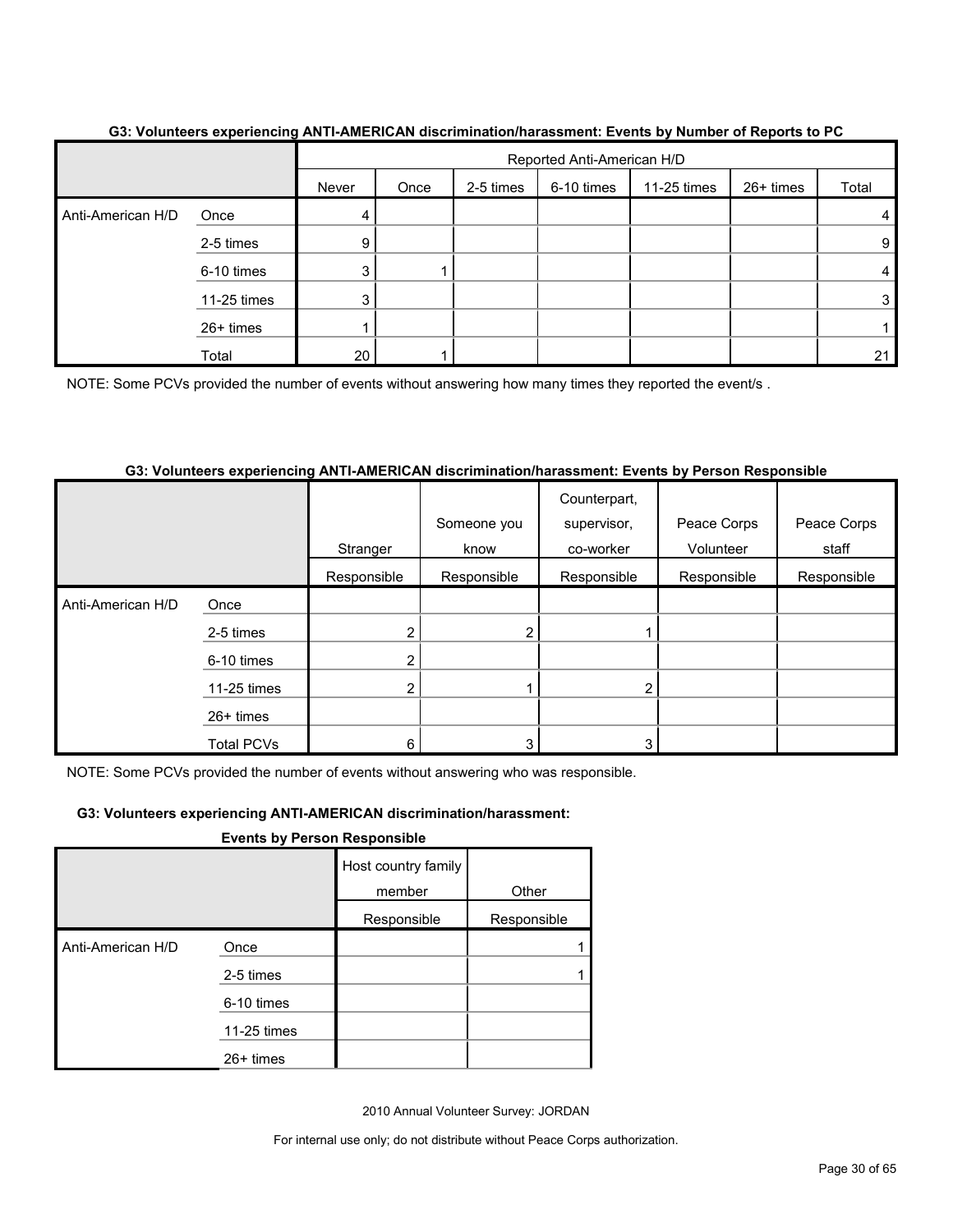| $\mathbf{r}$ . The state of the state of the state of the state of the state of the state of the state of the state of the state of the state of the state of the state of the state of the state of the state of the state of th |  |
|-----------------------------------------------------------------------------------------------------------------------------------------------------------------------------------------------------------------------------------|--|
|                                                                                                                                                                                                                                   |  |

#### **G3: Volunteers experiencing DISABILITY discrimination/harassment: Events by Number of Reports to PC**

|                |             |       | Reported Disability H/D                                              |  |  |  |  |  |  |  |
|----------------|-------------|-------|----------------------------------------------------------------------|--|--|--|--|--|--|--|
|                |             | Never | Total<br>6-10 times<br>2-5 times<br>11-25 times<br>26+ times<br>Once |  |  |  |  |  |  |  |
| Disability H/D | Once        |       |                                                                      |  |  |  |  |  |  |  |
|                | 2-5 times   |       |                                                                      |  |  |  |  |  |  |  |
|                | 6-10 times  |       |                                                                      |  |  |  |  |  |  |  |
|                | 11-25 times |       |                                                                      |  |  |  |  |  |  |  |
|                | 26+ times   |       |                                                                      |  |  |  |  |  |  |  |
|                | Total       |       |                                                                      |  |  |  |  |  |  |  |

NOTE: Some PCVs provided the number of events without answering how many times they reported the event/s.

|                |                                | Stranger<br>Responsible | Someone you<br>know<br>Responsible | Counterpart,<br>supervisor,<br>co-worker<br>Responsible | Peace Corps<br>Volunteer<br>Responsible | Peace Corps staff<br>Responsible |
|----------------|--------------------------------|-------------------------|------------------------------------|---------------------------------------------------------|-----------------------------------------|----------------------------------|
| Disability H/D | Once<br>2-5 times              |                         |                                    |                                                         |                                         |                                  |
|                | 6-10 times<br>11-25 times      |                         |                                    |                                                         |                                         |                                  |
|                | 26+ times<br><b>Total PCVs</b> |                         |                                    |                                                         |                                         |                                  |

#### **G3: Volunteers experiencing DISABILITY discrimination/harassment: Events by Person Responsible**

NOTE: Some PCVs provided the number of events without answering who was responsible.

#### **G3: Volunteers experiencing DISABILITY discrimination/harassment:**

#### **Events by Person Responsible**

|                |      | Host country family |             |
|----------------|------|---------------------|-------------|
|                |      | member              | Other       |
|                |      | Responsible         | Responsible |
| Disability H/D | Once |                     |             |

2010 Annual Volunteer Survey: JORDAN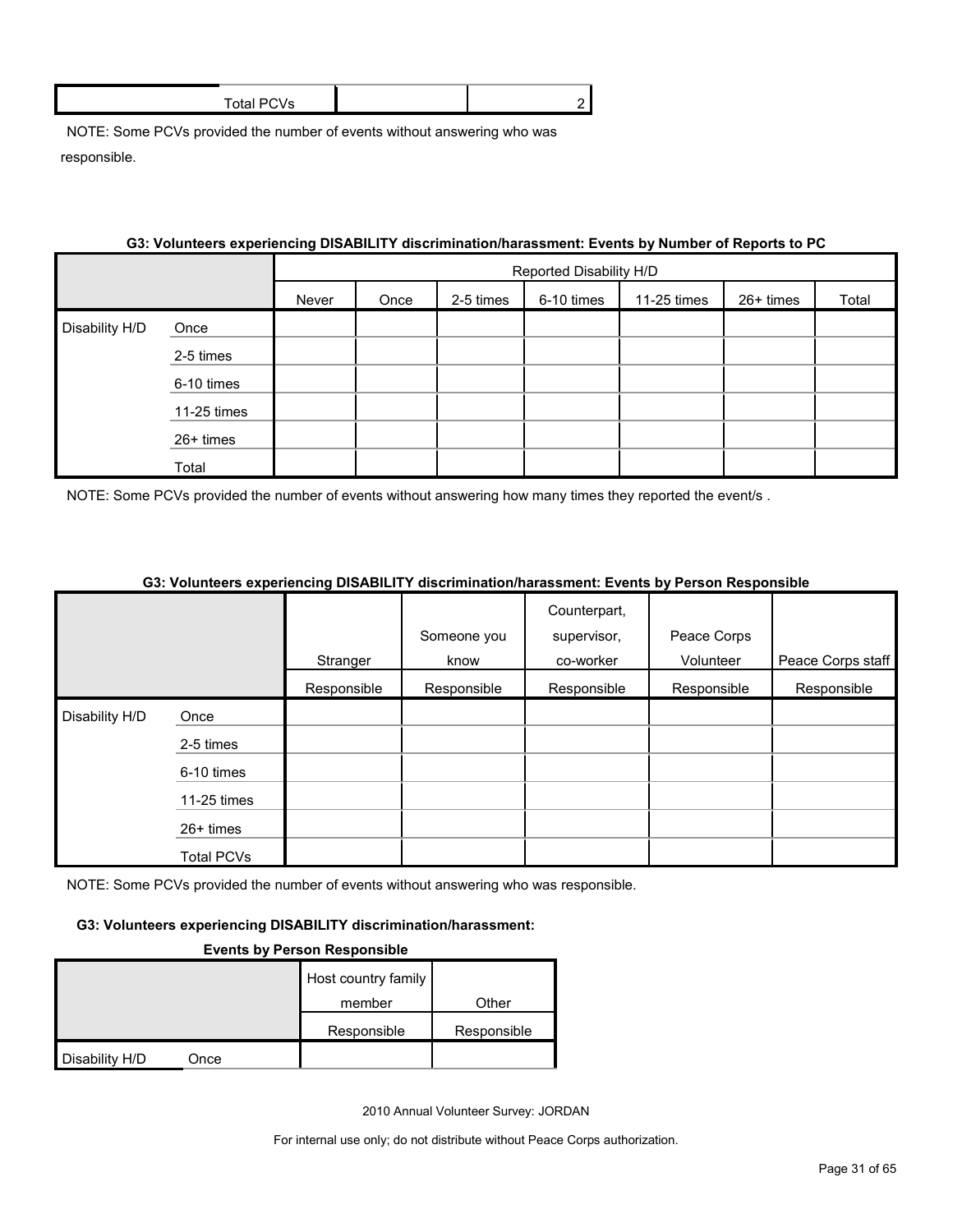| 2-5 times         |  |
|-------------------|--|
| 6-10 times        |  |
| 11-25 times       |  |
| $26+$ times       |  |
| <b>Total PCVs</b> |  |

## **G3: Volunteers experiencing GENDER discrimination/harassment: Events by Number of Reports to PC**

|            |             |       | Reported Gender H/D |           |            |             |           |       |  |  |
|------------|-------------|-------|---------------------|-----------|------------|-------------|-----------|-------|--|--|
|            |             | Never | Once                | 2-5 times | 6-10 times | 11-25 times | 26+ times | Total |  |  |
| Gender H/D | Once        |       |                     |           |            |             |           |       |  |  |
|            | 2-5 times   | ົ     |                     |           |            |             |           | 3     |  |  |
|            | 6-10 times  |       |                     |           |            |             |           |       |  |  |
|            | 11-25 times |       |                     |           |            |             |           |       |  |  |
|            | 26+ times   | 4     |                     |           |            |             |           | 5     |  |  |
|            | Total       | 10    |                     |           |            |             |           |       |  |  |

NOTE: Some PCVs provided the number of events without answering how many times they reported the event/s.

|            |                   | $\sim$ $\sim$ | Someone you | Counterpart,<br>supervisor, | ----<br>Peace Corps |                   |
|------------|-------------------|---------------|-------------|-----------------------------|---------------------|-------------------|
|            |                   | Stranger      | know        | co-worker                   | Volunteer           | Peace Corps staff |
|            |                   | Responsible   | Responsible | Responsible                 | Responsible         | Responsible       |
| Gender H/D | Once              |               |             |                             |                     |                   |
|            | 2-5 times         |               |             |                             |                     |                   |
|            | 6-10 times        |               |             |                             |                     |                   |
|            | 11-25 times       |               |             |                             |                     |                   |
|            | 26+ times         |               |             |                             |                     |                   |
|            | <b>Total PCVs</b> |               |             |                             |                     |                   |

#### **G3: Volunteers experiencing GENDER discrimination/harassment: Events by Person Responsible**

NOTE: Some PCVs provided the number of events without answering who was responsible.

#### **G3: Volunteers experiencing GENDER discrimination/harassment:**

#### **Events by Person Responsible**

2010 Annual Volunteer Survey: JORDAN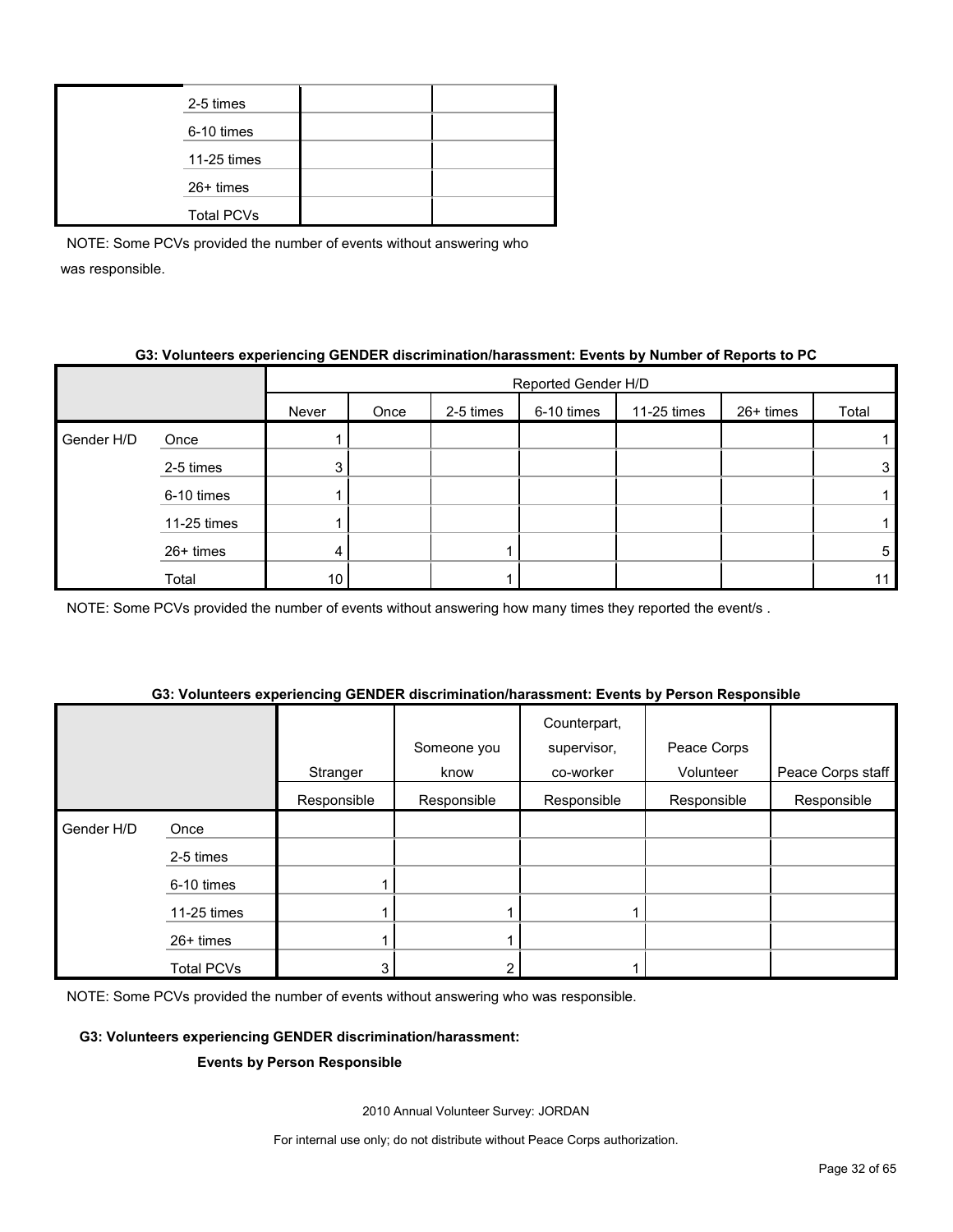|            |                   | Host country family<br>member | Other       |
|------------|-------------------|-------------------------------|-------------|
|            |                   | Responsible                   | Responsible |
| Gender H/D | Once              |                               |             |
|            | 2-5 times         |                               |             |
|            | 6-10 times        |                               |             |
|            | 11-25 times       |                               |             |
|            | $26+$ times       |                               |             |
|            | <b>Total PCVs</b> |                               |             |

|                  |             |       | Reported Racial/color H/D |           |            |             |           |                 |  |
|------------------|-------------|-------|---------------------------|-----------|------------|-------------|-----------|-----------------|--|
|                  |             | Never | Once                      | 2-5 times | 6-10 times | 11-25 times | 26+ times | Total           |  |
| Racial/color H/D | Once        |       |                           |           |            |             |           |                 |  |
|                  | 2-5 times   | 3     |                           |           |            |             |           | 4               |  |
|                  | 6-10 times  |       |                           |           |            |             |           |                 |  |
|                  | 11-25 times | റ     |                           |           |            |             |           | $\overline{2}$  |  |
|                  | 26+ times   | 3     |                           |           |            |             |           | 3               |  |
|                  | Total       | 9     |                           |           |            |             |           | 10 <sub>1</sub> |  |

## **G3: Volunteers experiencing RACIAL/COLOR discrimination/harassment: Events by Number of Reports to PC**

NOTE: Some PCVs provided the number of events without answering how many times they reported the event/s .

## **G3: Volunteers experiencing RACIAL/COLOR discrimination/harassment: Events by Person Responsible**

|                  |             | Stranger    | Someone you<br>know | Counterpart,<br>supervisor,<br>co-worker | Peace Corps<br>Volunteer | Peace Corps<br>staff |
|------------------|-------------|-------------|---------------------|------------------------------------------|--------------------------|----------------------|
|                  |             |             |                     |                                          |                          |                      |
|                  |             | Responsible | Responsible         | Responsible                              | Responsible              | Responsible          |
| Racial/color H/D | Once        |             |                     |                                          |                          |                      |
|                  | 2-5 times   |             |                     |                                          |                          |                      |
|                  | 6-10 times  |             |                     |                                          |                          |                      |
|                  | 11-25 times |             |                     |                                          |                          |                      |
|                  | 26+ times   |             |                     |                                          |                          |                      |
|                  | Total PCVs  | 4           |                     |                                          |                          |                      |
|                  |             |             |                     |                                          |                          |                      |

2010 Annual Volunteer Survey: JORDAN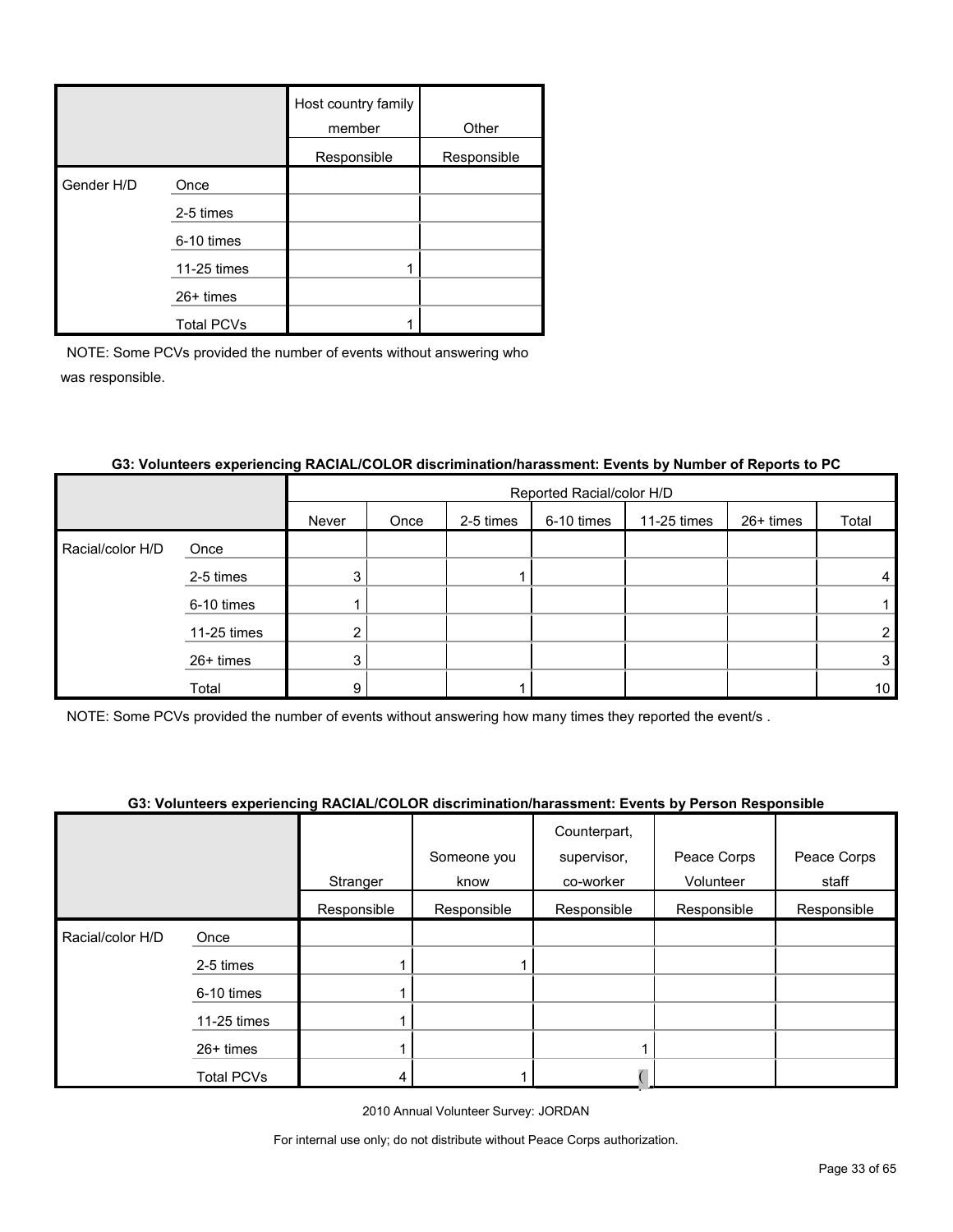#### **G3: Volunteers experiencing RACIAL/COLOR discrimination/harassment: Events by Person Responsible**

|                  |                   | Stranger    | Someone you<br>know | Counterpart,<br>supervisor,<br>co-worker | Peace Corps<br>Volunteer | Peace Corps<br>staff |
|------------------|-------------------|-------------|---------------------|------------------------------------------|--------------------------|----------------------|
|                  |                   | Responsible | Responsible         | Responsible                              | Responsible              | Responsible          |
| Racial/color H/D | Once              |             |                     |                                          |                          |                      |
|                  | 2-5 times         |             |                     |                                          |                          |                      |
|                  | 6-10 times        |             |                     |                                          |                          |                      |
|                  | 11-25 times       |             |                     |                                          |                          |                      |
|                  | $26+$ times       |             |                     |                                          |                          |                      |
|                  | <b>Total PCVs</b> |             |                     |                                          |                          |                      |

NOTE: Some PCVs provided the number of events without answering who was responsible.

#### **G3: Volunteers experiencing RACIAL/COLOR discrimination/harassment:**

|                  |                   | Host country family<br>member | Other       |
|------------------|-------------------|-------------------------------|-------------|
|                  |                   | Responsible                   | Responsible |
| Racial/color H/D | Once              |                               |             |
|                  | 2-5 times         |                               |             |
|                  | 6-10 times        |                               |             |
|                  | 11-25 times       |                               |             |
|                  | $26+$ times       |                               |             |
|                  | <b>Total PCVs</b> |                               |             |

#### **Events by Person Responsible**

NOTE: Some PCVs provided the number of events without answering who was responsible.

#### **G3: Volunteers experiencing RELIGIOUS discrimination/harassment: Events by Number of Reports to PC**

|               |             |       | Reported Religious H/D |           |            |             |           |       |
|---------------|-------------|-------|------------------------|-----------|------------|-------------|-----------|-------|
|               |             | Never | Once                   | 2-5 times | 6-10 times | 11-25 times | 26+ times | Total |
| Religious H/D | Once        | 5     |                        |           |            |             |           | 5     |
|               | 2-5 times   | 3     |                        |           |            |             |           | 4     |
|               | 6-10 times  | 4     |                        |           |            |             |           | 4     |
|               | 11-25 times |       |                        |           |            |             |           |       |
|               | 26+ times   | 4     |                        |           |            |             |           | 4     |

2010 Annual Volunteer Survey: JORDAN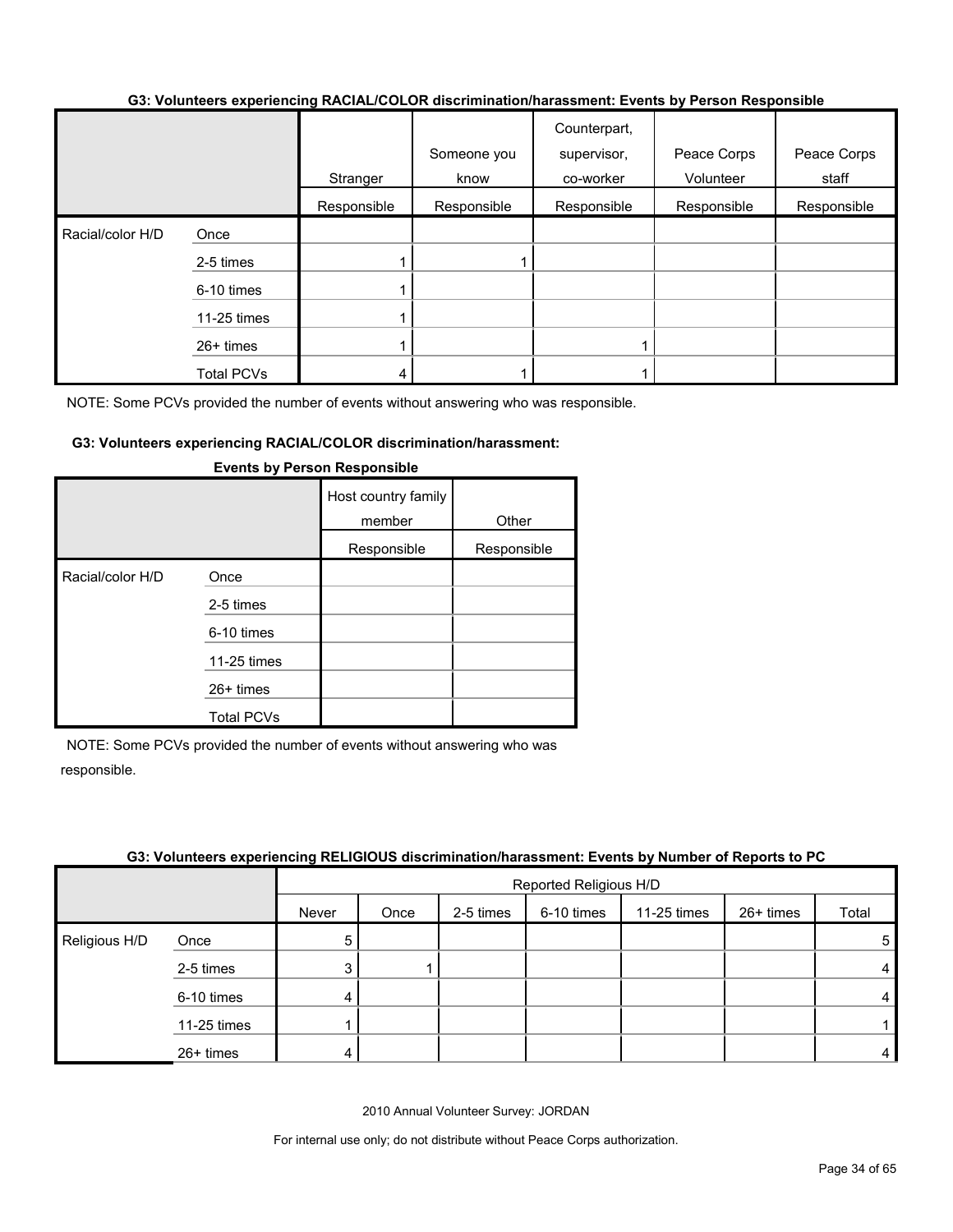| l otal |  |  |  |  |
|--------|--|--|--|--|
|        |  |  |  |  |

NOTE: Some PCVs provided the number of events without answering how many times they reported the event/s.

| G3: Volunteers experiencing RELIGIOUS discrimination/harassment: Events by Person Responsible |             |                         |                                    |                                                         |                                         |                                  |  |  |
|-----------------------------------------------------------------------------------------------|-------------|-------------------------|------------------------------------|---------------------------------------------------------|-----------------------------------------|----------------------------------|--|--|
|                                                                                               |             | Stranger<br>Responsible | Someone you<br>know<br>Responsible | Counterpart,<br>supervisor,<br>co-worker<br>Responsible | Peace Corps<br>Volunteer<br>Responsible | Peace Corps staff<br>Responsible |  |  |
| Religious H/D                                                                                 | Once        |                         |                                    |                                                         |                                         |                                  |  |  |
|                                                                                               | 2-5 times   |                         |                                    |                                                         |                                         |                                  |  |  |
|                                                                                               | 6-10 times  | $\overline{2}$          |                                    |                                                         |                                         |                                  |  |  |
|                                                                                               | 11-25 times |                         |                                    |                                                         |                                         |                                  |  |  |
|                                                                                               | $26+$ times |                         |                                    |                                                         |                                         |                                  |  |  |
|                                                                                               | Total PCVs  | 6                       | 5                                  |                                                         |                                         |                                  |  |  |

#### **G3: Volunteers experiencing RELIGIOUS discrimination/harassment: Events by Person Responsible**

NOTE: Some PCVs provided the number of events without answering who was responsible.

#### **G3: Volunteers experiencing RELIGIOUS discrimination/harassment:**

#### **Events by Person Responsible**

|               |                   | Host country family<br>member | Other       |
|---------------|-------------------|-------------------------------|-------------|
|               |                   | Responsible                   | Responsible |
| Religious H/D | Once              |                               |             |
|               | 2-5 times         |                               |             |
|               | 6-10 times        |                               |             |
|               | 11-25 times       |                               |             |
|               | $26+$ times       |                               |             |
|               | <b>Total PCVs</b> |                               |             |

NOTE: Some PCVs provided the number of events without answering who was responsible.

#### **G3: Volunteers experiencing SEXUAL ORIENTATION discrimination/harassment: Events by Number of Reports to PC**

|                        |      | Reported Sexual orientation H/D |      |           |            |             |  |
|------------------------|------|---------------------------------|------|-----------|------------|-------------|--|
|                        |      | Never                           | Once | 2-5 times | 6-10 times | 11-25 times |  |
| Sexual orientation H/D | วnce |                                 |      |           |            |             |  |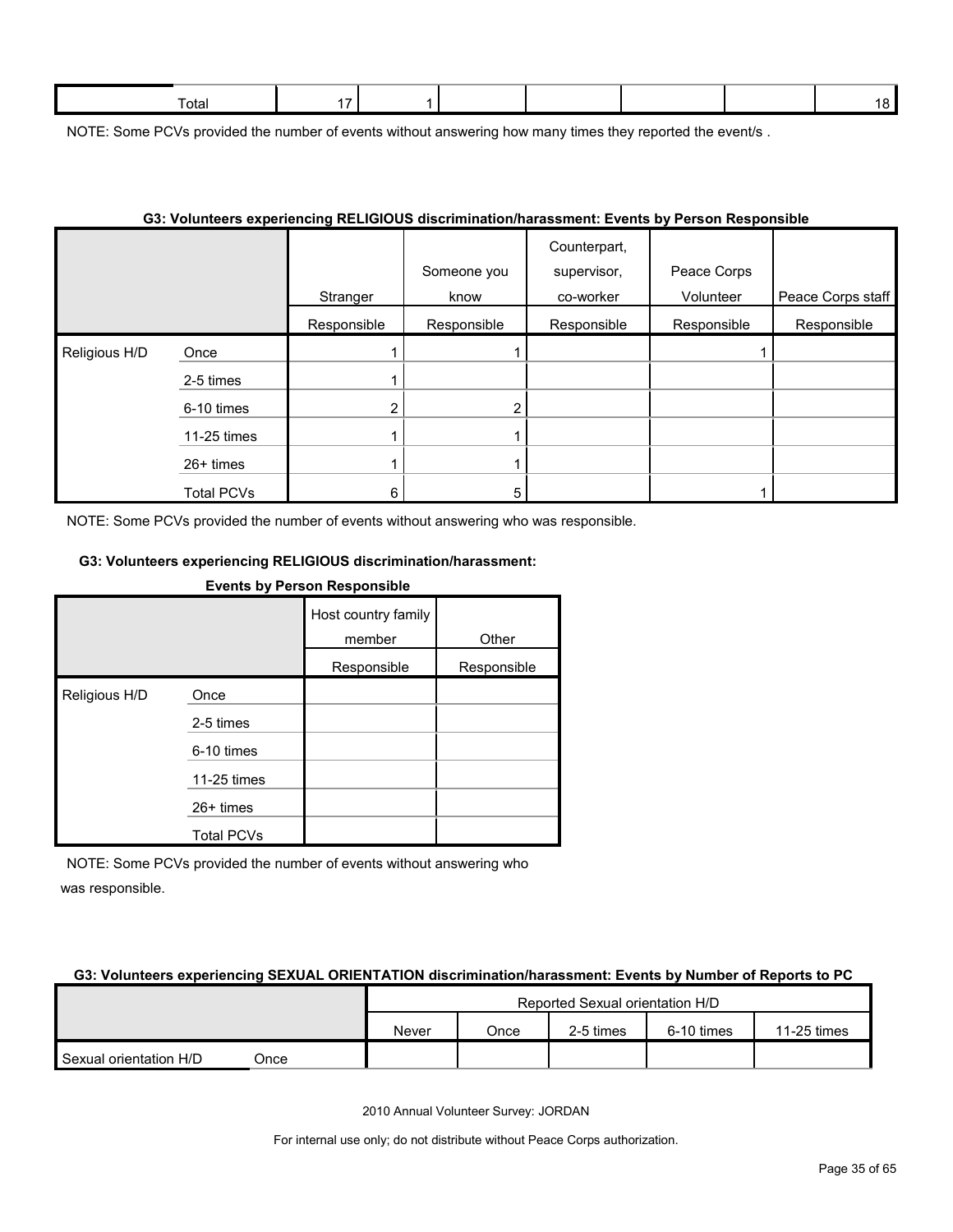| 2-5 times   |  |  |  |
|-------------|--|--|--|
| 6-10 times  |  |  |  |
| 11-25 times |  |  |  |
| 26+ times   |  |  |  |
| Total       |  |  |  |

NOTE: Some PCVs provided the number of events without answering how many times they reported the event/s.

#### **G3: Volunteers experiencing SEXUAL ORIENTATION discrimination/harassment:**

#### **Events by Number of Reports to PC**

|                        |             | Reported Sexual orientation H/D |       |
|------------------------|-------------|---------------------------------|-------|
|                        |             | $26+$ times                     | Total |
| Sexual orientation H/D | Once        |                                 |       |
|                        | 2-5 times   |                                 |       |
|                        | 6-10 times  |                                 |       |
|                        | 11-25 times |                                 |       |
|                        | 26+ times   |                                 |       |
|                        | Total       |                                 |       |

NOTE: Some PCVs provided the number of events without answering how many times they reported the event/s .

#### **Stranger** Someone you know Counterpart, supervisor, co-worker Peace Corps Volunteer Peace Corps staff Responsible Responsible Responsible Responsible Responsible Sexual orientation H/D Once 2-5 times 1 6-10 times 11-25 times 26+ times Total PCVs | 1

## **G3: Volunteers experiencing SEXUAL ORIENTATION discrimination/harassment: Events by Person Responsible**

NOTE: Some PCVs provided the number of events without answering who was responsible.

### **G3: Volunteers experiencing SEXUAL ORIENTATION discrimination/harassment:**

#### **Events by Person Responsible**

2010 Annual Volunteer Survey: JORDAN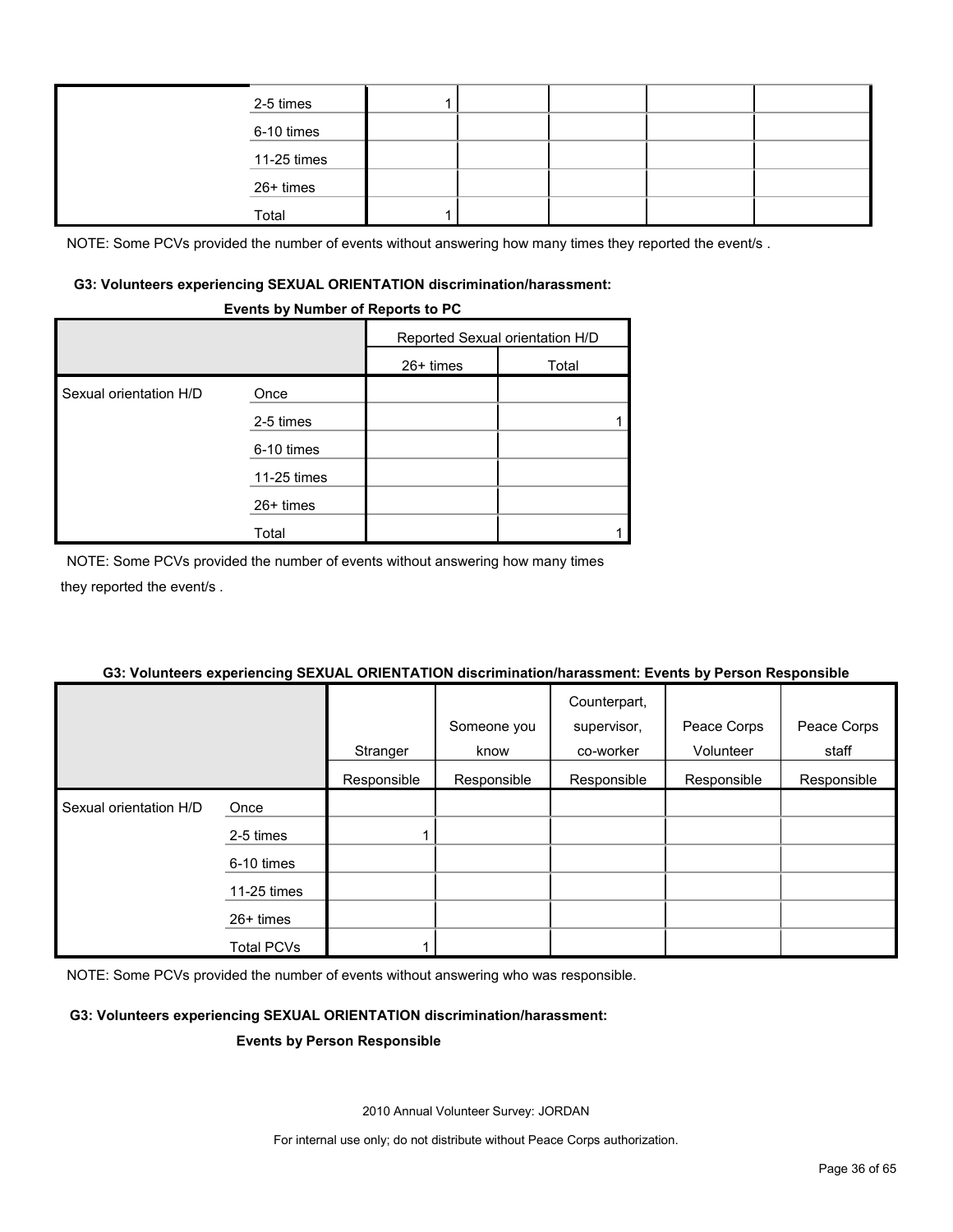|                        |                   | Host country family<br>member | Other       |
|------------------------|-------------------|-------------------------------|-------------|
|                        |                   | Responsible                   | Responsible |
| Sexual orientation H/D | Once              |                               |             |
|                        | 2-5 times         |                               |             |
|                        | 6-10 times        |                               |             |
|                        | 11-25 times       |                               |             |
|                        | $26+$ times       |                               |             |
|                        | <b>Total PCVs</b> |                               |             |

|                              | 33. VOIUNteers experiencing PHTSICAL SEXUAL narassment: Events by Number of Reports to PC |       |                                       |           |            |             |  |
|------------------------------|-------------------------------------------------------------------------------------------|-------|---------------------------------------|-----------|------------|-------------|--|
|                              |                                                                                           |       | Reported Sexual harassment (physical) |           |            |             |  |
|                              |                                                                                           | Never | Once                                  | 2-5 times | 6-10 times | 11-25 times |  |
| Sexual harassment (physical) | Once                                                                                      | 2     |                                       |           |            |             |  |
|                              | 2-5 times                                                                                 | 3     | 5                                     |           |            |             |  |
|                              | 6-10 times                                                                                |       |                                       |           |            |             |  |
|                              | $11-25$ times                                                                             |       |                                       |           |            |             |  |
|                              | 26+ times                                                                                 |       |                                       |           |            |             |  |
|                              | Total                                                                                     | 5     | 6                                     |           |            |             |  |

## **G3: Volunteers experiencing PHYSICAL SEXUAL harassment: Events by Number of Reports to PC**

NOTE: Some PCVs provided the number of events without answering how many times they reported the event/s .

#### **G3: Volunteers experiencing PHYSICAL SEXUAL harassment: Events by Number of Reports**

|                              | to PC       |           |                                       |
|------------------------------|-------------|-----------|---------------------------------------|
|                              |             |           | Reported Sexual harassment (physical) |
|                              |             | 26+ times | Total                                 |
| Sexual harassment (physical) | Once        |           |                                       |
|                              | 2-5 times   |           | 9                                     |
|                              | 6-10 times  |           |                                       |
|                              | 11-25 times |           |                                       |
|                              | $26+$ times |           |                                       |
|                              | Total       |           | 12                                    |

NOTE: Some PCVs provided the number of events without answering how many times they reported the event/s .

2010 Annual Volunteer Survey: JORDAN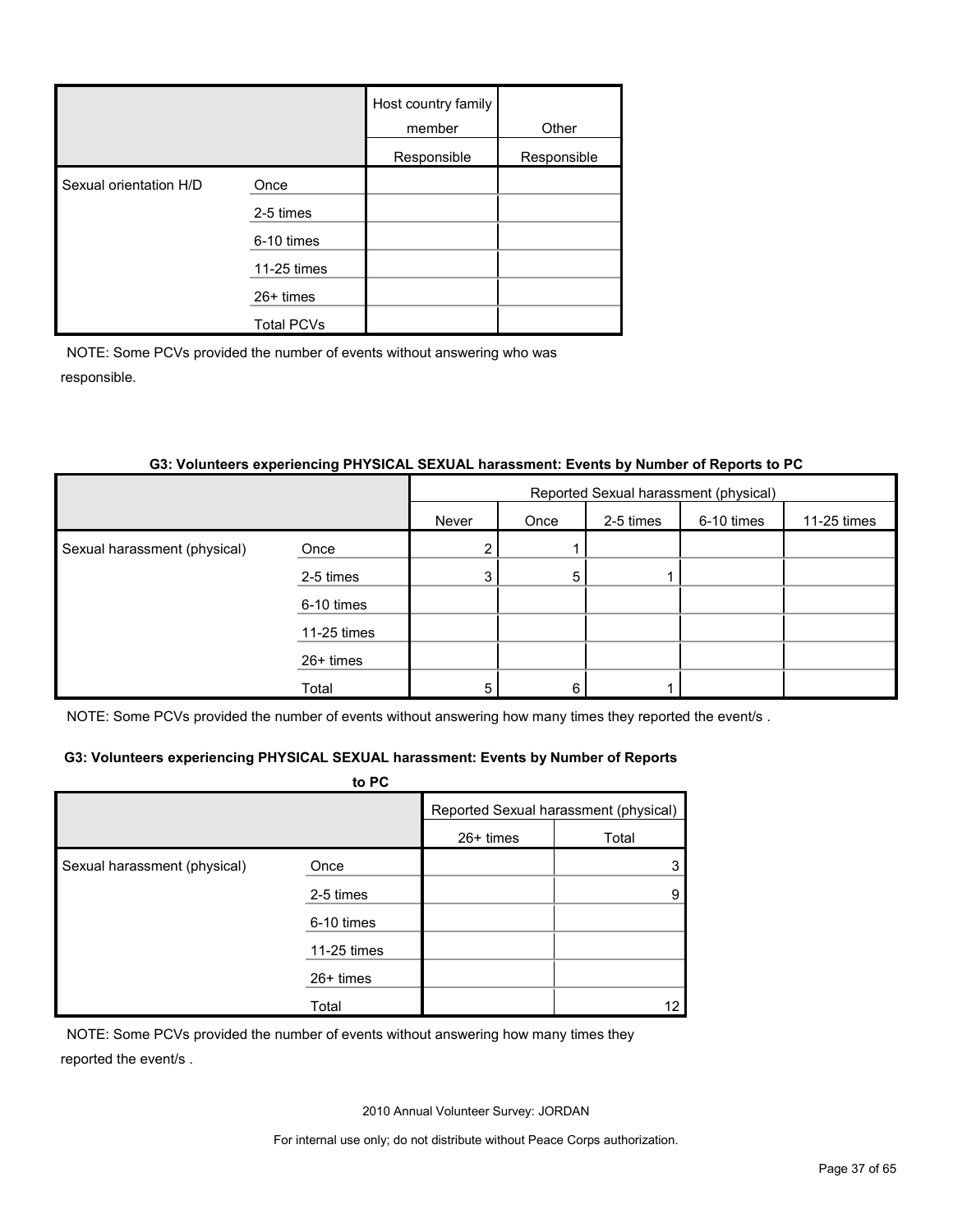|                              |                   |             | OU. TURNICULU UAPUNUMING I NTUMULE UEAUAE NARAUGINING. ETUNG NY I UNUUN ROOPUNUMIU |                             |             |
|------------------------------|-------------------|-------------|------------------------------------------------------------------------------------|-----------------------------|-------------|
|                              |                   |             | Someone you                                                                        | Counterpart,<br>supervisor, | Peace Corps |
|                              |                   | Stranger    | know                                                                               | co-worker                   | Volunteer   |
|                              |                   | Responsible | Responsible                                                                        | Responsible                 | Responsible |
| Sexual harassment (physical) | Once              |             |                                                                                    |                             |             |
|                              | 2-5 times         |             |                                                                                    |                             |             |
|                              | 6-10 times        |             |                                                                                    |                             |             |
|                              | 11-25 times       |             |                                                                                    |                             |             |
|                              | 26+ times         |             |                                                                                    |                             |             |
|                              | <b>Total PCVs</b> |             |                                                                                    |                             |             |

## **G3: Volunteers experiencing PHYSICAL SEXUAL harassment: Events by Person Responsible**

NOTE: Some PCVs provided the number of events without answering who was responsible.

## **G3: Volunteers experiencing PHYSICAL SEXUAL harassment: Events by Person Responsible**

|                              |                   | Peace Corps staff | Host country family<br>member | Other       |
|------------------------------|-------------------|-------------------|-------------------------------|-------------|
|                              |                   | Responsible       | Responsible                   | Responsible |
| Sexual harassment (physical) | Once              |                   |                               |             |
|                              | 2-5 times         |                   |                               |             |
|                              | 6-10 times        |                   |                               |             |
|                              | 11-25 times       |                   |                               |             |
|                              | 26+ times         |                   |                               |             |
|                              | <b>Total PCVs</b> |                   |                               |             |

NOTE: Some PCVs provided the number of events without answering who was responsible.

| G3: Volunteers experiencing VERBAL SEXUAL harassment: Events by Number of Reports to PC |  |  |  |
|-----------------------------------------------------------------------------------------|--|--|--|
|                                                                                         |  |  |  |

|                            |             | Reported Sexual harassment (verbal) |      |           |            |             |
|----------------------------|-------------|-------------------------------------|------|-----------|------------|-------------|
|                            |             | Never                               | Once | 2-5 times | 6-10 times | 11-25 times |
| Sexual harassment (verbal) | Once        |                                     |      |           |            |             |
|                            | 2-5 times   | 4                                   |      |           |            |             |
|                            | 6-10 times  |                                     |      |           |            |             |
|                            | 11-25 times |                                     |      |           |            |             |
|                            | $26+$ times |                                     |      |           |            |             |

2010 Annual Volunteer Survey: JORDAN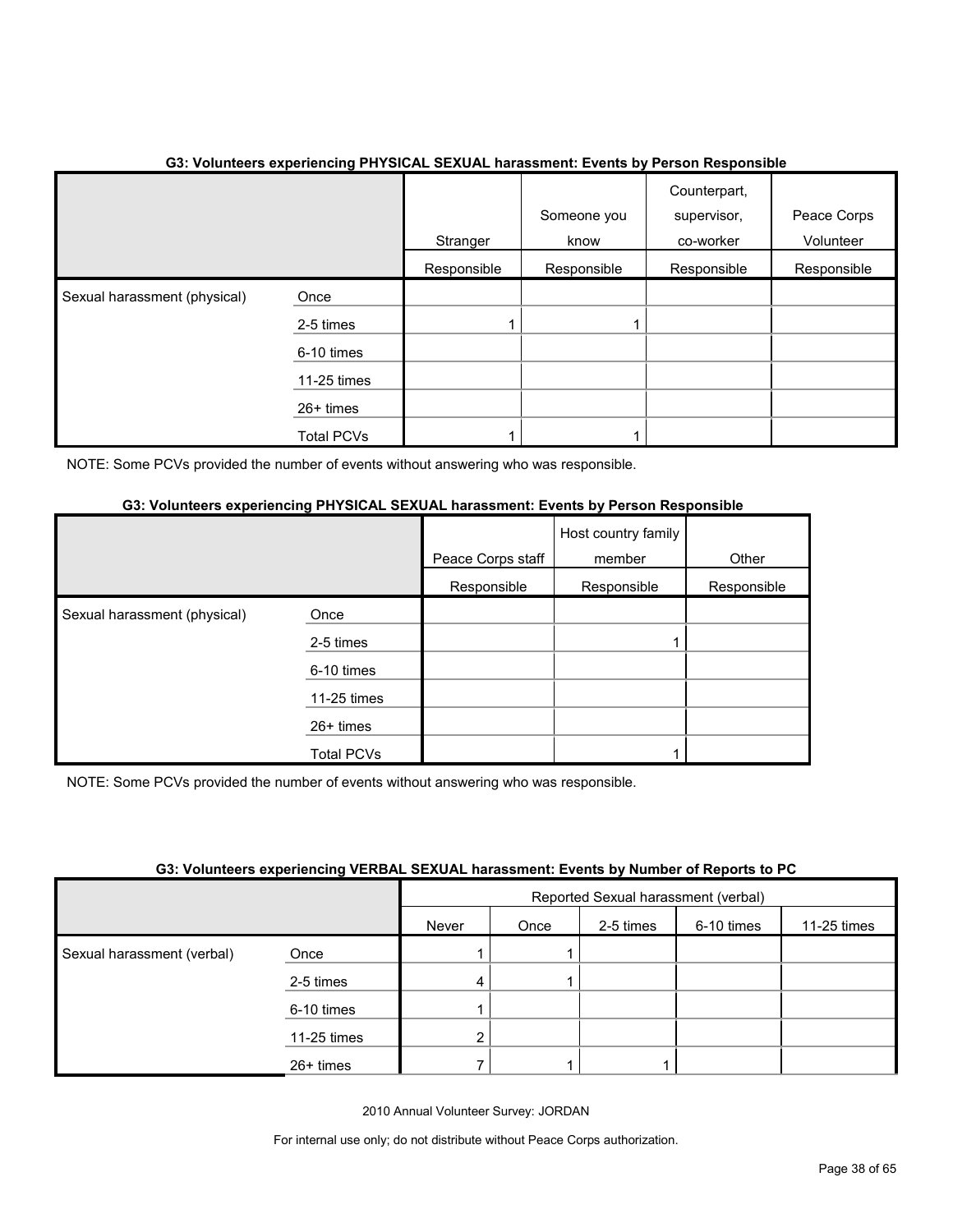| ⊺otal |  |  |  |
|-------|--|--|--|
|       |  |  |  |
|       |  |  |  |

NOTE: Some PCVs provided the number of events without answering how many times they reported the event/s.

#### **G3: Volunteers experiencing VERBAL SEXUAL harassment: Events by Number of Reports**

|                            | to PC       |             |                                     |
|----------------------------|-------------|-------------|-------------------------------------|
|                            |             |             | Reported Sexual harassment (verbal) |
|                            |             | $26+$ times | Total                               |
| Sexual harassment (verbal) | Once        |             | $\overline{2}$                      |
|                            | 2-5 times   |             | 5                                   |
|                            | 6-10 times  |             |                                     |
|                            | 11-25 times |             | $\overline{2}$                      |
|                            | $26+$ times |             | 9                                   |
|                            | Total       |             | 19                                  |

NOTE: Some PCVs provided the number of events without answering how many times they reported the event/s .

## **G3: Volunteers experiencing VERBAL SEXUAL harassment: Events by Person Responsible**

|                            |                   |             |             | Counterpart, |             |
|----------------------------|-------------------|-------------|-------------|--------------|-------------|
|                            |                   |             | Someone you | supervisor,  | Peace Corps |
|                            |                   | Stranger    | know        | co-worker    | Volunteer   |
|                            |                   | Responsible | Responsible | Responsible  | Responsible |
| Sexual harassment (verbal) | Once              |             |             |              |             |
|                            | 2-5 times         |             |             |              |             |
|                            | 6-10 times        |             |             |              |             |
|                            | 11-25 times       |             |             |              |             |
|                            | $26+$ times       |             |             |              |             |
|                            | <b>Total PCVs</b> | 4           |             |              |             |

NOTE: Some PCVs provided the number of events without answering who was responsible.

### **G3: Volunteers experiencing VERBAL SEXUAL harassment: Events by Person Responsible**

|                            | . .        |                   |                               |             |
|----------------------------|------------|-------------------|-------------------------------|-------------|
|                            |            | Peace Corps staff | Host country family<br>member | Other       |
|                            |            | Responsible       | Responsible                   | Responsible |
| Sexual harassment (verbal) | Once       |                   |                               |             |
|                            | 2-5 times  |                   |                               |             |
|                            | 6-10 times |                   |                               |             |

2010 Annual Volunteer Survey: JORDAN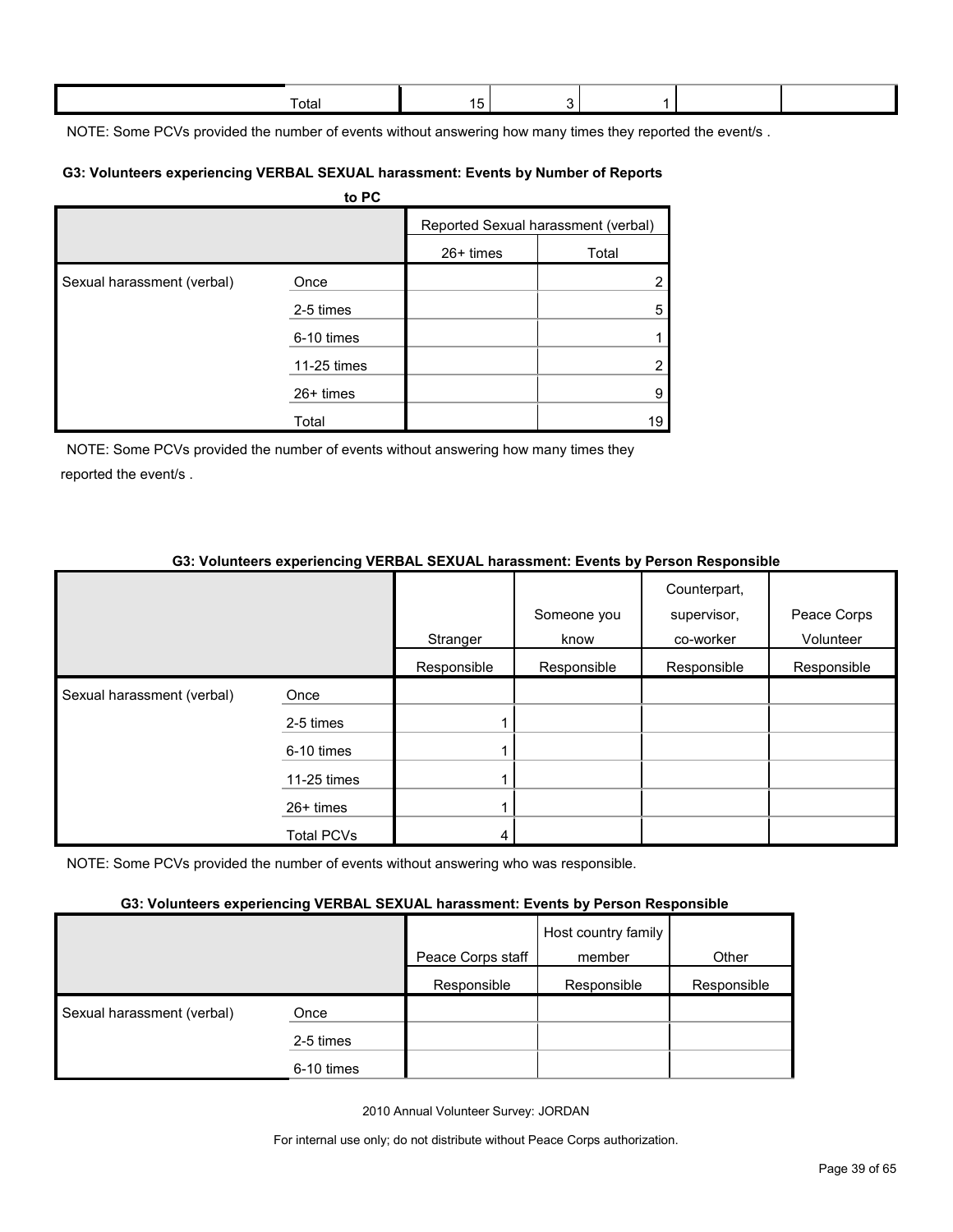| 11-25 times       |  |  |
|-------------------|--|--|
| 26+ times         |  |  |
| <b>Total PCVs</b> |  |  |

|                    | None | Once | 2-5 times | 6-10 times | 11-25 times | $26+$ times | Total |
|--------------------|------|------|-----------|------------|-------------|-------------|-------|
| <b>Buglary</b>     | 98%  | 2%   |           |            |             |             | 47    |
| Theft              | 86%  | 10%  | 4%        |            |             |             | 49    |
| Robbery            | 100% |      |           |            |             |             | 47    |
| Physical assault   | 86%  | 8%   | 2%        | 4%         |             |             | 51    |
| Aggravated assault | 100% |      |           |            |             |             | 47    |
| Sexual assault     | 92%  | 2%   | 6%        |            |             |             | 48    |
| Rape               | 100% |      |           |            |             |             | 47    |

### **G4: Please indicate the number of times you experienced the following types of crimes: PERCENTAGES**

#### **G4: Please indicate the number of times you experienced the following types of crimes: NUMBERS**

|                    | None | Once | 2-5 times | 6-10 times | 11-25 times | 26+ times | Total |
|--------------------|------|------|-----------|------------|-------------|-----------|-------|
| <b>Buglary</b>     | 46   |      |           |            |             |           | 47    |
| Theft              | 42   | 5    |           |            |             |           | 49    |
| Robbery            | 47   |      |           |            |             |           | 47    |
| Physical assault   | 44   | 4    |           |            |             |           | 51    |
| Aggravated assault | 47   |      |           |            |             |           | 47    |
| Sexual assault     | 44   |      | 3         |            |             |           | 48    |
| Rape               | 47   |      |           |            |             |           | 47    |
| Attempted rape     | 46   |      |           |            |             |           | 47    |

#### **G4: Volunteers experiencing BURGLARY: Events by Number of Reports to PC**

|                |            |       | <b>Buglary Reported</b> |           |            |             |           |       |
|----------------|------------|-------|-------------------------|-----------|------------|-------------|-----------|-------|
|                |            | Never | Once                    | 2-5 times | 6-10 times | 11-25 times | 26+ times | Total |
| <b>Buglary</b> | Once       |       |                         |           |            |             |           |       |
|                | 2-5 times  |       |                         |           |            |             |           |       |
|                | 6-10 times |       |                         |           |            |             |           |       |

2010 Annual Volunteer Survey: JORDAN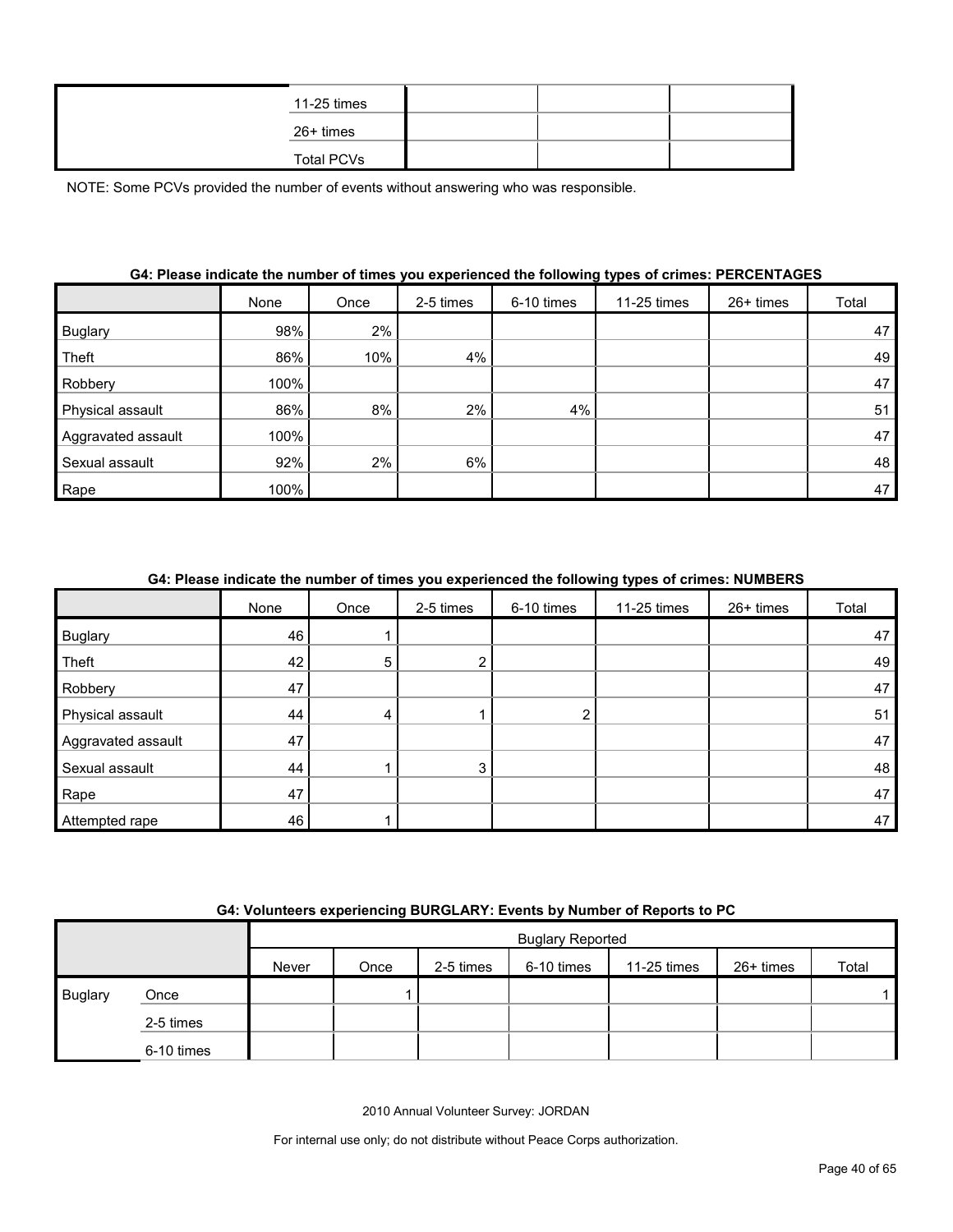|           | 11-25 times |  |  |  |  |
|-----------|-------------|--|--|--|--|
| 26+ times |             |  |  |  |  |
| Total     |             |  |  |  |  |

NOTE: Some PCVs provided the number of events without answering how many times they reported the event/s.

|                |                   | Stranger    | Someone you<br>know | Counterpart,<br>supervisor,<br>co-worker | Peace Corps<br>Volunteer | Peace Corps staff |
|----------------|-------------------|-------------|---------------------|------------------------------------------|--------------------------|-------------------|
|                |                   | Responsible | Responsible         | Responsible                              | Responsible              | Responsible       |
| <b>Buglary</b> | Once              |             |                     |                                          |                          |                   |
|                | 2-5 times         |             |                     |                                          |                          |                   |
|                | 6-10 times        |             |                     |                                          |                          |                   |
|                | 11-25 times       |             |                     |                                          |                          |                   |
|                | 26+ times         |             |                     |                                          |                          |                   |
|                | <b>Total PCVs</b> |             |                     |                                          |                          |                   |

## **G4: Volunteers experiencing BURGLARY: Events by Person Responsible**

NOTE: Some PCVs provided the number of events without answering who was responsible.

#### **G4: Volunteers experiencing BURGLARY: Events by Person**

|                |                   | <b>Responsible</b>            |             |
|----------------|-------------------|-------------------------------|-------------|
|                |                   | Host country family<br>member | Other       |
|                |                   | Responsible                   | Responsible |
| <b>Buglary</b> | Once              |                               |             |
|                | 2-5 times         |                               |             |
|                | 6-10 times        |                               |             |
|                | 11-25 times       |                               |             |
|                | $26+$ times       |                               |             |
|                | <b>Total PCVs</b> |                               |             |

NOTE: Some PCVs provided the number of events without answering who was responsible.

#### **G4: Volunteers experiencing THEFT: Events by Number of Reports to PC**

| --<br>∣hett<br>. |
|------------------|
|                  |

2010 Annual Volunteer Survey: JORDAN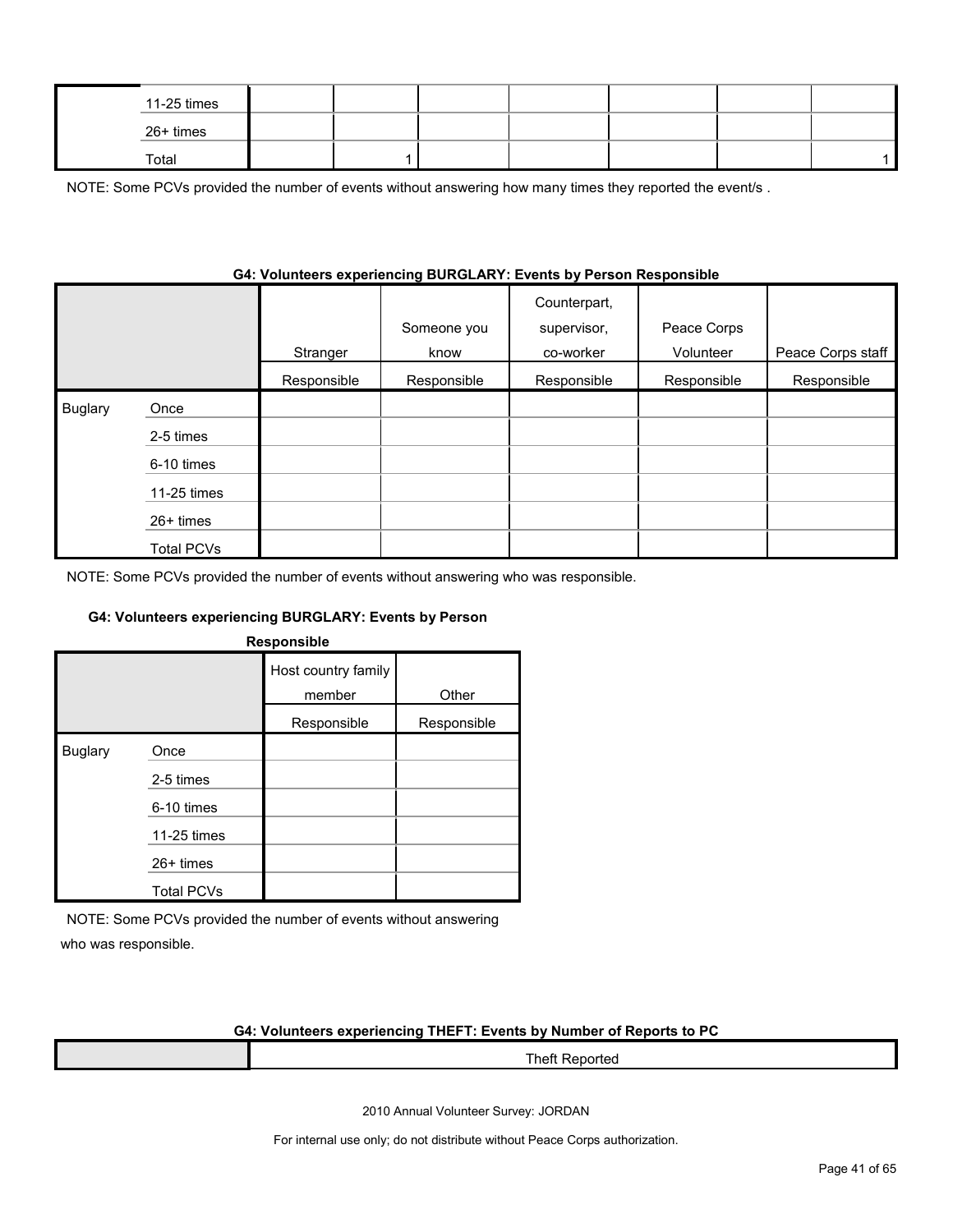|       |             | Never | Once | 2-5 times | 6-10 times | 11-25 times | 26+ times | Total          |
|-------|-------------|-------|------|-----------|------------|-------------|-----------|----------------|
| Theft | Once        |       | 4    |           |            |             |           | 5              |
|       | 2-5 times   |       |      |           |            |             |           | $\overline{2}$ |
|       | 6-10 times  |       |      |           |            |             |           |                |
|       | 11-25 times |       |      |           |            |             |           |                |
|       | $26+$ times |       |      |           |            |             |           |                |
|       | Total       |       | 5    |           |            |             |           |                |

NOTE: Some PCVs provided the number of events without answering how many times they reported the event/s.

#### **G4: Volunteers experiencing THEFT: Events by Person Responsible**

|       |             |             |             | Counterpart, |             |                   |
|-------|-------------|-------------|-------------|--------------|-------------|-------------------|
|       |             |             | Someone you | supervisor,  | Peace Corps |                   |
|       |             | Stranger    | know        | co-worker    | Volunteer   | Peace Corps staff |
|       |             | Responsible | Responsible | Responsible  | Responsible | Responsible       |
| Theft | Once        |             |             |              |             |                   |
|       | 2-5 times   |             |             |              |             |                   |
|       | 6-10 times  |             |             |              |             |                   |
|       | 11-25 times |             |             |              |             |                   |
|       | 26+ times   |             |             |              |             |                   |
|       | Total PCVs  |             |             |              |             |                   |

NOTE: Some PCVs provided the number of events without answering who was responsible.

#### **G4: Volunteers experiencing THEFT: Events by Person Responsible**

|       |                   | Host country family<br>member | Other       |
|-------|-------------------|-------------------------------|-------------|
|       |                   | Responsible                   | Responsible |
| Theft | Once              |                               |             |
|       | 2-5 times         |                               |             |
|       | 6-10 times        |                               |             |
|       | 11-25 times       |                               |             |
|       | 26+ times         |                               |             |
|       | <b>Total PCVs</b> |                               |             |

NOTE: Some PCVs provided the number of events without answering who was responsible.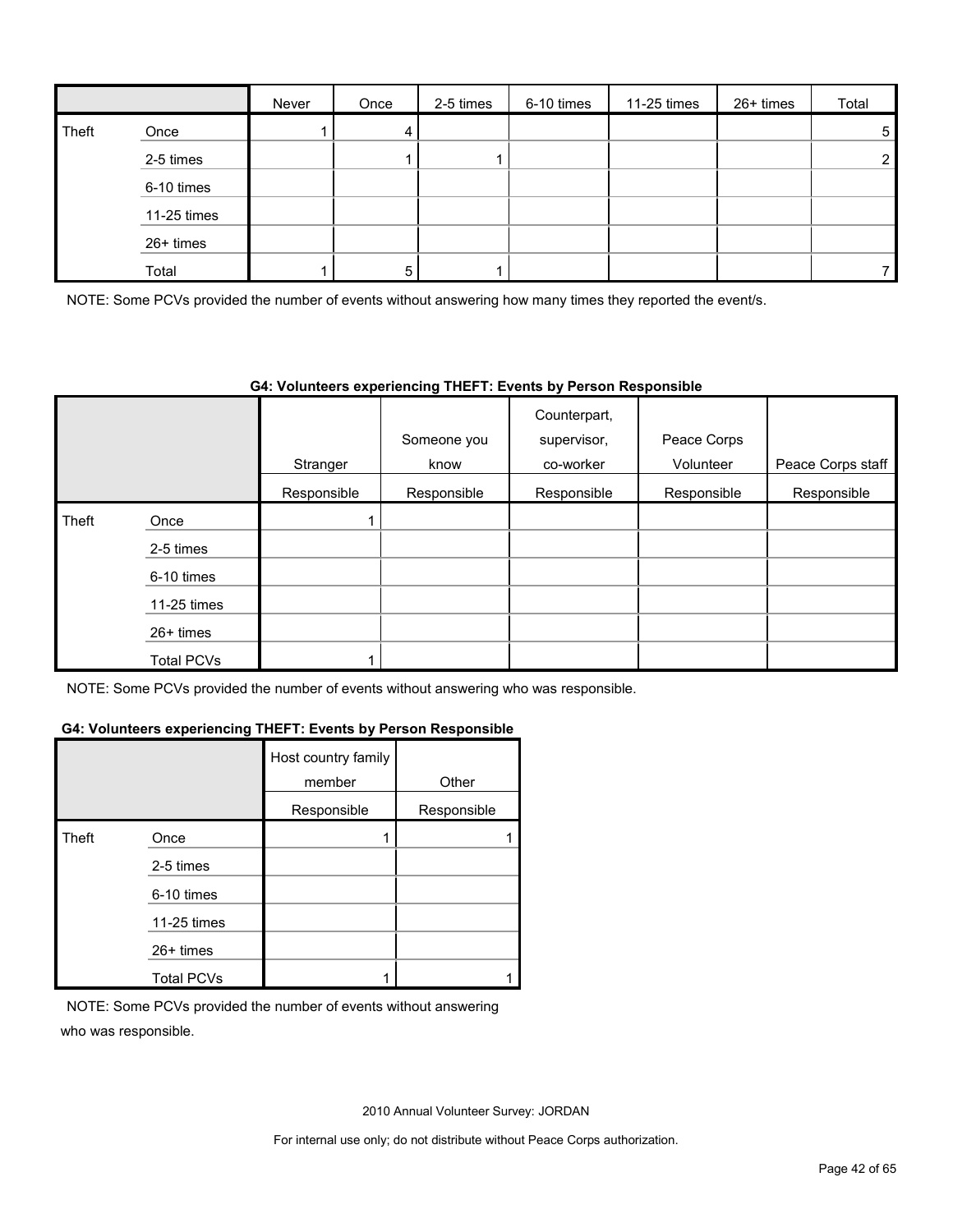|         |             |       | $\ddot{\phantom{0}}$ |                  | $\epsilon$ | . .         |           |       |
|---------|-------------|-------|----------------------|------------------|------------|-------------|-----------|-------|
|         |             |       |                      | Robbery Reported |            |             |           |       |
|         |             | Never | Once                 | 2-5 times        | 6-10 times | 11-25 times | 26+ times | Total |
| Robbery | Once        |       |                      |                  |            |             |           |       |
|         | 2-5 times   |       |                      |                  |            |             |           |       |
|         | 6-10 times  |       |                      |                  |            |             |           |       |
|         | 11-25 times |       |                      |                  |            |             |           |       |
|         | 26+ times   |       |                      |                  |            |             |           |       |
|         | Total       |       |                      |                  |            |             |           |       |

### **G4: Volunteers experiencing ROBBERY: Events by Number of Reports to PC**

NOTE: Some PCVs provided the number of events without answering how many times they reported the event/s.

### **G4: Volunteers experiencing ROBBERY: Events by Person Responsible**

|         |                   |             | Someone you | Counterpart,<br>supervisor, | Peace Corps<br>Volunteer |                   |
|---------|-------------------|-------------|-------------|-----------------------------|--------------------------|-------------------|
|         |                   | Stranger    | know        | co-worker                   |                          | Peace Corps staff |
|         |                   | Responsible | Responsible | Responsible                 | Responsible              | Responsible       |
| Robbery | Once              |             |             |                             |                          |                   |
|         | 2-5 times         |             |             |                             |                          |                   |
|         | 6-10 times        |             |             |                             |                          |                   |
|         | 11-25 times       |             |             |                             |                          |                   |
|         | 26+ times         |             |             |                             |                          |                   |
|         | <b>Total PCVs</b> |             |             |                             |                          |                   |

NOTE: Some PCVs provided the number of events without answering who was responsible.

#### **G4: Volunteers experiencing ROBBERY: Events by Person**

|         |             | <b>Responsible</b>            |             |
|---------|-------------|-------------------------------|-------------|
|         |             | Host country family<br>member | Other       |
|         |             | Responsible                   | Responsible |
| Robbery | Once        |                               |             |
|         | 2-5 times   |                               |             |
|         | 6-10 times  |                               |             |
|         | 11-25 times |                               |             |
|         | $26+$ times |                               |             |

2010 Annual Volunteer Survey: JORDAN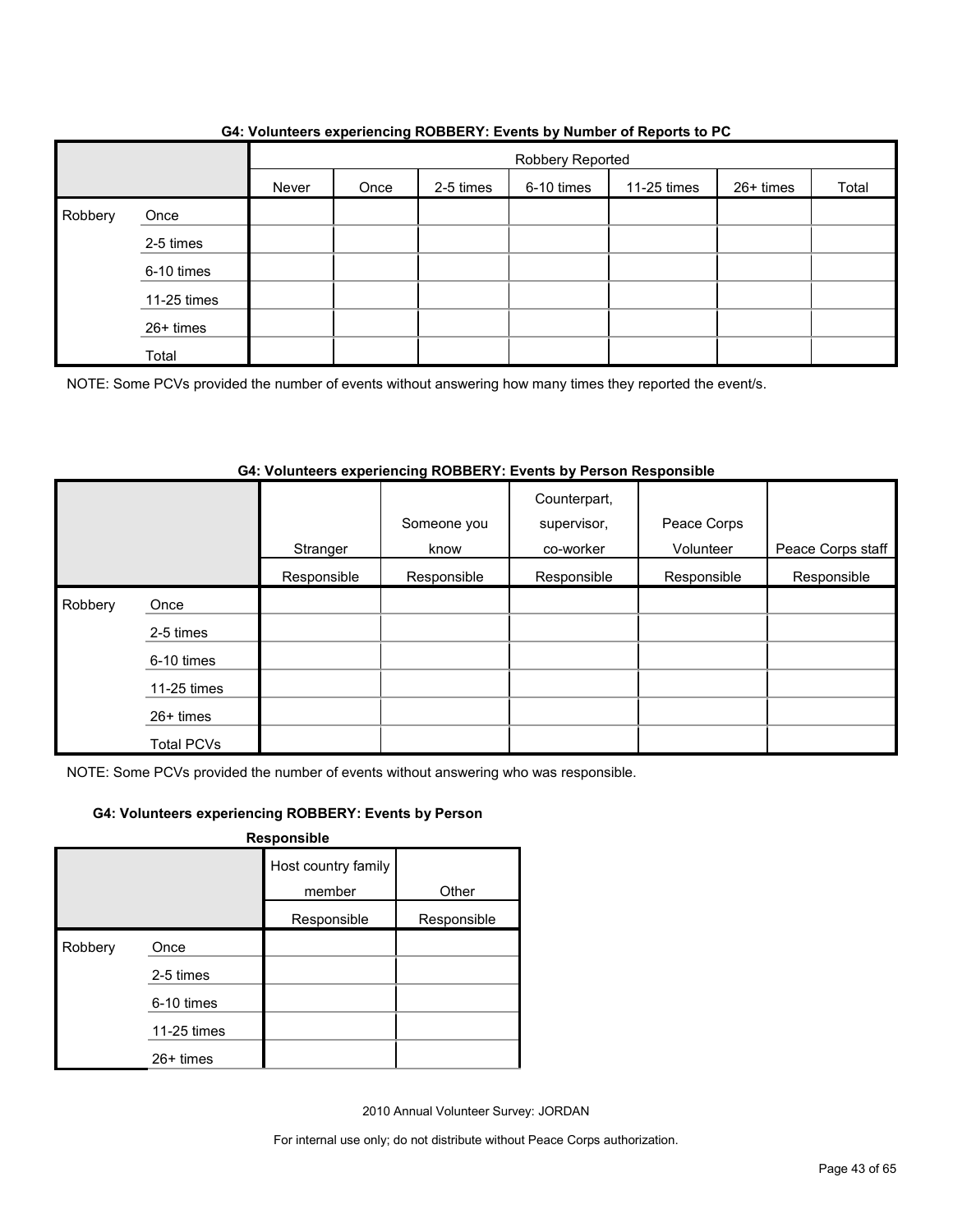| <b>Total PCVs</b> |  |
|-------------------|--|
|                   |  |
|                   |  |

|                  | 04. VOIDITIER'S EXPERIENCING FILLOIGAL ASSAULT. EVENIS BY NUMBER OF REPORTS TO FU |       |      |           |                           |             |           |                |
|------------------|-----------------------------------------------------------------------------------|-------|------|-----------|---------------------------|-------------|-----------|----------------|
|                  |                                                                                   |       |      |           | Physical assault Reported |             |           |                |
|                  |                                                                                   | Never | Once | 2-5 times | 6-10 times                | 11-25 times | 26+ times | Total          |
| Physical assault | Once                                                                              |       |      |           |                           |             |           | 3              |
|                  | 2-5 times                                                                         |       |      |           |                           |             |           |                |
|                  | 6-10 times                                                                        |       |      |           |                           |             |           | $\overline{2}$ |
|                  | 11-25 times                                                                       |       |      |           |                           |             |           |                |
|                  | 26+ times                                                                         |       |      |           |                           |             |           |                |
|                  | Total                                                                             |       |      |           |                           |             |           | $6 \mid$       |

## **G4: Volunteers experiencing PHYSICAL ASSAULT: Events by Number of Reports to PC**

NOTE: Some PCVs provided the number of events without answering how many times they reported the event/s.

|                  |                   | Stranger    | Someone you<br>know | Counterpart,<br>supervisor,<br>co-worker | Peace Corps<br>Volunteer | Peace Corps<br>staff |
|------------------|-------------------|-------------|---------------------|------------------------------------------|--------------------------|----------------------|
|                  |                   | Responsible | Responsible         | Responsible                              | Responsible              | Responsible          |
| Physical assault | Once              |             |                     |                                          |                          |                      |
|                  | 2-5 times         |             |                     |                                          |                          |                      |
|                  | 6-10 times        |             |                     |                                          |                          |                      |
|                  | 11-25 times       |             |                     |                                          |                          |                      |
|                  | 26+ times         |             |                     |                                          |                          |                      |
|                  | <b>Total PCVs</b> |             |                     |                                          |                          |                      |

### **G4: Volunteers experiencing PHYSICAL ASSAULT: Events by Person Responsible**

NOTE: Some PCVs provided the number of events without answering who was responsible.

#### **G4: Volunteers experiencing PHYSICAL ASSAULT: Events by Person**

#### **Responsible**

|                         |      | Host country family |             |
|-------------------------|------|---------------------|-------------|
|                         |      | member              | Other       |
|                         |      | Responsible         | Responsible |
| <b>Physical assault</b> | Once |                     |             |

2010 Annual Volunteer Survey: JORDAN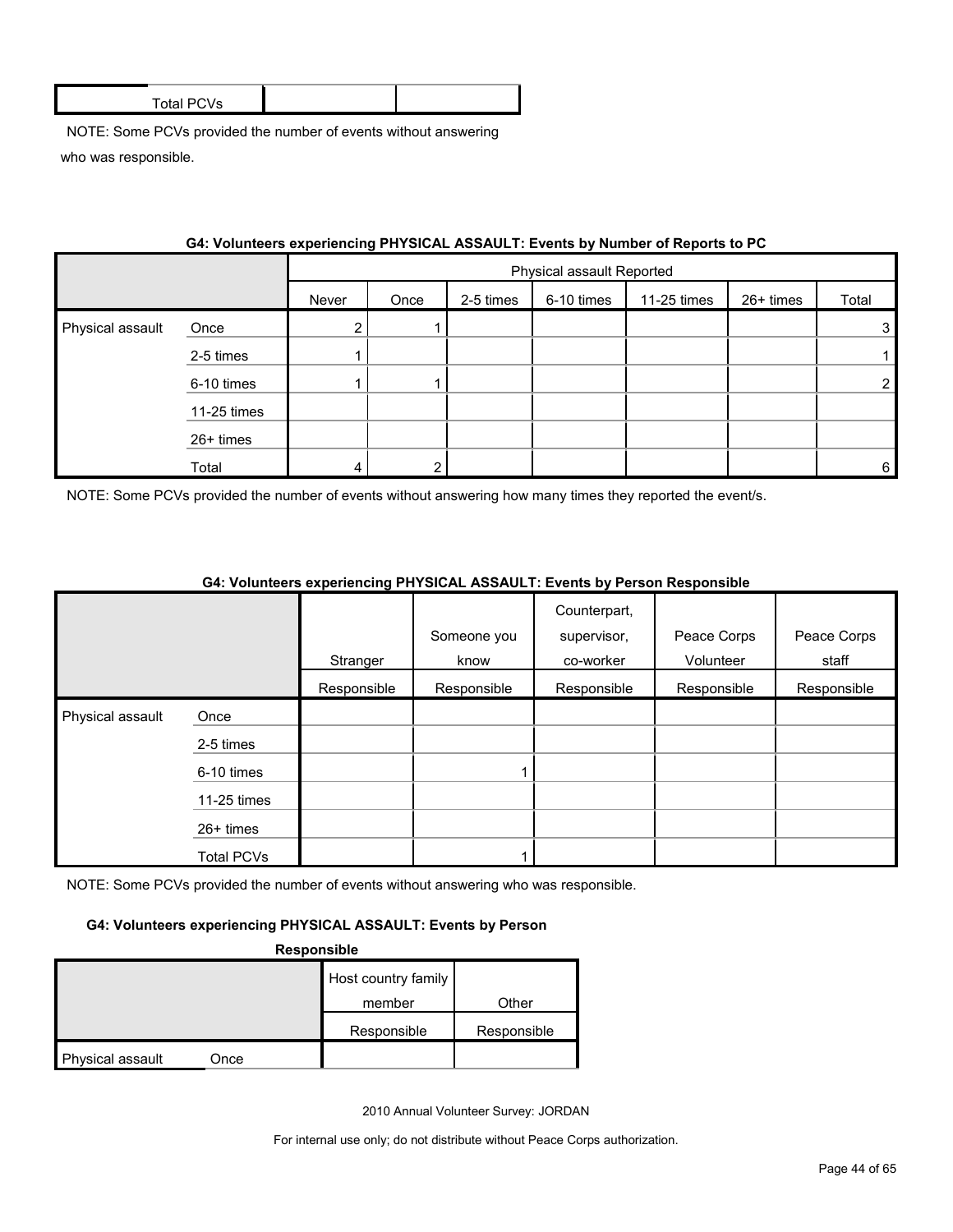| 2-5 times         |  |
|-------------------|--|
| 6-10 times        |  |
| 11-25 times       |  |
| 26+ times         |  |
| <b>Total PCVs</b> |  |

## **G4: Volunteers experiencing AGGRAVATED ASSAULT: Events by Number of Reports to PC**

|                    |             | Aggravated assault Reported |      |           |            |             |  |  |
|--------------------|-------------|-----------------------------|------|-----------|------------|-------------|--|--|
|                    |             | Never                       | Once | 2-5 times | 6-10 times | 11-25 times |  |  |
| Aggravated assault | Once        |                             |      |           |            |             |  |  |
|                    | 2-5 times   |                             |      |           |            |             |  |  |
|                    | 6-10 times  |                             |      |           |            |             |  |  |
|                    | 11-25 times |                             |      |           |            |             |  |  |
|                    | 26+ times   |                             |      |           |            |             |  |  |
|                    | Total       |                             |      |           |            |             |  |  |

NOTE: Some PCVs provided the number of events without answering how many times they reported the event/s.

#### **G4: Volunteers experiencing AGGRAVATED ASSAULT: Events by Number of**

|             | Aggravated assault Reported |                      |  |
|-------------|-----------------------------|----------------------|--|
|             | 26+ times                   | Total                |  |
| Once        |                             |                      |  |
| 2-5 times   |                             |                      |  |
| 6-10 times  |                             |                      |  |
| 11-25 times |                             |                      |  |
| $26+$ times |                             |                      |  |
| Total       |                             |                      |  |
|             |                             | <b>INGPUTS IN FV</b> |  |

**Reports to PC**

NOTE: Some PCVs provided the number of events without answering how many

times they reported the event/s.

#### **G4: Volunteers experiencing AGGRAVATED ASSAULT: Events by Person Responsible**

2010 Annual Volunteer Survey: JORDAN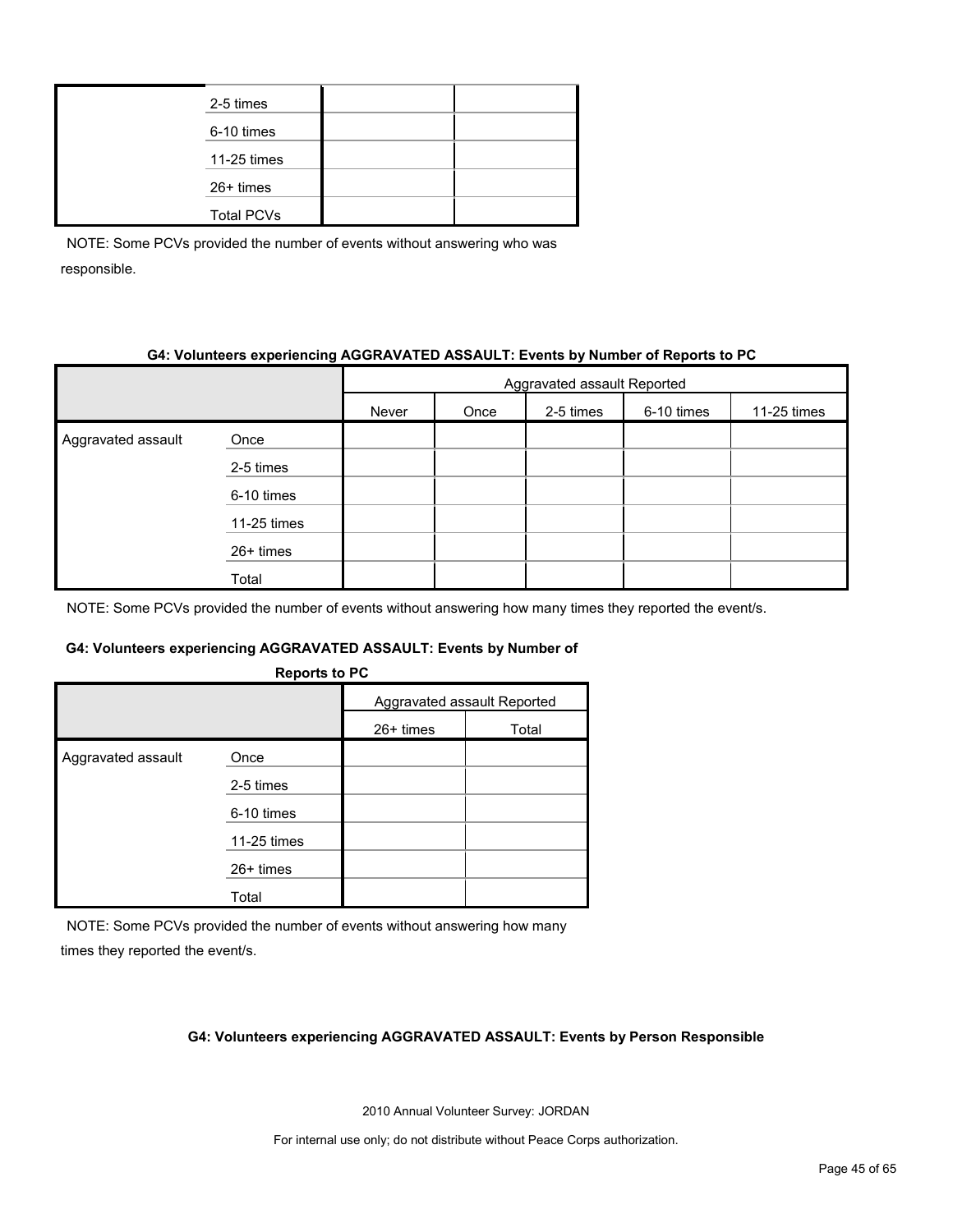|                    |             | Stranger    | Someone you<br>know | Counterpart,<br>supervisor,<br>co-worker | Peace Corps<br>Volunteer | Peace Corps<br>staff |
|--------------------|-------------|-------------|---------------------|------------------------------------------|--------------------------|----------------------|
|                    |             | Responsible | Responsible         | Responsible                              | Responsible              | Responsible          |
| Aggravated assault | Once        |             |                     |                                          |                          |                      |
|                    | 2-5 times   |             |                     |                                          |                          |                      |
|                    | 6-10 times  |             |                     |                                          |                          |                      |
|                    | 11-25 times |             |                     |                                          |                          |                      |
|                    | $26+$ times |             |                     |                                          |                          |                      |
|                    | Total PCVs  |             |                     |                                          |                          |                      |

### **G4: Volunteers experiencing AGGRAVATED ASSAULT: Events by Person**

| Responsible        |                   |                               |             |  |  |  |  |  |
|--------------------|-------------------|-------------------------------|-------------|--|--|--|--|--|
|                    |                   | Host country family<br>member | Other       |  |  |  |  |  |
|                    |                   | Responsible                   | Responsible |  |  |  |  |  |
| Aggravated assault | Once<br>2-5 times |                               |             |  |  |  |  |  |
|                    | 6-10 times        |                               |             |  |  |  |  |  |
|                    | 11-25 times       |                               |             |  |  |  |  |  |
|                    | $26+$ times       |                               |             |  |  |  |  |  |
|                    | <b>Total PCVs</b> |                               |             |  |  |  |  |  |

NOTE: Some PCVs provided the number of events without answering who was responsible.

|                |             |       |      |           |                         | G4: Volunteers experiencing SEXUAL ASSAULT: Events by Number of Reports to PC |             |       |
|----------------|-------------|-------|------|-----------|-------------------------|-------------------------------------------------------------------------------|-------------|-------|
|                |             |       |      |           | Sexual assault Reported |                                                                               |             |       |
|                |             | Never | Once | 2-5 times | 6-10 times              | 11-25 times                                                                   | $26+$ times | Total |
| Sexual assault | Once        |       |      |           |                         |                                                                               |             |       |
|                | 2-5 times   |       | ົ    |           |                         |                                                                               |             | 3     |
|                | 6-10 times  |       |      |           |                         |                                                                               |             |       |
|                | 11-25 times |       |      |           |                         |                                                                               |             |       |
|                | $26+$ times |       |      |           |                         |                                                                               |             |       |
|                | Total       |       | ົ    |           |                         |                                                                               |             | 4     |

2010 Annual Volunteer Survey: JORDAN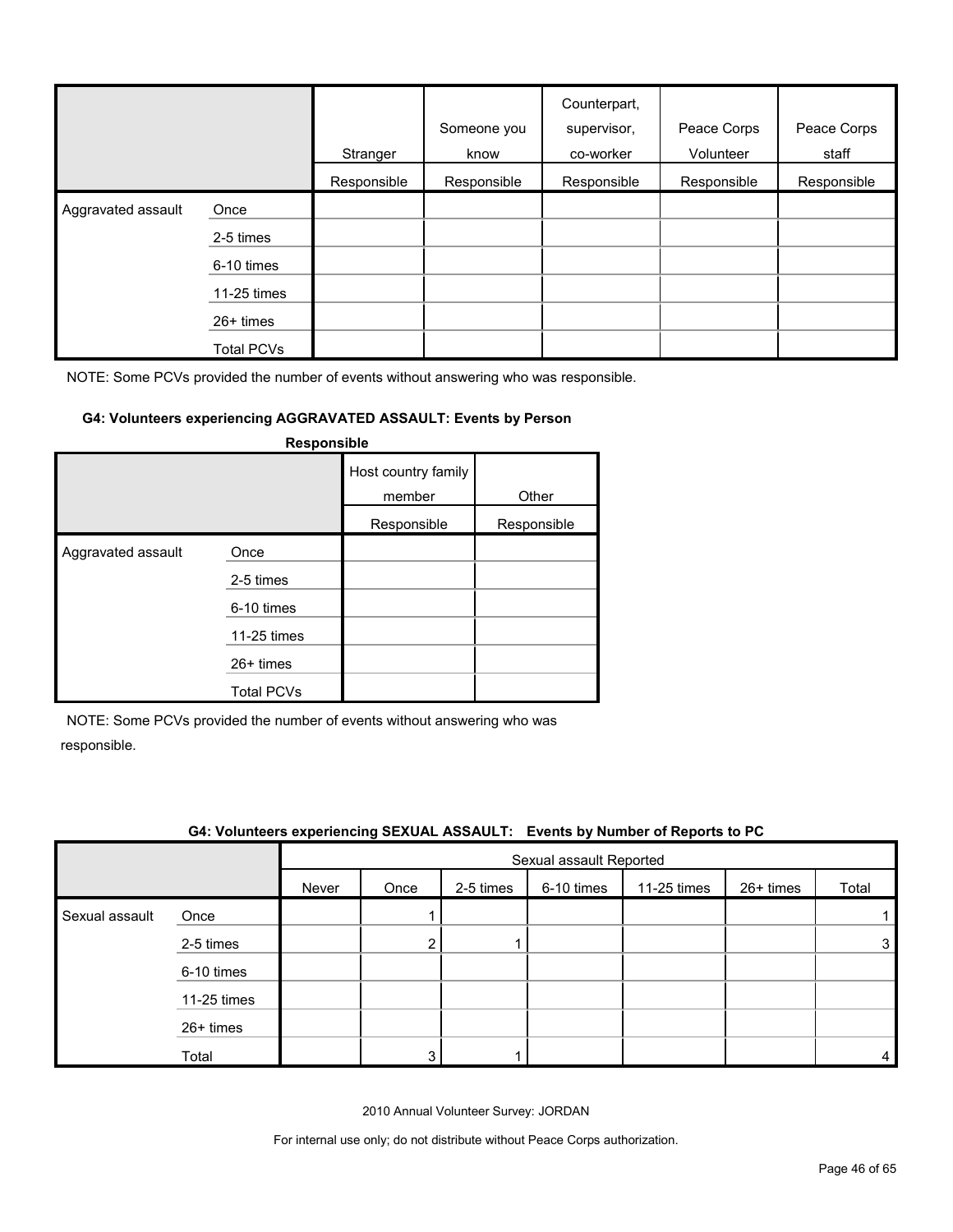|                |             |       | Sexual assault Reported |           |            |             |           |                |  |  |
|----------------|-------------|-------|-------------------------|-----------|------------|-------------|-----------|----------------|--|--|
|                |             | Never | Once                    | 2-5 times | 6-10 times | 11-25 times | 26+ times | Total          |  |  |
| Sexual assault | Once        |       |                         |           |            |             |           |                |  |  |
|                | 2-5 times   |       | ◠                       |           |            |             |           | 3 <sub>1</sub> |  |  |
|                | 6-10 times  |       |                         |           |            |             |           |                |  |  |
|                | 11-25 times |       |                         |           |            |             |           |                |  |  |
|                | 26+ times   |       |                         |           |            |             |           |                |  |  |
|                | Total       |       |                         |           |            |             |           | 4              |  |  |

### **G4: Volunteers experiencing SEXUAL ASSAULT: Events by Number of Reports to PC**

NOTE: Some PCVs provided the number of events without answering how many times they reported the event/s.

### **G4: Volunteers experiencing SEXUAL ASSAULT: Events by Person Responsible**

|                |                   | Stranger    | Someone you<br>know | Counterpart,<br>supervisor,<br>co-worker | Peace Corps<br>Volunteer | Peace Corps<br>staff |
|----------------|-------------------|-------------|---------------------|------------------------------------------|--------------------------|----------------------|
|                |                   | Responsible | Responsible         | Responsible                              | Responsible              | Responsible          |
| Sexual assault | Once              |             |                     |                                          |                          |                      |
|                | 2-5 times         |             |                     |                                          |                          |                      |
|                | 6-10 times        |             |                     |                                          |                          |                      |
|                | $11-25$ times     |             |                     |                                          |                          |                      |
|                | $26+$ times       |             |                     |                                          |                          |                      |
|                | <b>Total PCVs</b> |             |                     |                                          |                          |                      |

NOTE: Some PCVs provided the number of events without answering who was responsible.

#### **G4: Volunteers experiencing SEXUAL ASSAULT: Events by Person**

| Responsible |
|-------------|
|-------------|

|                |                   | Host country family<br>member<br>Responsible | Other<br>Responsible |
|----------------|-------------------|----------------------------------------------|----------------------|
|                |                   |                                              |                      |
| Sexual assault | Once              |                                              |                      |
|                | 2-5 times         |                                              |                      |
|                | 6-10 times        |                                              |                      |
|                | 11-25 times       |                                              |                      |
|                | 26+ times         |                                              |                      |
|                | <b>Total PCVs</b> |                                              |                      |

2010 Annual Volunteer Survey: JORDAN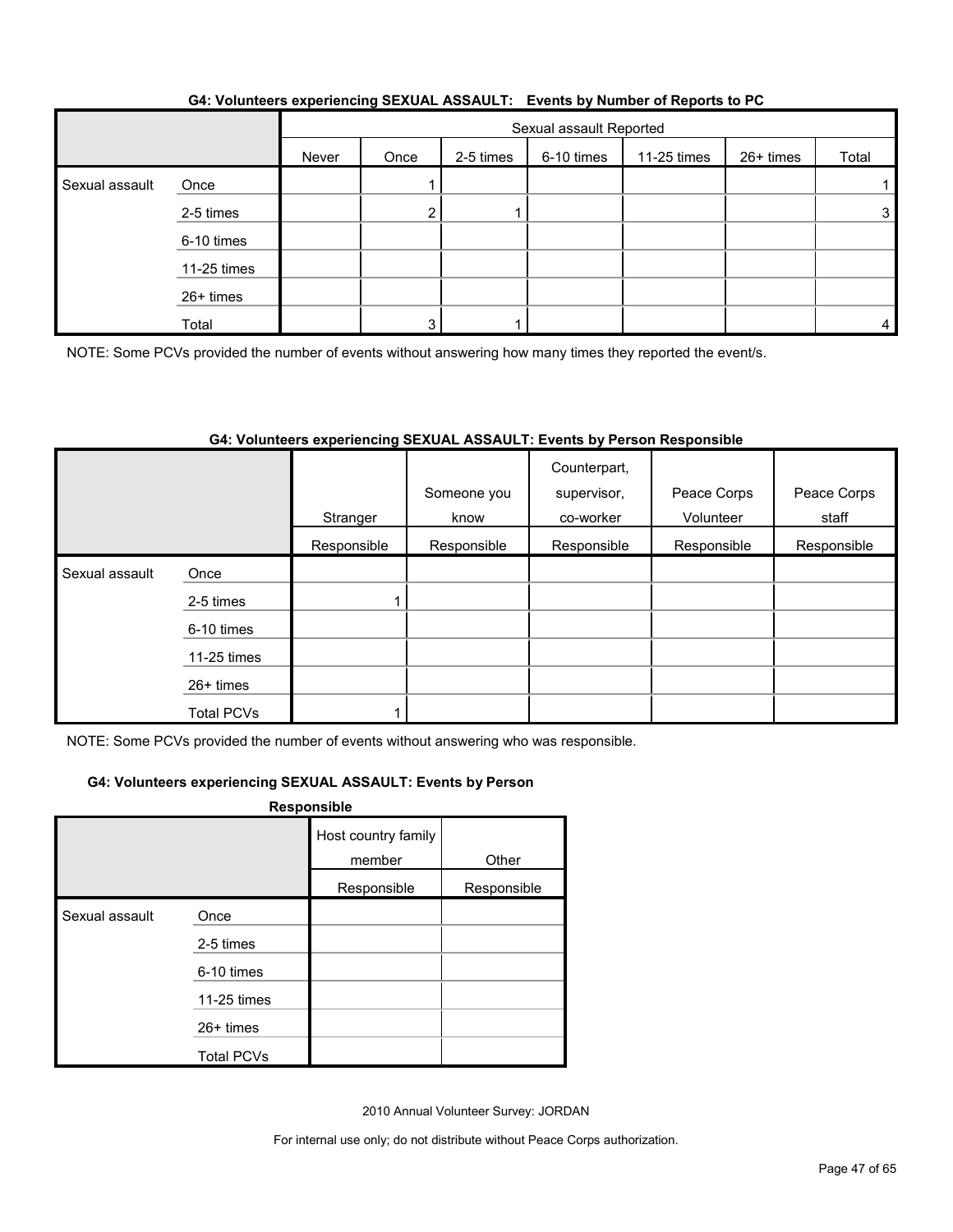#### **G4: Volunteers experiencing SEXUAL ASSAULT: Events by Person**

#### **Responsible**

|                |                   | Host country family<br>member | Other       |
|----------------|-------------------|-------------------------------|-------------|
|                |                   | Responsible                   | Responsible |
| Sexual assault | Once              |                               |             |
|                | 2-5 times         |                               |             |
|                | 6-10 times        |                               |             |
|                | 11-25 times       |                               |             |
|                | $26+$ times       |                               |             |
|                | <b>Total PCVs</b> |                               |             |

NOTE: Some PCVs provided the number of events without answering who was responsible.

#### **G4: Volunteers experiencing RAPE: Events by Number of Reports to PC**

|      |             |       | Rape Reported |           |            |             |           |       |  |
|------|-------------|-------|---------------|-----------|------------|-------------|-----------|-------|--|
|      |             | Never | Once          | 2-5 times | 6-10 times | 11-25 times | 26+ times | Total |  |
| Rape | Once        |       |               |           |            |             |           |       |  |
|      | 2-5 times   |       |               |           |            |             |           |       |  |
|      | 6-10 times  |       |               |           |            |             |           |       |  |
|      | 11-25 times |       |               |           |            |             |           |       |  |
|      | 26+ times   |       |               |           |            |             |           |       |  |
|      | Total       |       |               |           |            |             |           |       |  |

NOTE: Some PCVs provided the number of events without answering how many times they reported the event/s .

#### **G4: Volunteers experiencing RAPE: Events by Person Responsible**

|      |               |             | Someone you | Counterpart,<br>supervisor, | Peace Corps |                   |
|------|---------------|-------------|-------------|-----------------------------|-------------|-------------------|
|      |               | Stranger    | know        | co-worker                   | Volunteer   | Peace Corps staff |
|      |               | Responsible | Responsible | Responsible                 | Responsible | Responsible       |
| Rape | Once          |             |             |                             |             |                   |
|      | 2-5 times     |             |             |                             |             |                   |
|      | 6-10 times    |             |             |                             |             |                   |
|      | $11-25$ times |             |             |                             |             |                   |

2010 Annual Volunteer Survey: JORDAN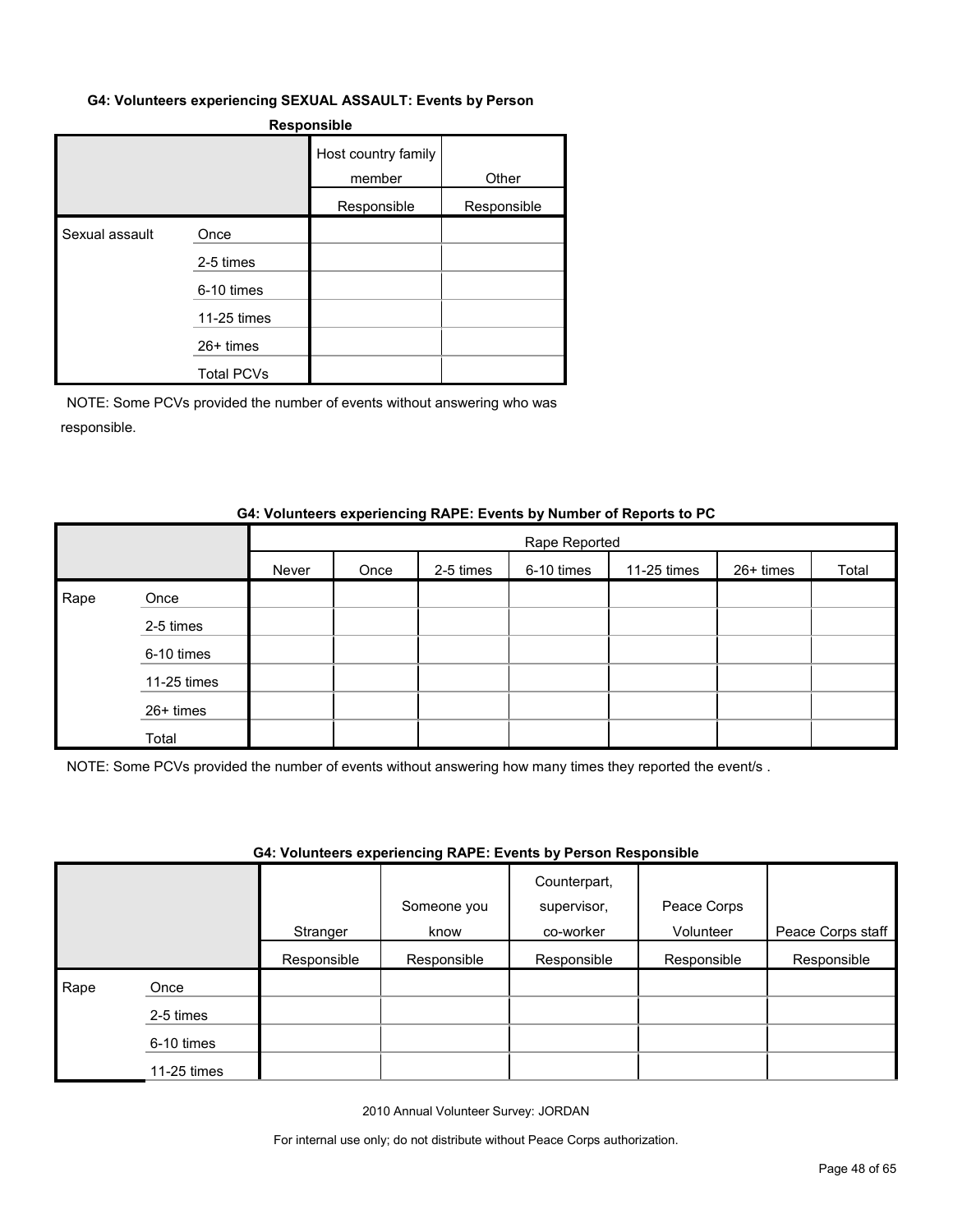| 26+ times  |  |  |  |
|------------|--|--|--|
| Total PCVs |  |  |  |

#### **G4: Volunteers experiencing RAPE: Events by Person Responsible**

|      |                   | Host country family<br>member | Other       |
|------|-------------------|-------------------------------|-------------|
|      |                   | Responsible                   | Responsible |
| Rape | Once              |                               |             |
|      | 2-5 times         |                               |             |
|      | 6-10 times        |                               |             |
|      | 11-25 times       |                               |             |
|      | 26+ times         |                               |             |
|      | <b>Total PCVs</b> |                               |             |

NOTE: Some PCVs provided the number of events without answering who was responsible.

|                |             |       | Attempted rape Reported |           |            |             |           |       |
|----------------|-------------|-------|-------------------------|-----------|------------|-------------|-----------|-------|
|                |             | Never | Once                    | 2-5 times | 6-10 times | 11-25 times | 26+ times | Total |
| Attempted rape | Once        |       |                         |           |            |             |           |       |
|                | 2-5 times   |       |                         |           |            |             |           |       |
|                | 6-10 times  |       |                         |           |            |             |           |       |
|                | 11-25 times |       |                         |           |            |             |           |       |
|                | 26+ times   |       |                         |           |            |             |           |       |
|                | Total       |       |                         |           |            |             |           |       |

NOTE: Some PCVs provided the number of events without answering how many times they reported the event/s.

#### **G4: Volunteers experiencing ATTEMPTED RAPE: Events by Person Responsible**

|                |      |             | Someone you | Counterpart,<br>supervisor, | Peace Corps | Peace Corps |
|----------------|------|-------------|-------------|-----------------------------|-------------|-------------|
|                |      | Stranger    | know        | co-worker                   | Volunteer   | staff       |
|                |      | Responsible | Responsible | Responsible                 | Responsible | Responsible |
| Attempted rape | Once |             |             |                             |             |             |

2010 Annual Volunteer Survey: JORDAN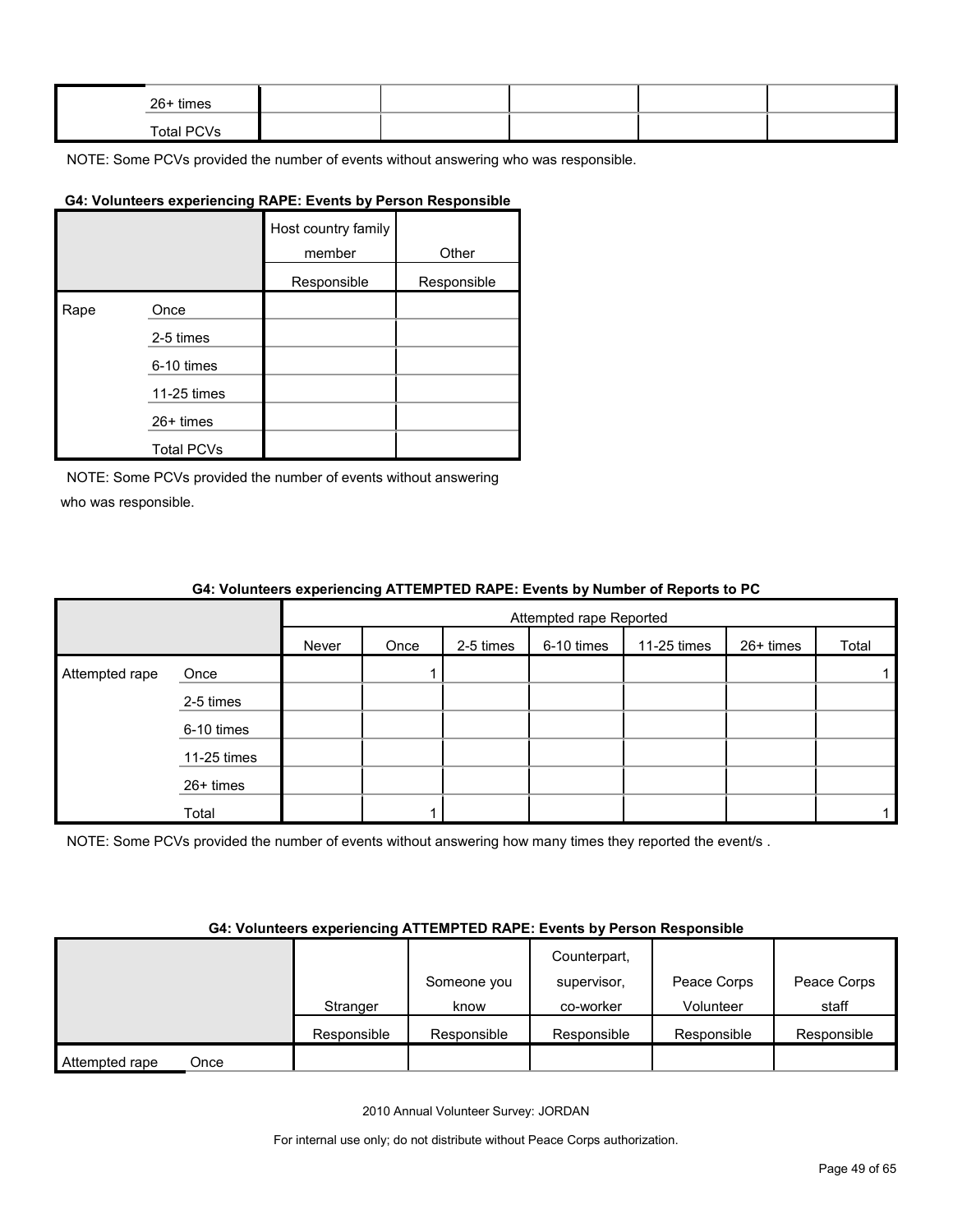| 2-5 times         |  |  |  |
|-------------------|--|--|--|
| 6-10 times        |  |  |  |
| 11-25 times       |  |  |  |
| 26+ times         |  |  |  |
| <b>Total PCVs</b> |  |  |  |

#### **G4: Volunteers experiencing ATTEMPTED RAPE: Events by Person**

|                | Responsible       |                               |             |
|----------------|-------------------|-------------------------------|-------------|
|                |                   | Host country family<br>member | Other       |
|                |                   | Responsible                   | Responsible |
| Attempted rape | Once              |                               |             |
|                | 2-5 times         |                               |             |
|                | 6-10 times        |                               |             |
|                | 11-25 times       |                               |             |
|                | $26+$ times       |                               |             |
|                | <b>Total PCVs</b> |                               |             |

NOTE: Some PCVs provided the number of events without answering who was responsible.

## <span id="page-49-0"></span>**H. Volunteers Working in HIV/AIDS**

This section reports Volunteers' level of involvement in HIV/AIDS work. It also reports Volunteers' assessment of their Peace Corps HIV/AIDS training and the perceived effectiveness of their HIV/AIDS work with host country individuals or groups.

#### **H1: Which of the following best describes your involvement in HIV/AIDS**

| activities?                                           |         |        |
|-------------------------------------------------------|---------|--------|
|                                                       | Percent | Number |
| HIV/AIDS work is my primary assignment.               |         |        |
| HIV/AIDS work is part of my secondary activities.     |         |        |
| My HIV/AIDS efforts are not part of primary/secondary | 2%      |        |
| actvities.                                            |         |        |
| I have not been involved in any HIV/AIDS activities.  | 98%     | 51     |
| Total                                                 | 100%    | 52     |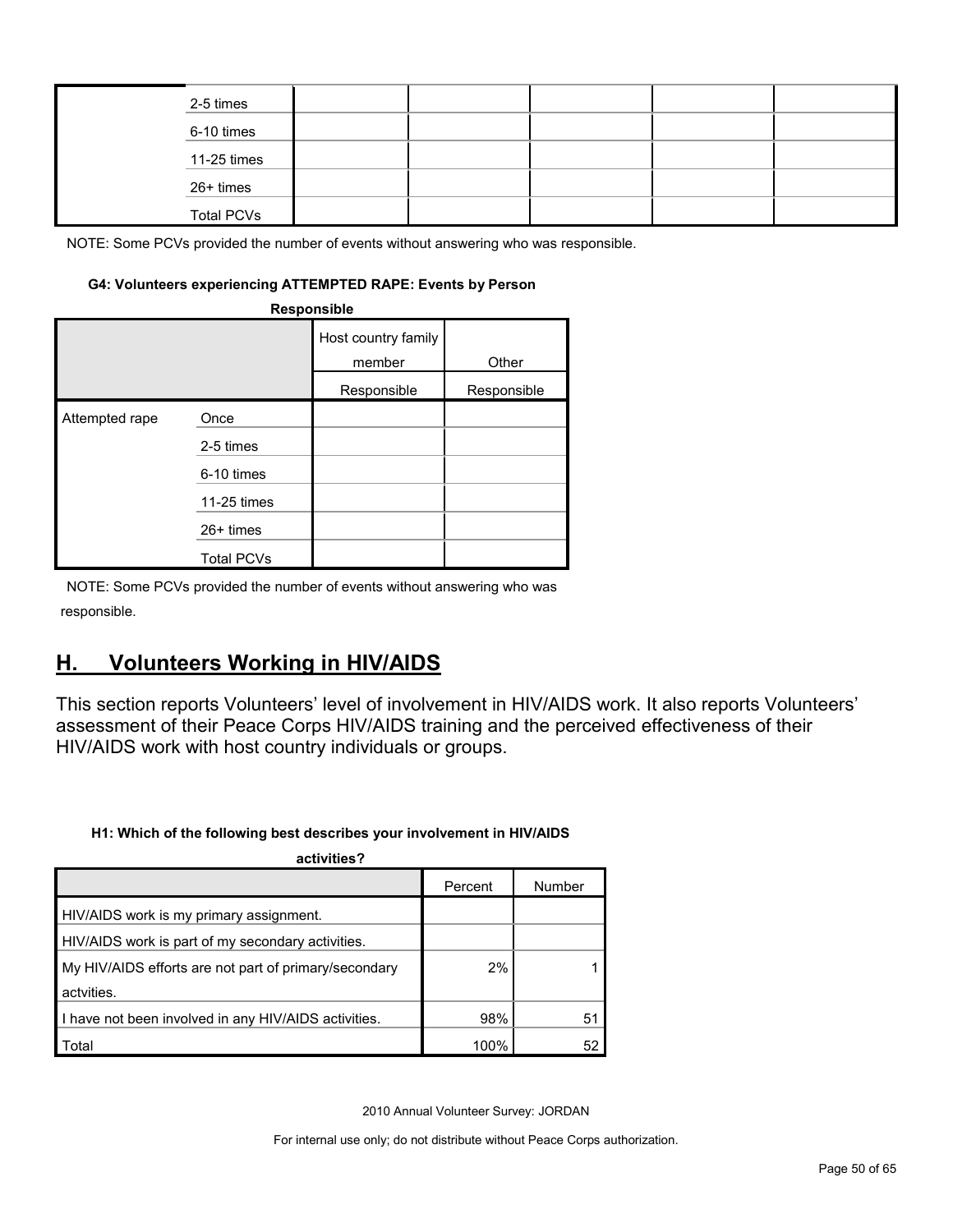#### **H2: How effective was the PC training you received in preparing you to undertake your HIV/AIDS activities?**

|                | Not effective | Poor | Adeɑuate | Effective | Very effective | <b>NA</b> | Total                    |
|----------------|---------------|------|----------|-----------|----------------|-----------|--------------------------|
| H <sub>2</sub> |               |      |          |           |                | 100%      | $\overline{\phantom{a}}$ |

### **H2: How effective was the PC training you received in preparing you to undertake your HIV/AIDS**

|    |               |      | activities? (excluding the "NA" responses) |           |                |       |
|----|---------------|------|--------------------------------------------|-----------|----------------|-------|
|    | Not effective | Poor | Adequate                                   | Effective | Verv effective | Total |
| H2 |               |      |                                            |           |                |       |

### **H3: In working with HC individuals or groups, how would you rate the effectiveness of your specific HIV/AIDS activities?**

|                |                  | Sometimes |                 | Almost always |            |       |
|----------------|------------------|-----------|-----------------|---------------|------------|-------|
|                | Seldom effective | effective | Often effective | effective     | Don't know | Total |
| H <sub>3</sub> |                  |           |                 |               | 100%       | 15    |

## **H3: In working with HC individuals or groups, how would you rate the effectiveness of your specific HIV/AIDS activities? (excluding both the "NA" and the H1="No involvement in HIV/AIDS activities"**

| responses |
|-----------|
|-----------|

|      |                  | Sometimes |                 | Almost always |       |
|------|------------------|-----------|-----------------|---------------|-------|
|      | Seldom effective | effective | Often effective | effective     | ⊤otal |
| l H3 |                  |           |                 |               |       |

NOTE: See Open-Ended Responses Report for PCV explanations and examples of their H3 answers)

## <span id="page-50-0"></span>**I. Your Life in the Peace Corps**

This section reports Volunteers' descriptions of and adjustments to their living conditions, including stress factors and how Volunteers cope with stress.

#### **I1: Have you lived with a host country individual or family?**

|                                                        | Percent | Number |
|--------------------------------------------------------|---------|--------|
| No. I have never lived with a HC individual or family. |         |        |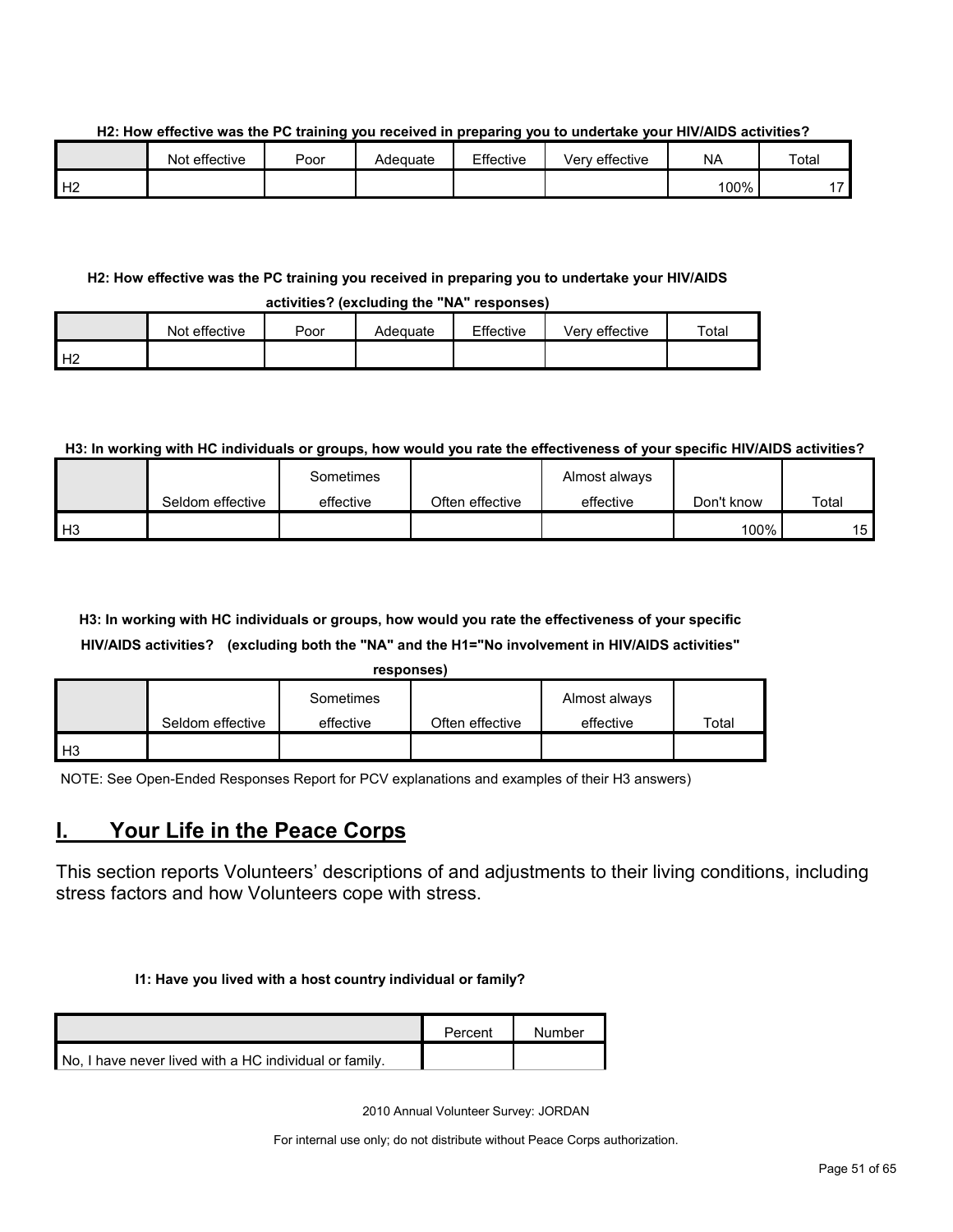| Yes, I lived with a HC individual or family only during | 87%  | 48 |
|---------------------------------------------------------|------|----|
| PST.                                                    |      |    |
| Yes, in my community (not during PST).                  | 2%   |    |
| Yes, both during PST and later in my community.         | 11%  |    |
| Total                                                   | 100% | 55 |

## **I1: How long (in months) have you lived with a host country individual or family?**

|                 | month |      |     | 4 | b |     | $7 - 11$ | $12 - 16$ | 17-26 |
|-----------------|-------|------|-----|---|---|-----|----------|-----------|-------|
| <b>PST Only</b> |       | 87%  | 13% |   |   |     |          |           |       |
| Post-PST        |       | 100% |     |   |   |     |          |           |       |
| PST & Later     |       |      |     |   |   | 17% | 50%      |           | 17%   |

## **I1: How long (in months) have you lived**

|                        | $27+$ mos | Total |
|------------------------|-----------|-------|
| PST Only               |           | 46    |
| ∎Post-PST              |           |       |
| <b>PST &amp; Later</b> | 17%       |       |

## **I2: How often do you interact with HCNs in community/family social events?**

|                |       | Several times a |        | Several times a |         | ∟ess than once a |       |
|----------------|-------|-----------------|--------|-----------------|---------|------------------|-------|
|                | Daily | week            | Weekly | month           | Monthly | month            | Total |
| $\blacksquare$ | 29%   | 38%             | 15%    | $7\%$ ,         | $4\%$   | $7\%$            | 55    |

#### **I3: How integrated into your community do you feel now?**

|                       | at all<br>Not. | Minimally | Adequatelv | Considerably | Exceptionally | Total |
|-----------------------|----------------|-----------|------------|--------------|---------------|-------|
| $\overline{10}$<br>10 | 2%             | 9%        | 36%        | 36%          | 16%           | 55    |

#### **I4a: Do you have the following at your worksite?**

| <b>Never</b> | - ---<br>mes<br>⊶பட | Jsuall∗ | \lwavs<br>71 V V | $\overline{\phantom{0}}$<br>otal |
|--------------|---------------------|---------|------------------|----------------------------------|
|              |                     |         |                  |                                  |

2010 Annual Volunteer Survey: JORDAN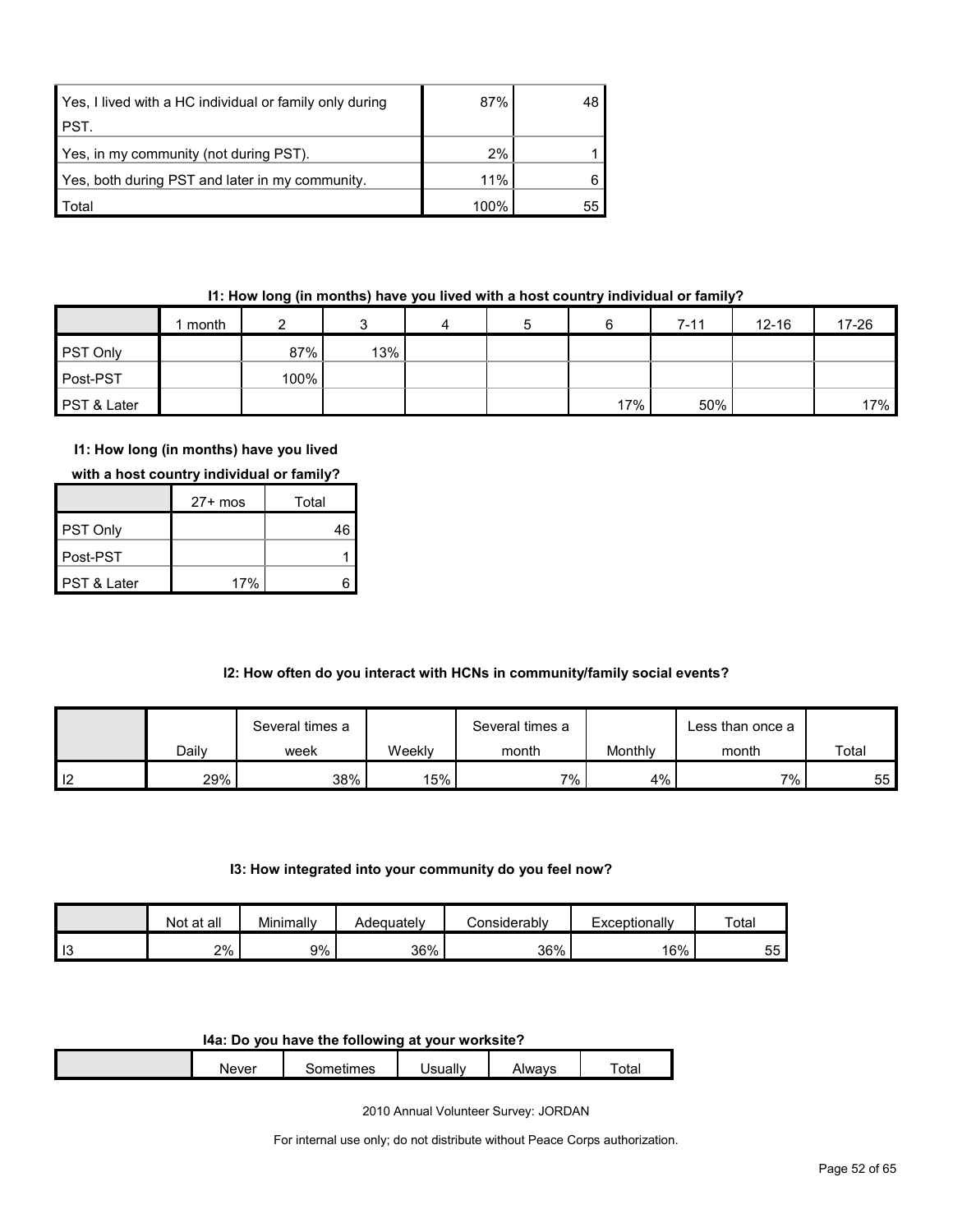| <b>Electricity</b> | 13% | 34% | 53% | Ju |
|--------------------|-----|-----|-----|----|
| Running<br>ı water | 15% | 21% | 64% | vu |

**I4b: Do you have the following at your residence?**

|                      | Never | Sometimes | Jsually | Alwavs | Total |  |
|----------------------|-------|-----------|---------|--------|-------|--|
| <b>Electricity</b>   |       | 11%       | 34%     | 55%    | 53    |  |
| <b>Running water</b> | 2%    | 11%       | 19%     | 68%    | 53    |  |

#### **I5: How often do you have access to--?**

|                                  | Not at all | Less than monthly | Monthly | Weekly | Daily | Total |
|----------------------------------|------------|-------------------|---------|--------|-------|-------|
| Landline phone                   | 51%        | 2%                |         | 13%    | 35%   | 55    |
| Computer                         |            |                   |         | 7%     | 93%   | 55    |
| Internet                         |            | 2%                | 2%      | 22%    | 75%   | 55    |
| Cell phone (voice)               |            |                   |         |        | 100%  | 55    |
| Text messaging                   |            |                   |         |        | 100%  | 55    |
| Voice over internet, e.g., SKYPE | 15%        | 5%                | 4%      | 11%    | 65%   | 55    |
| Webcam/internet video            | 25%        | 5%                | 5%      | 9%     | 55%   | 55    |

## **I6: Where do you most frequently connect to the Internet?**

|        |                |         | Another person's |               | PC office/satellite | Other: Please |       |
|--------|----------------|---------|------------------|---------------|---------------------|---------------|-------|
|        | Your residence | At work | home             | Internet cafe | office              | specify       | Total |
| $ $ 16 | 69%            | 5%      | 4%               | 20%           |                     | 2%            | 55 I  |

## **I6.TEXT: Description of "other" location to connect**



2010 Annual Volunteer Survey: JORDAN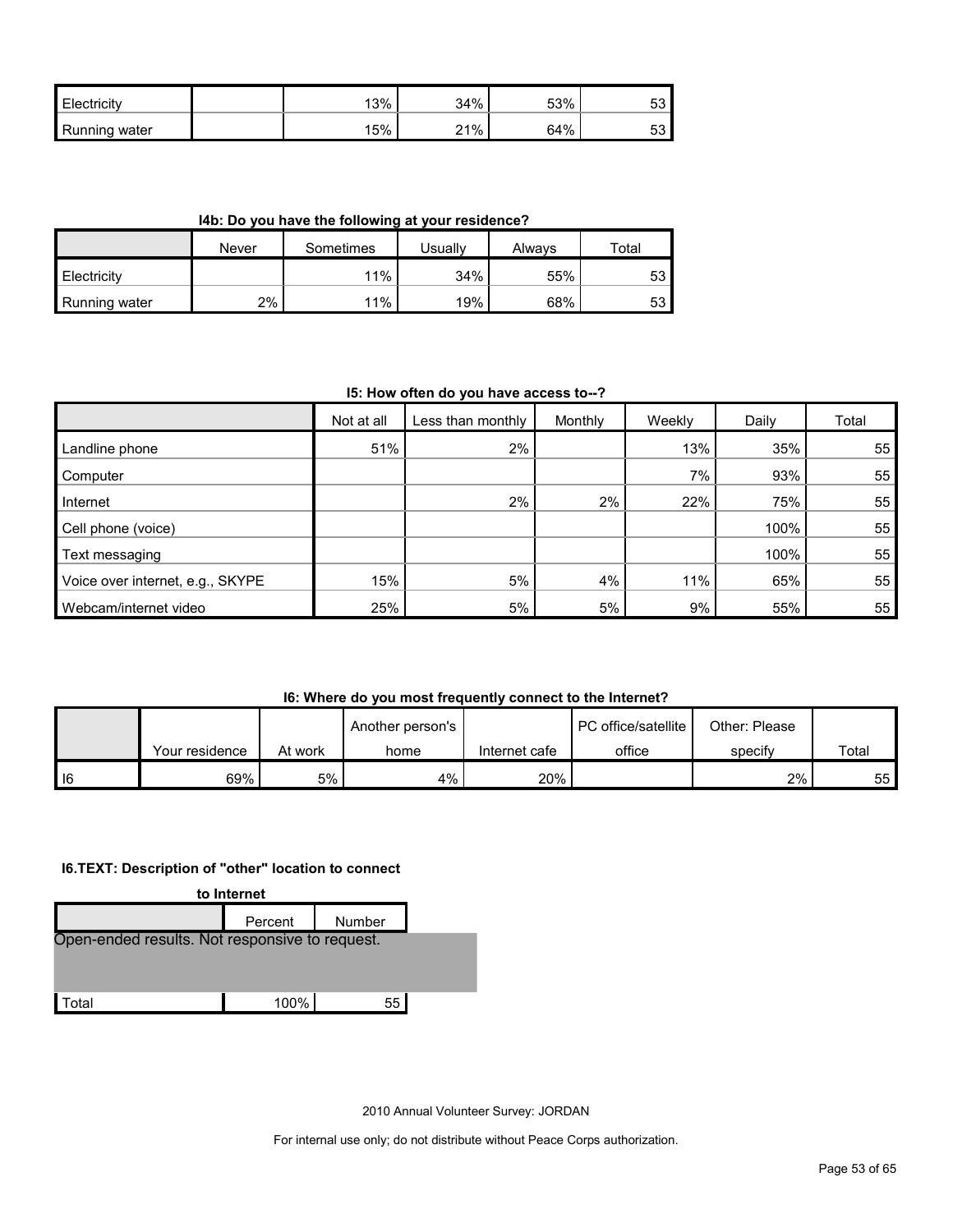|  | I7: How long do you travel to access the internet using your typical transport method (one-way trip)? |  |  |  |  |  |
|--|-------------------------------------------------------------------------------------------------------|--|--|--|--|--|
|  |                                                                                                       |  |  |  |  |  |

| Less than one |                  | From two to four |                     | More than eight |       |
|---------------|------------------|------------------|---------------------|-----------------|-------|
| hour          | One to two hours | hours            | Four to eight hours | hours           | Total |
| 86%           | 14%              |                  |                     |                 | 51    |

### **Percent of Volunteers Traveling to/from Internet Connection in One Day (I8) by Travel Time (I7)**

|                                               |                        | 18 Return same day from traveling to Internet<br>connection? |    |       |
|-----------------------------------------------|------------------------|--------------------------------------------------------------|----|-------|
|                                               |                        | Yes                                                          | No | Total |
| I7 Typical time to reach Internect connection | Less than one hour     | 88%                                                          |    | 44    |
|                                               | One to two hours       | 12%                                                          |    | 6     |
|                                               | From two to four hours |                                                              |    |       |
|                                               | Four to eight hours    |                                                              |    |       |
|                                               | More than eight hours  |                                                              |    |       |
|                                               | Total                  | 100%                                                         |    | 50    |

## **Number of Volunteers Traveling to/from Internet Connection in One Day (I8) by Travel Time (I7)**

|                                               |                        | 18 Return same day from traveling to Internet<br>connection? |    |       |
|-----------------------------------------------|------------------------|--------------------------------------------------------------|----|-------|
|                                               |                        | Yes                                                          | No | Total |
| I7 Typical time to reach Internect connection | Less than one hour     | 44                                                           |    | 44    |
|                                               | One to two hours       | 6                                                            |    | 6     |
|                                               | From two to four hours |                                                              |    |       |
|                                               | Four to eight hours    |                                                              |    |       |
|                                               | More than eight hours  |                                                              |    |       |
|                                               | Total                  | 50                                                           |    | 50    |

## **I9: Have you participated in the Coverdell World Wise**

## **Schools/Correspondence Match (CWWS/CM)?**

| Yes - Please          | No - Please       |       |
|-----------------------|-------------------|-------|
| describe your         | describe your     |       |
| activities/interactio | reason(s) for not |       |
| n withCWWS/CM         | participating     | Total |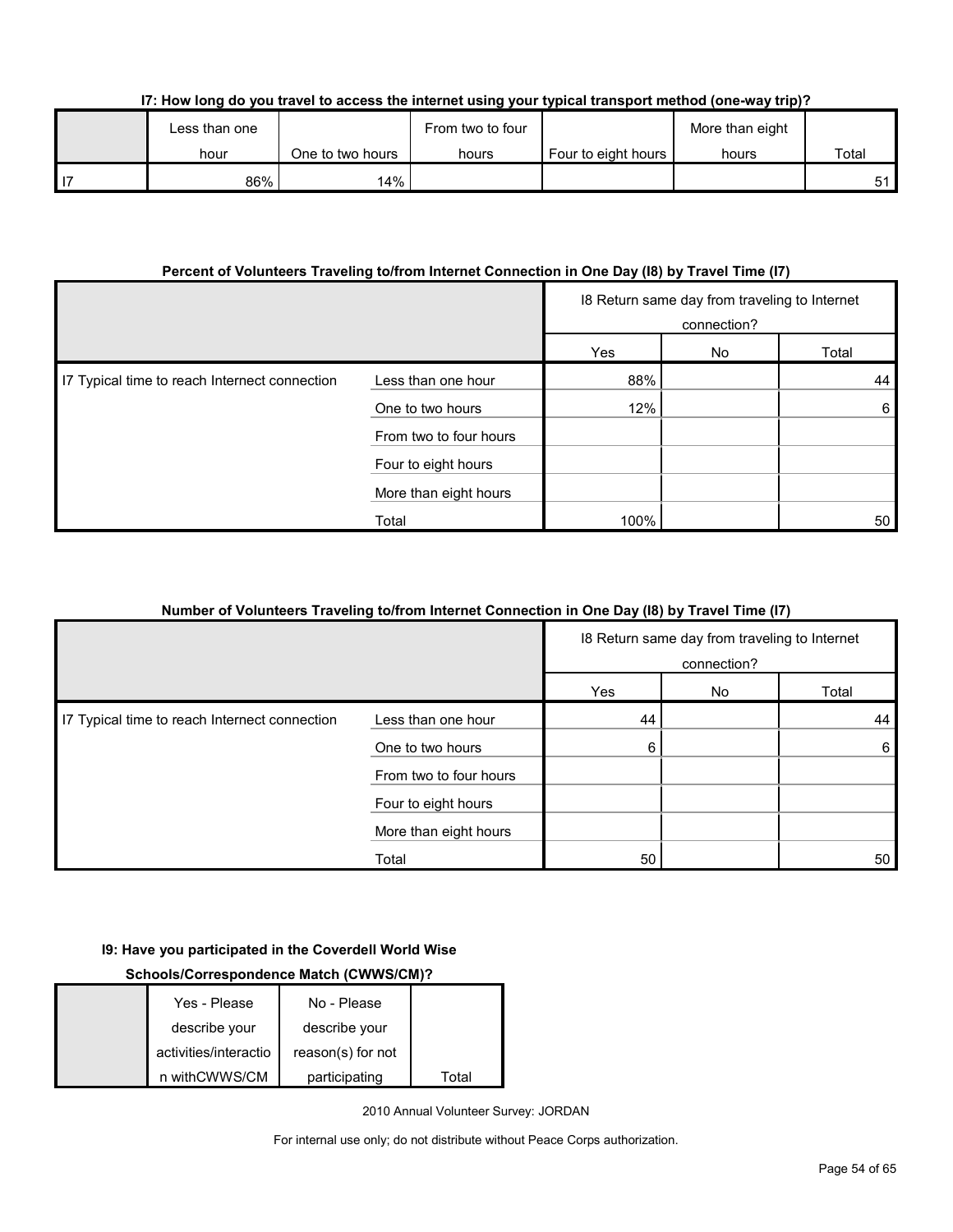| ιz | 0.107<br> | 76% |  |
|----|-----------|-----|--|
|    |           |     |  |

NOTE: See the Open-Ended Responses Report for PCV descriptions

of participation and reasons for not participating.

|                                                      |                      | Minimally | Moderately | Considerably |
|------------------------------------------------------|----------------------|-----------|------------|--------------|
|                                                      | Not at all stressful | stressful | stressful  | stressful    |
| <b>Cultural issues</b>                               | 4%                   | 16%       | 24%        | 35%          |
| Dealing with violence in country                     | 38%                  | 36%       | 11%        | 4%           |
| Health/medical problems                              | 22%                  | 39%       | 22%        | 13%          |
| Issues including family, friends, loved ones in U.S. | 16%                  | 47%       | 22%        | 9%           |
| Isolation/loneliness                                 | 15%                  | 45%       | 15%        | 11%          |
| Local language                                       | 7%                   | 35%       | 35%        | 18%          |
| Primary assignment                                   | 4%                   | 27%       | 29%        | 25%          |
| Romantic relationships in-country                    | 38%                  | 16%       | 11%        | 5%           |
| Interactions with other Volunteers                   | 38%                  | 38%       | 13%        | 4%           |
| Interactions with PC Staff                           | 40%                  | 25%       | 15%        | 15%          |
| Safety and security                                  | 38%                  | 40%       | 7%         | 7%           |
| Please specify below<br>Other:                       |                      |           |            | 5%           |

## **I10: To what extent do the following create stress and/or emotional health issues for you?**

#### **I10: To what extent do the following create stress and/or emotional health issues for you?**

|                                                      | Exceptionally |     |       |
|------------------------------------------------------|---------------|-----|-------|
|                                                      | stressful     | NA. | Total |
| Cultural issues                                      | 22%           |     | 55    |
| Dealing with violence in country                     | 2%            | 9%  | 55    |
| Health/medical problems                              | 2%            | 2%  | 54    |
| Issues including family, friends, loved ones in U.S. | 5%            |     | 55    |
| Isolation/loneliness                                 | 15%           |     | 55    |
| Local language                                       | 5%            |     | 55    |
| Primary assignment                                   | 15%           |     | 55    |
| Romantic relationships in-country                    |               | 29% | 55    |
| Interactions with other Volunteers                   | 2%            | 5%  | 55    |
| Interactions with PC Staff                           | 2%            | 4%  | 55    |
| Safety and security                                  | 5%            | 2%  | 55    |
| Please specify below<br>Other:                       | 5%            | 91% | 22    |

2010 Annual Volunteer Survey: JORDAN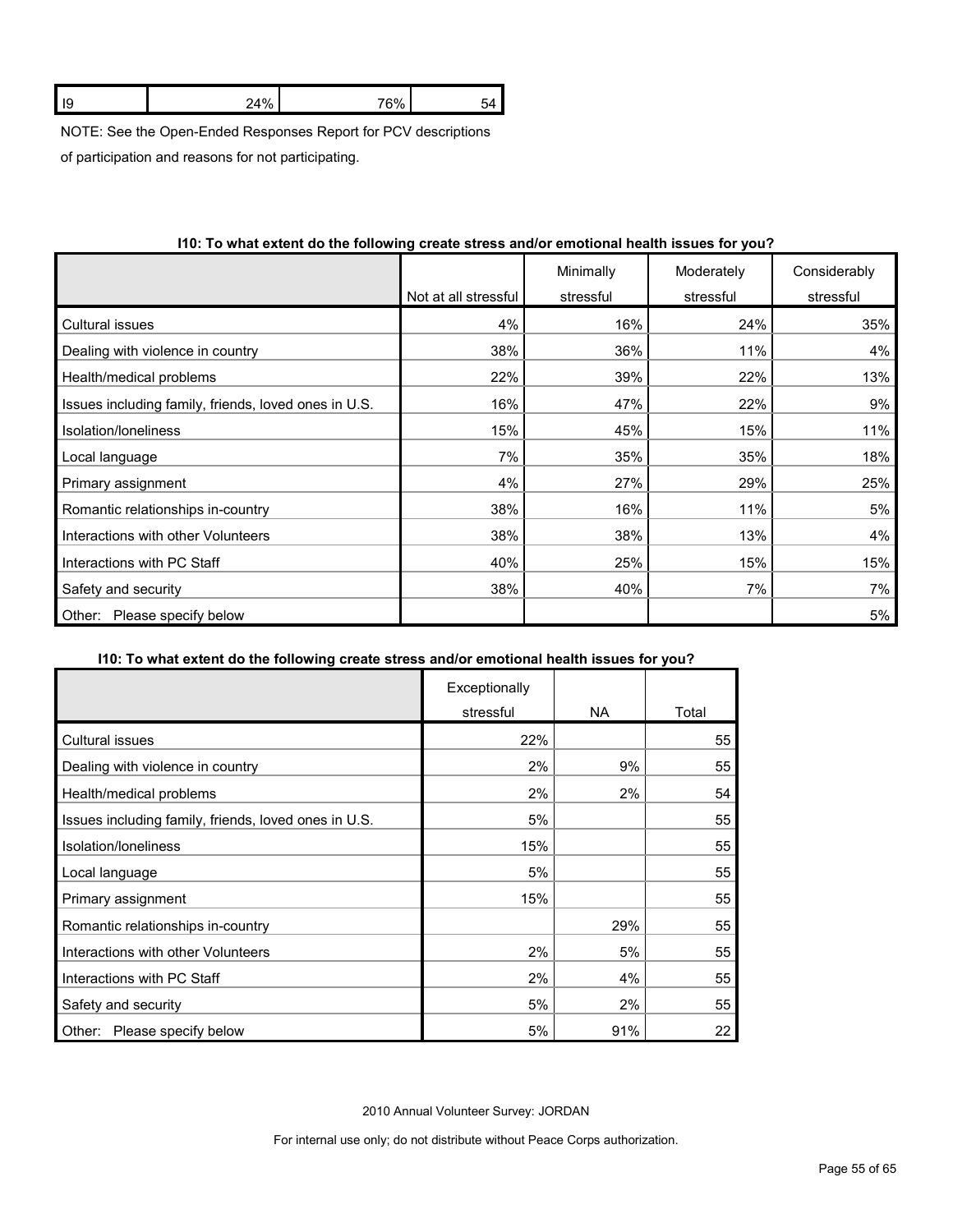|                                         | Not at all stressful | Minimally stressful | Moderately<br>stressful | Considerably<br>stressful |
|-----------------------------------------|----------------------|---------------------|-------------------------|---------------------------|
| <b>Cultural issues</b>                  | 4%                   | 16%                 | 24%                     | 35%                       |
| Dealing with violence in country        | 42%                  | 40%                 | 12%                     | 4%                        |
| Health/medical problems                 | 23%                  | 40%                 | 23%                     | 13%                       |
| Issues including family, friends, loved | 16%                  | 47%                 | 22%                     | 9%                        |
| ones in U.S.                            |                      |                     |                         |                           |
| Isolation/Ioneliness                    | 15%                  | 45%                 | 15%                     | 11%                       |
| Local language                          | 7%                   | 35%                 | 35%                     | 18%                       |
| Primary assignment                      | 4%                   | 27%                 | 29%                     | 25%                       |
| Romantic relationships in-country       | 54%                  | 23%                 | 15%                     | 8%                        |
| Interactions with other Volunteers      | 40%                  | 40%                 | 13%                     | 4%                        |
| Interactions with PC Staff              | 42%                  | 26%                 | 15%                     | 15%                       |
| Safety and security                     | 39%                  | 41%                 | 7%                      | 7%                        |
| Please specify below<br>Other:          |                      |                     |                         | 50%                       |

**I10: To what extent do the following create stress and/or emotional health issues for you? (excluding "NA" responses)**

## **I10: To what extent do the following create stress and/or emotional**

### **health issues for you? (excluding "NA" responses)**

|                                         | Exceptionally |       |
|-----------------------------------------|---------------|-------|
|                                         | stressful     | Total |
| <b>Cultural issues</b>                  | 22%           | 55    |
| Dealing with violence in country        | 2%            | 50    |
| Health/medical problems                 | 2%            | 53    |
| Issues including family, friends, loved | 5%            | 55    |
| ones in U.S.                            |               |       |
| Isolation/loneliness                    | 15%           | 55    |
| Local language                          | 5%            | 55    |
| Primary assignment                      | 15%           | 55    |
| Romantic relationships in-country       |               | 39    |
| Interactions with other Volunteers      | 2%            | 52    |
| Interactions with PC Staff              | 2%            | 53    |
| Safety and security                     | 6%            | 54    |
| Please specify below<br>Other:          | 50%           | 2     |

2010 Annual Volunteer Survey: JORDAN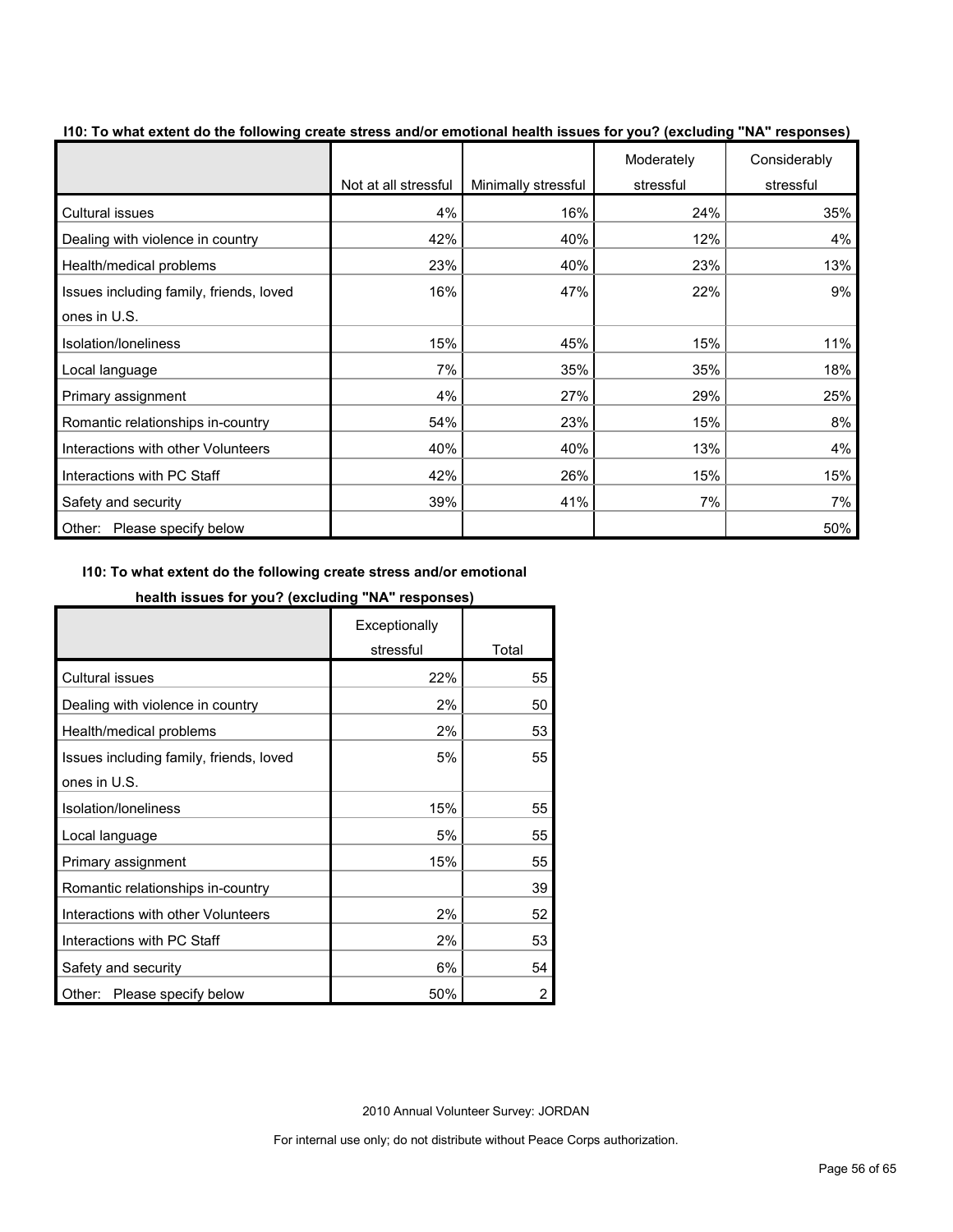|                                                | Percent | Number |  |
|------------------------------------------------|---------|--------|--|
| Open-ended results. Not responsive to request. |         |        |  |
|                                                |         |        |  |
|                                                |         |        |  |
|                                                |         |        |  |
|                                                |         |        |  |
|                                                |         |        |  |
|                                                |         |        |  |
|                                                |         |        |  |
| Total                                          | 100%    | 55     |  |

NOTE: Long PCV descriptions of "other" factors may have be cut off in this table. The complete text is available upon request from OSIRP.

|                                    |               | % Using This          | <b>Total PCVs</b> |
|------------------------------------|---------------|-----------------------|-------------------|
|                                    | PCV Responses | <b>Stress Reducer</b> | Responding        |
| Friends/family in U.S.             | 46            | 84%                   |                   |
| Pursue personal hobbies/interests  | 46            | 84%                   |                   |
| PCVs outside my community          | 41            | 75%                   |                   |
| Leave community for a time         | 41            | 75%                   |                   |
| Participate in sports/exercise     | 37            | 67%                   |                   |
| Get involved in other projects     | 33            | 60%                   |                   |
| PCVs in my community               | 29            | 53%                   |                   |
| Pray                               | 26            | 47%                   |                   |
| Co-workers/friends (not PCVs)      | 25            | 45%                   |                   |
| Meditate                           | 11            | 20%                   |                   |
| My host family                     | 10            | 18%                   |                   |
| Peer Support Network               | 10            | 18%                   |                   |
| Other activities                   | 10            | 18%                   |                   |
| PC in-country staff                | 9             | 16%                   |                   |
| Attend individual/group counseling | 4             | 7%                    |                   |
| Others                             | 3             | 5%                    |                   |
| Office of Special Services         |               |                       |                   |
| Total                              |               |                       | 55                |
|                                    |               |                       |                   |

### **I11: Please mark all of the typical ways in which you cope with stress.**

\*Percents total to more than 100% since Volunteers were asked to "mark all that apply."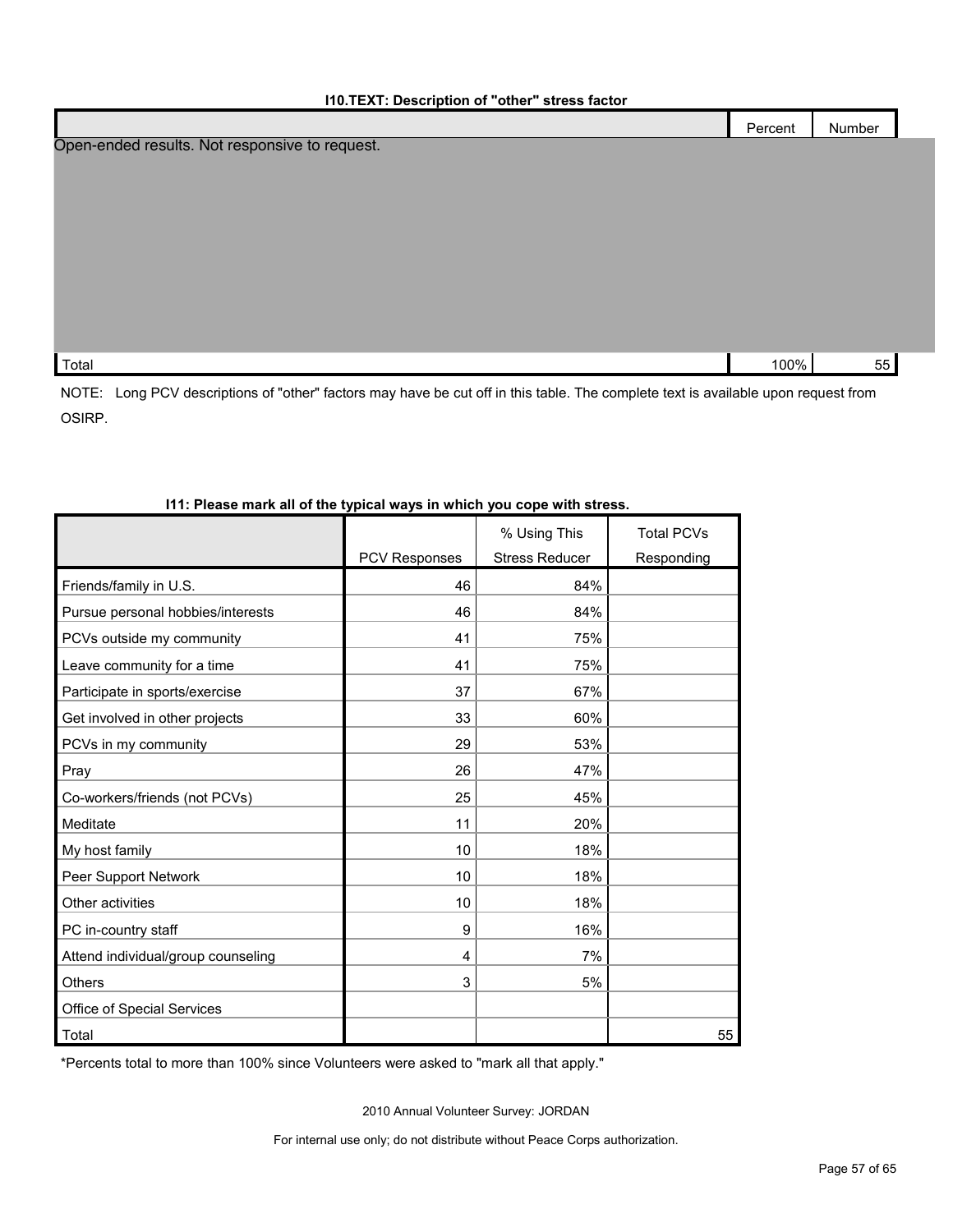| 111: Others I talk with to reduce stress       |         |        |  |  |  |  |
|------------------------------------------------|---------|--------|--|--|--|--|
|                                                | Percent | Number |  |  |  |  |
| Open-ended results. Not responsive to request. |         |        |  |  |  |  |
|                                                |         |        |  |  |  |  |
|                                                |         |        |  |  |  |  |
|                                                |         |        |  |  |  |  |
| otal                                           | 100%    | 55     |  |  |  |  |

### **I11: Other activities to reduce stress**

|                                                | Percent | Number |  |
|------------------------------------------------|---------|--------|--|
| Open-ended results. Not responsive to request. |         |        |  |
|                                                |         |        |  |
|                                                |         |        |  |
|                                                |         |        |  |
|                                                |         |        |  |
|                                                |         |        |  |
|                                                |         |        |  |
|                                                |         |        |  |
|                                                |         |        |  |
|                                                |         |        |  |
|                                                |         |        |  |
| Total                                          | 100%    | 55     |  |

## **I8: When asked about ways of coping with stress, Volunteers who**

**answered "No stress"** 

|                       |      | Yes, I have no |       |
|-----------------------|------|----------------|-------|
|                       | NA   | stress         | Total |
| <b>I</b> I11.NOSTRESS | 100% |                | 55    |

## <span id="page-57-0"></span>**J. Overall Assessment of Your Peace Corps Service**

This section reports Volunteers' level of satisfaction with their Peace Corps service and their

2010 Annual Volunteer Survey: JORDAN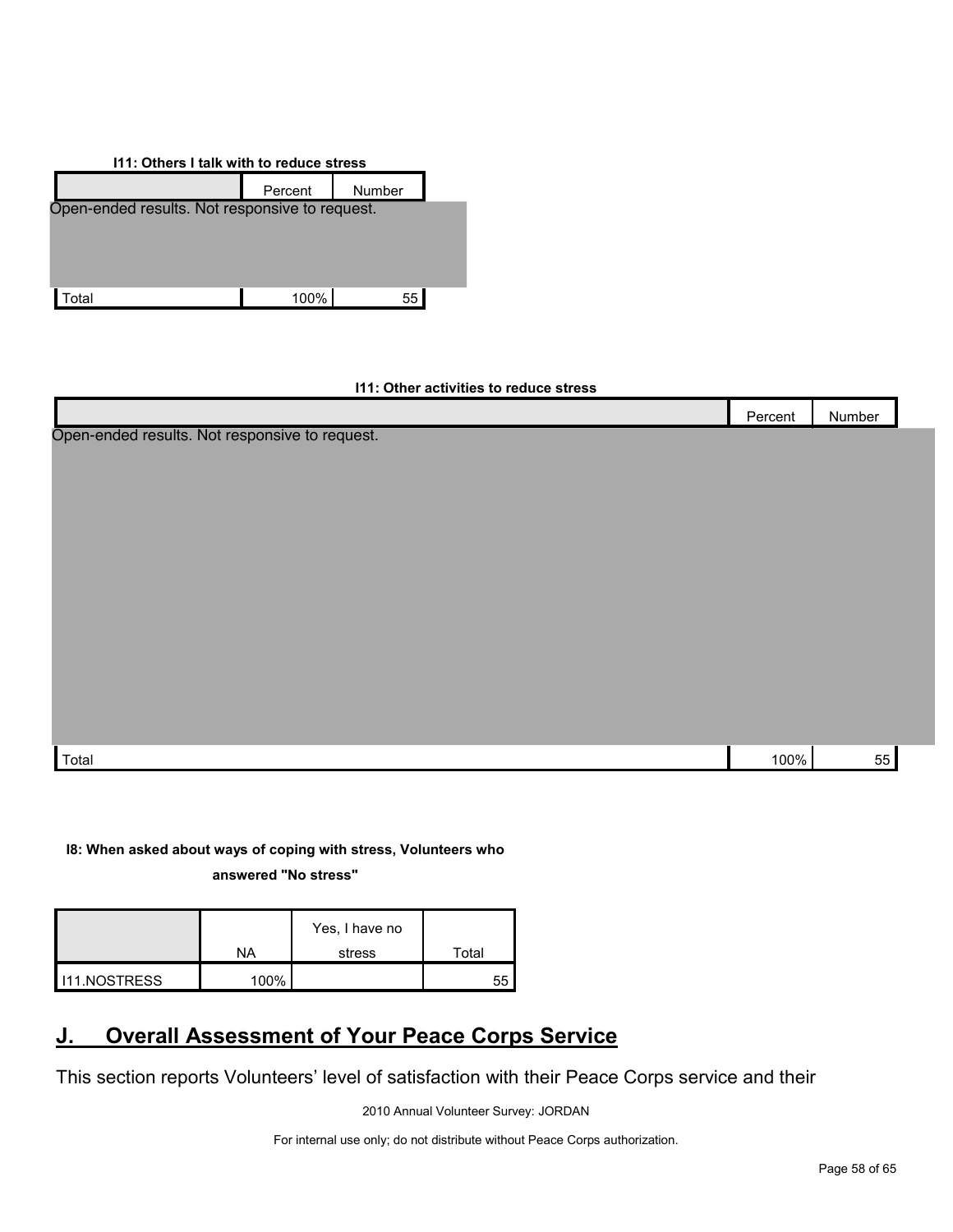expectations about completing their service.

## **J1: How personally rewarding do you find your--?**

|                                    | Not at all | Minimally | Adequately | Considerably | Exceptionally | Total |
|------------------------------------|------------|-----------|------------|--------------|---------------|-------|
| Overall Peace Corps service        |            | 11%       | 27%        | 44%          | 18%           | 55    |
| Community involvement              | 2%         | 16%       | 31%        | 45%          | 5%            | 55    |
| Experience with other Volunteers   |            | 7%        | 31%        | 49%          | 13%           | 55    |
| Work with counterparts/community   | 11%        | 24%       | 25%        | 38%          | 2%            | 55    |
| partners                           |            |           |            |              |               |       |
| Experience with other host country | 4%         | 15%       | 22%        | 49%          | 11%           | 55    |
| nationals                          |            |           |            |              |               |       |

NOTE: See the Open-Ended Responses Report for PCV comments on J7 "What has been the best aspect of your PC service?"

#### **J2: Today, would you make the same decision to join the Peace Corps?**

|               | <b>No</b> | Probablv<br>not | Possibly | Probably | Definitely | Total    |
|---------------|-----------|-----------------|----------|----------|------------|----------|
| $\sim$<br>ے ت | 2%        |                 | 13%      | 29%      | 56%        | ᄄ<br>ບບ⊤ |

## **J3: Would you recommend Peace Corps service to others you think are qualified?**

|      | No | Probably i.<br>not | Possibly | Probably | Definitely | Total    |
|------|----|--------------------|----------|----------|------------|----------|
| l J3 |    |                    | 11%      | 27%      | 62%        | 55<br>ັບ |

#### **J4: Do you intend to complete your Peace Corps service?**

|        | No | Not sure | Yes | Might extend | $\tau$ otal |
|--------|----|----------|-----|--------------|-------------|
| $I$ J4 | 2% | 2%       | 80% | 16%          | 55          |

#### **J5: Would your host country benefit most if the Peace Corps program was---?**

|    |              |         | Refocused/redesig |                  |          |       |
|----|--------------|---------|-------------------|------------------|----------|-------|
|    | Discontinued | Reduced | ned               | Maintained as is | Expanded | Total |
| J5 | 2%           |         | 64%               | 7%               | 27%      | 55I   |

2010 Annual Volunteer Survey: JORDAN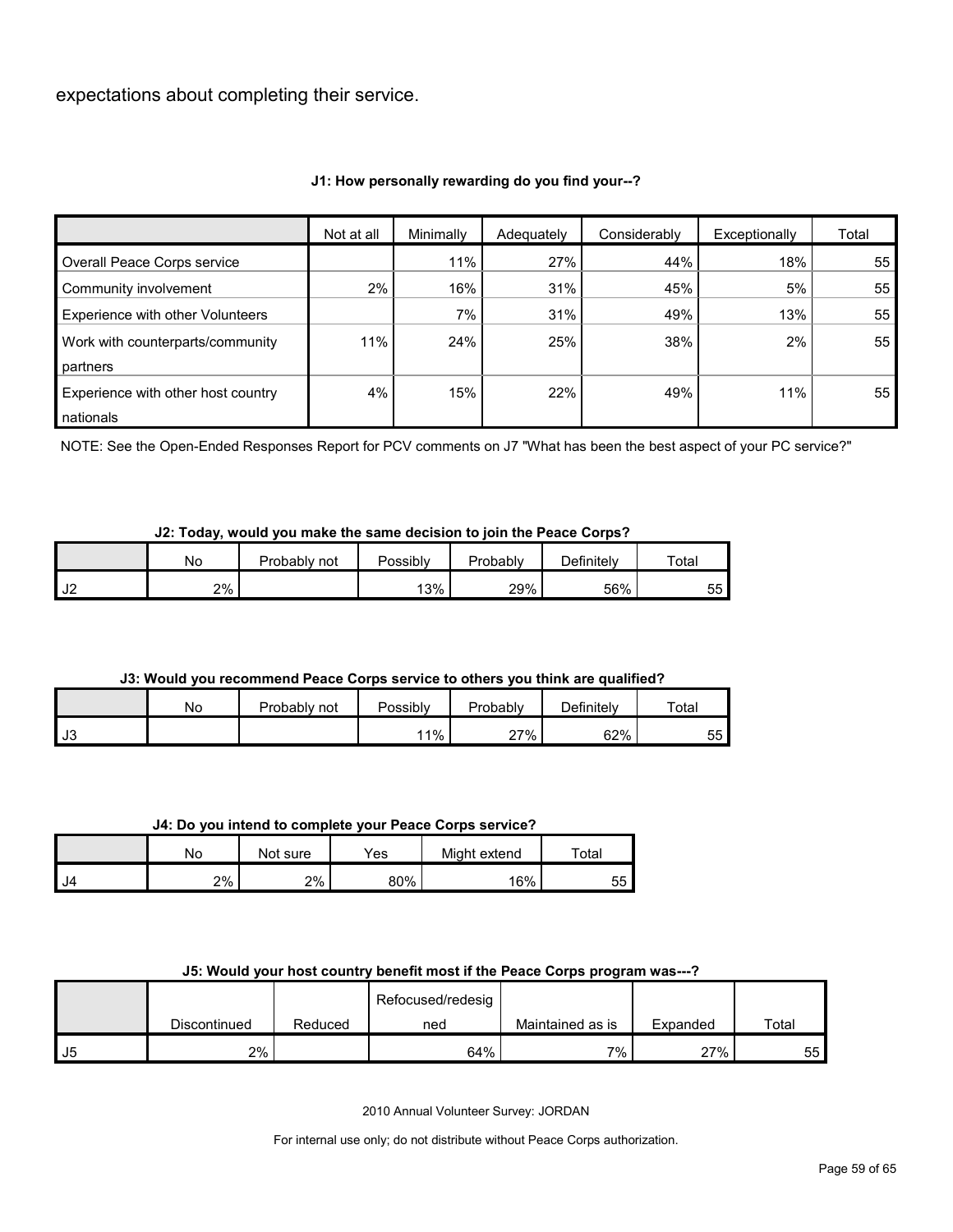|    | ---------    |         |                   |                  |          |       |
|----|--------------|---------|-------------------|------------------|----------|-------|
|    |              |         | Refocused/redesig |                  |          |       |
|    | Discontinued | Reduced | ned               | Maintained as is | Expanded | Total |
| J5 | 2%           |         | 64%               | 7%               | 27%      | 55    |

**J5: Would your host country benefit most if the Peace Corps program was---?**

NOTE: See the Open-Ended Responses Report for PCV comments on J6 "How can the PC better address the needs of your host country?"

## <span id="page-59-0"></span>**K. Demographics and Factors Affecting Extensions**

This section reports on the age and gender of all respondents. It also reports on the importance Volunteers place on various factors that may influence their decision to extend or not extend their service beyond two years. Volunteers who answered that they either were considering an extension or were already serving beyond two years were asked to rate nine "motivating" factors and nine "challenging" factors. Volunteers could also write in any of their own motivating or challenging factors not included in the list.

## **K1: What is your age?**

|         | ___<br>$\sim$ |       |     |             |  |  |  |  |
|---------|---------------|-------|-----|-------------|--|--|--|--|
|         | 20-29         | 30-49 | 50+ | $\tau$ otal |  |  |  |  |
| AGE3grp | 76%           | 9%    | 15% | 55          |  |  |  |  |

## **K2: What is your gender?**

|               | Female | Male | ™ota⊦ |  |
|---------------|--------|------|-------|--|
| <b>GENDER</b> | 59%    | 41%  | 54    |  |

Other demographic tables are available upon request

## **K8: Are you considering a 3rd year extension?**

|                                              | Percent | Number |
|----------------------------------------------|---------|--------|
| l No                                         | 69%     | 38     |
| May extend beyond my original COS date       | 25%     | 14     |
| I am now serving beyond my original COS date | 5%      |        |
| Total                                        | 100%    | 55     |

## **Ext Q1: Comparison of Reasons for Extending by Importance to PCVs Who May Extend Beyond COS**

2010 Annual Volunteer Survey: JORDAN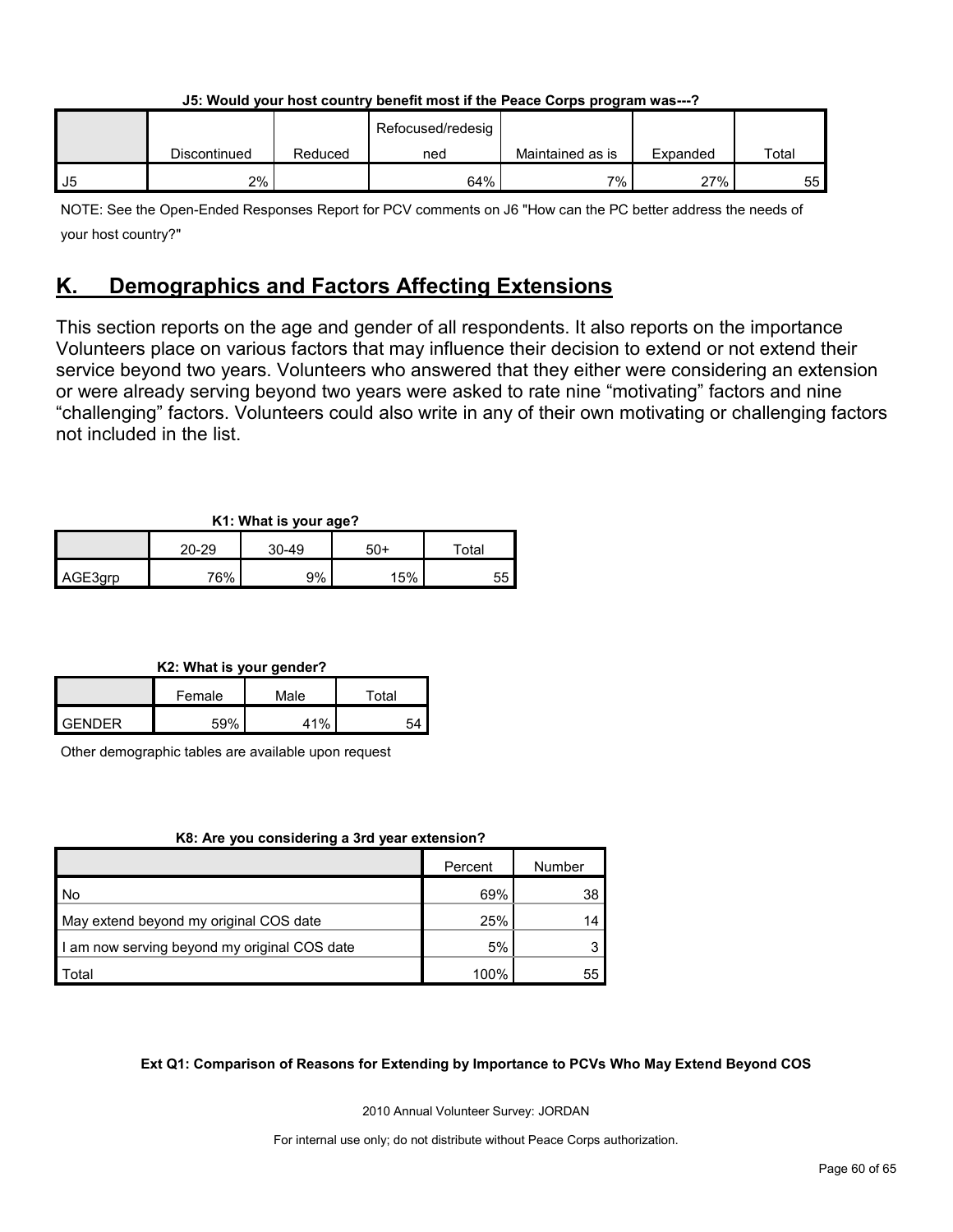|                                                         |               | Somewhat  |           |           |       |
|---------------------------------------------------------|---------------|-----------|-----------|-----------|-------|
|                                                         | Not Important | important | Important | <b>NA</b> | Total |
| Ability to partner with an NGO and/or government        | 7%            | 29%       | 64%       |           | 14    |
| counterpart                                             |               |           |           |           |       |
| Additional financial compensation (higher living        | 7%            | 21%       | 71%       |           | 14    |
| allowance, etc.)                                        |               |           |           |           |       |
| Flexibility to design my extension assignment           |               | 21%       | 79%       |           | 14    |
| Opportunity for more substantive work                   |               | 21%       | 79%       |           | 14    |
| Opportunity to finish or be more productive in my       | 14%           | 29%       | 57%       |           | 14    |
| project                                                 |               |           |           |           |       |
| Opportunity to serve in a different site, country or    | 8%            | 38%       | 54%       |           | 13    |
| project                                                 |               |           |           |           |       |
| Opportunity to take on additional responsibilities with |               | 50%       | 50%       |           | 14    |
| PC at post                                              |               |           |           |           |       |
| Recognition of excellent performance                    | 36%           | 36%       | 29%       |           | 14    |
| Support from local Peace Corps staff                    | 21%           | 29%       | 50%       |           | 14    |
| Other:<br>Please specify below                          |               |           | 33%       | 67%       | 3     |

NOTE: This table includes only PCVs who answered K8="May extend beyond my original COS date"

|                                                         | Not Important | Somewhat<br>important | Important | <b>NA</b> | Total |
|---------------------------------------------------------|---------------|-----------------------|-----------|-----------|-------|
| Ability to partner with an NGO and/or government        | 33%           |                       | 33%       | 33%       | 3     |
| counterpart                                             |               |                       |           |           |       |
| Additional financial compensation (higher living        | 33%           | 67%                   |           |           | 3     |
| allowance, etc.)                                        |               |                       |           |           |       |
| Flexibility to design my extension assignment           |               | 67%                   | 33%       |           | 3     |
| Opportunity for more substantive work                   |               | 33%                   | 67%       |           | 3     |
| Opportunity to finish or be more productive in my       |               | 33%                   |           | 67%       | 3     |
| project                                                 |               |                       |           |           |       |
| Opportunity to serve in a different site, country or    | 33%           |                       | 67%       |           | 3     |
| project                                                 |               |                       |           |           |       |
| Opportunity to take on additional responsibilities with |               |                       | 33%       | 67%       | 3     |
| PC at post                                              |               |                       |           |           |       |
| Recognition of excellent performance                    |               | 67%                   | 33%       |           | 3     |
| Support from local Peace Corps staff                    |               |                       | 67%       | 33%       | 3     |
| Please specify below<br>Other:                          |               |                       | 100%      |           |       |

#### **Ext Q1: Comparison of Reasons for Extending by Importance to PCVs Serving an Extension**

2010 Annual Volunteer Survey: JORDAN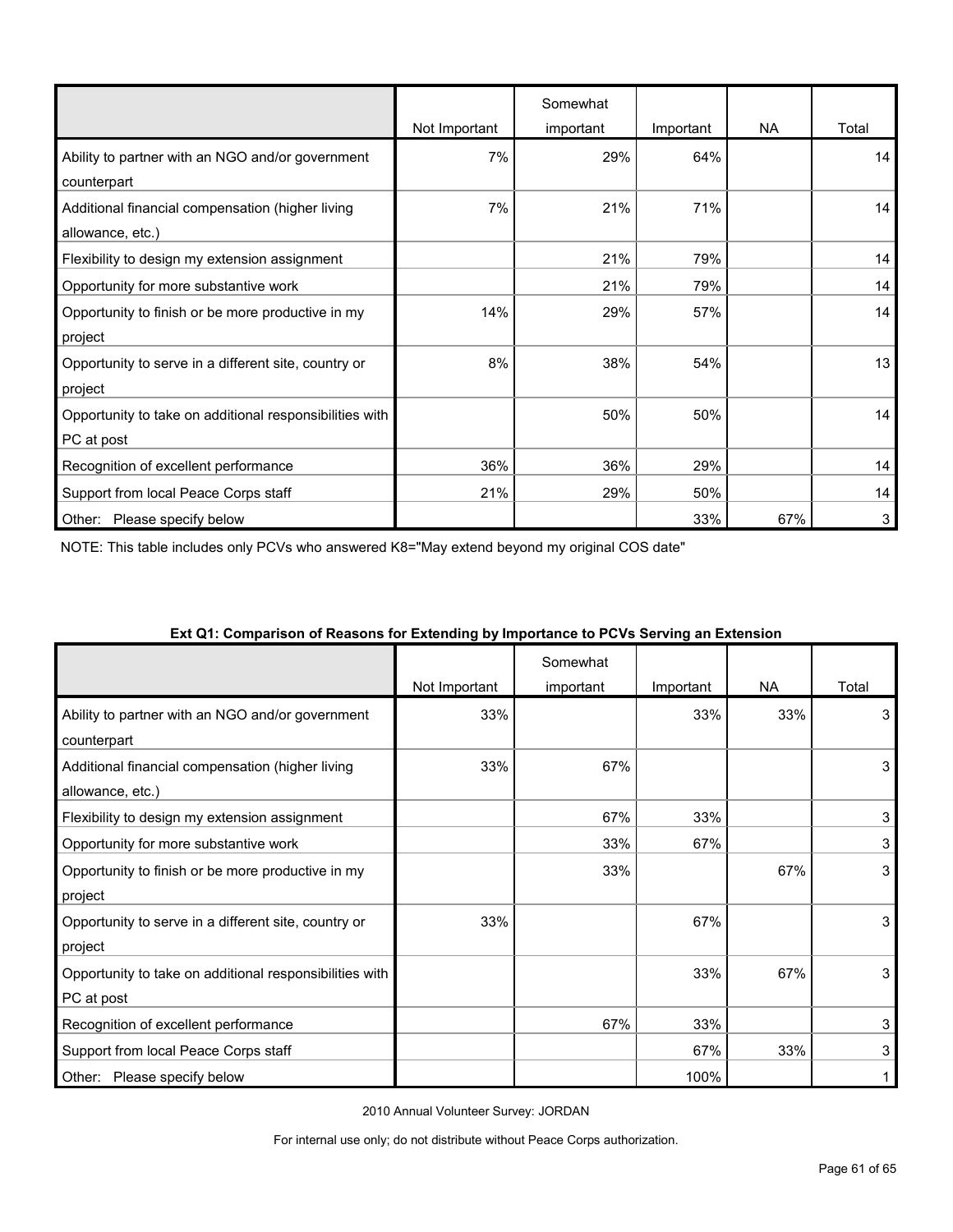|                                                         |               | Somewhat  |           |           |       |
|---------------------------------------------------------|---------------|-----------|-----------|-----------|-------|
|                                                         | Not Important | important | Important | <b>NA</b> | Total |
| Ability to partner with an NGO and/or government        | 33%           |           | 33%       | 33%       | 3     |
| counterpart                                             |               |           |           |           |       |
| Additional financial compensation (higher living        | 33%           | 67%       |           |           | 3     |
| allowance, etc.)                                        |               |           |           |           |       |
| Flexibility to design my extension assignment           |               | 67%       | 33%       |           | 3     |
| Opportunity for more substantive work                   |               | 33%       | 67%       |           | 3     |
| Opportunity to finish or be more productive in my       |               | 33%       |           | 67%       | 3     |
| project                                                 |               |           |           |           |       |
| Opportunity to serve in a different site, country or    | 33%           |           | 67%       |           | 3     |
| project                                                 |               |           |           |           |       |
| Opportunity to take on additional responsibilities with |               |           | 33%       | 67%       | 3     |
| PC at post                                              |               |           |           |           |       |
| Recognition of excellent performance                    |               | 67%       | 33%       |           | 3     |
| Support from local Peace Corps staff                    |               |           | 67%       | 33%       | 3     |
| Other: Please specify below                             |               |           | 100%      |           |       |

#### **Ext Q1: Comparison of Reasons for Extending by Importance to PCVs Serving an Extension**

NOTE: This table includes only PCVs who answered K8="Now serving beyond my original COS date"

## **Ext Q1: Comparison of Reasons for Extending by Importance to PCVs Who May Extend and PCVs Serving an Extension (excluding all "NA" responses)**

|                                                              | Are you considering a 3rd year extension? |                                        |           |       |  |  |
|--------------------------------------------------------------|-------------------------------------------|----------------------------------------|-----------|-------|--|--|
|                                                              |                                           | May extend beyond my original COS date |           |       |  |  |
|                                                              | Somewhat                                  |                                        |           |       |  |  |
|                                                              | Not Important                             | important                              | Important | Total |  |  |
| Ability to partner with an NGO and/or government             | 7%                                        | 29%                                    | 64%       | 14    |  |  |
| counterpart                                                  |                                           |                                        |           |       |  |  |
| Additional financial compensation (higher living             | 7%                                        | 21%                                    | 71%       | 14    |  |  |
| allowance, etc.)                                             |                                           |                                        |           |       |  |  |
| Flexibility to design my extension assignment                |                                           | 21%                                    | 79%       | 14    |  |  |
| Opportunity for more substantive work                        |                                           | 21%                                    | 79%       | 14    |  |  |
| Opportunity to finish or be more productive in my project    | 14%                                       | 29%                                    | 57%       | 14    |  |  |
| Opportunity to serve in a different site, country or project | 8%                                        | 38%                                    | 54%       | 13    |  |  |
| Opportunity to take on additional responsibilities with PC   |                                           | 50%                                    | 50%       | 14    |  |  |
| at post                                                      |                                           |                                        |           |       |  |  |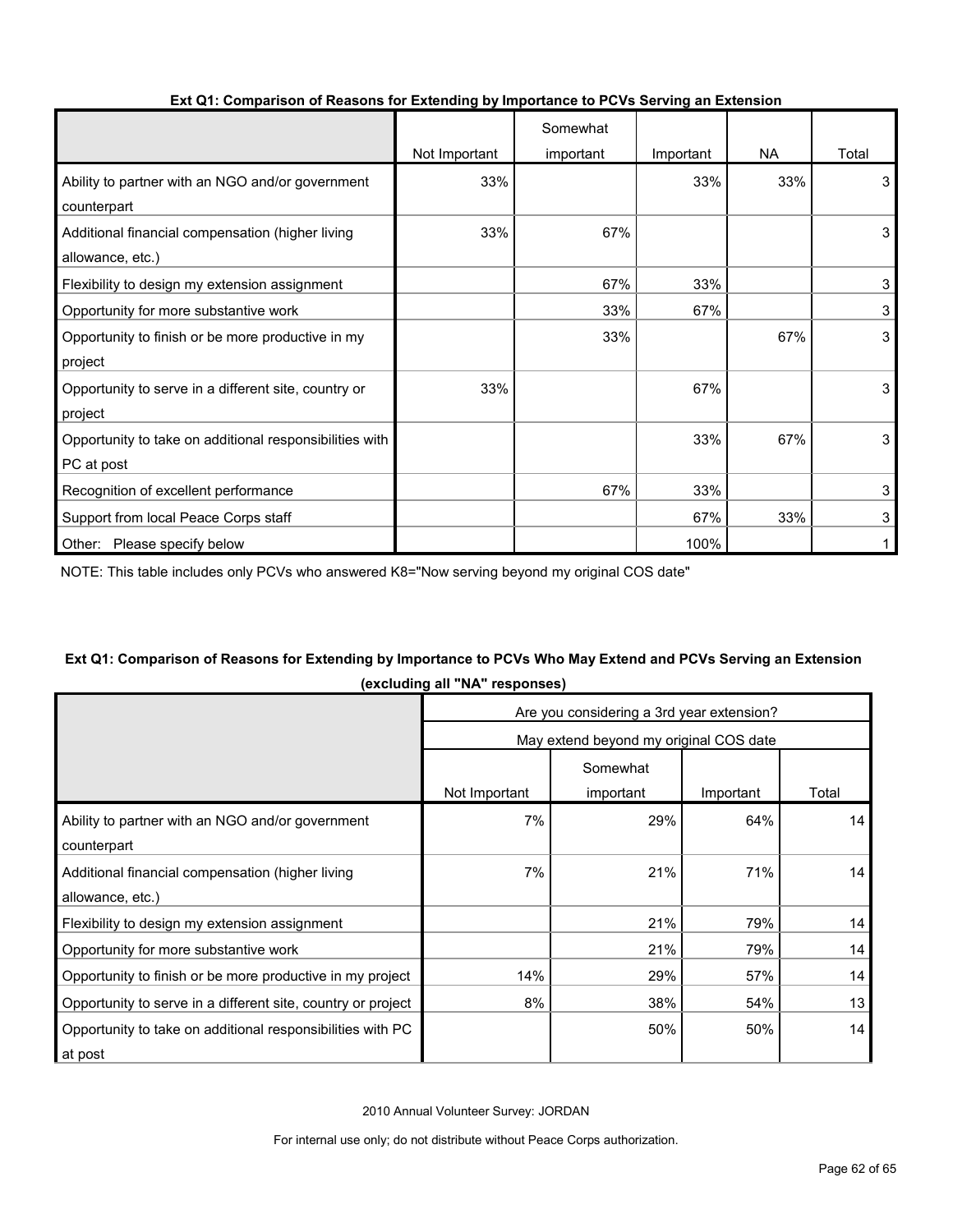| Recognition of excellent performance | 36% | 36% | 29%     | 14 |
|--------------------------------------|-----|-----|---------|----|
| Support from local Peace Corps staff | 21% | 29% | 50%     | 14 |
| Other:<br>Please specify below       |     |     | $100\%$ |    |

NOTE: See Open-Ended Responses Report for "other" reasons for extending beyond COS

## **Ext Q1: Comparison of Reasons for Extending by Importance to PCVs Who May Extend and PCVs Serving an Extension**

|                                                              | (excluding all "NA" responses)            |                                              |           |                |  |  |
|--------------------------------------------------------------|-------------------------------------------|----------------------------------------------|-----------|----------------|--|--|
|                                                              | Are you considering a 3rd year extension? |                                              |           |                |  |  |
|                                                              |                                           | I am now serving beyond my original COS date |           |                |  |  |
|                                                              |                                           | Somewhat                                     |           |                |  |  |
|                                                              | Not Important                             | important                                    | Important | Total          |  |  |
| Ability to partner with an NGO and/or government             | 50%                                       |                                              | 50%       | $\overline{2}$ |  |  |
| counterpart                                                  |                                           |                                              |           |                |  |  |
| Additional financial compensation (higher living             | 33%                                       | 67%                                          |           | 3              |  |  |
| allowance, etc.)                                             |                                           |                                              |           |                |  |  |
| Flexibility to design my extension assignment                |                                           | 67%                                          | 33%       | 3              |  |  |
| Opportunity for more substantive work                        |                                           | 33%                                          | 67%       | 3              |  |  |
| Opportunity to finish or be more productive in my project    |                                           | 100%                                         |           |                |  |  |
| Opportunity to serve in a different site, country or project | 33%                                       |                                              | 67%       | 3              |  |  |
| Opportunity to take on additional responsibilities with PC   |                                           |                                              | 100%      | 1              |  |  |
| at post                                                      |                                           |                                              |           |                |  |  |
| Recognition of excellent performance                         |                                           | 67%                                          | 33%       | 3              |  |  |
| Support from local Peace Corps staff                         |                                           |                                              | 100%      | 2              |  |  |
| Other:<br>Please specify below                               |                                           |                                              | 100%      |                |  |  |

NOTE: See Open-Ended Responses Report for "other" reasons for extending beyond COS

#### **Ext Q2: Comparison of Reasons for Not Extending by Importance to PCVs Who May Serve Beyond COS**

|                                                  |               | Somewhat  |           |           |                 |
|--------------------------------------------------|---------------|-----------|-----------|-----------|-----------------|
|                                                  | Not Important | important | Important | <b>NA</b> | Total           |
| Adjustment to new country or site                | 43%           | 29%       | 29%       |           | 14              |
| Bureaucratic challenges related to extension     | 21%           | 29%       | 50%       |           | 14              |
| process                                          |               |           |           |           |                 |
| Delaying the pursuit of professional/educational | 14%           | 36%       | 50%       |           | 14 <sub>1</sub> |
| opportunities                                    |               |           |           |           |                 |
| Family and personal reasons                      | 7%            | 29%       | 64%       |           | 14              |
| Feeling that I am ready to go home               | 7%            | 29%       | 64%       |           | 14              |
| Fellow Volunteers are leaving/have left          | 21%           | 57%       | 21%       |           | 14              |

2010 Annual Volunteer Survey: JORDAN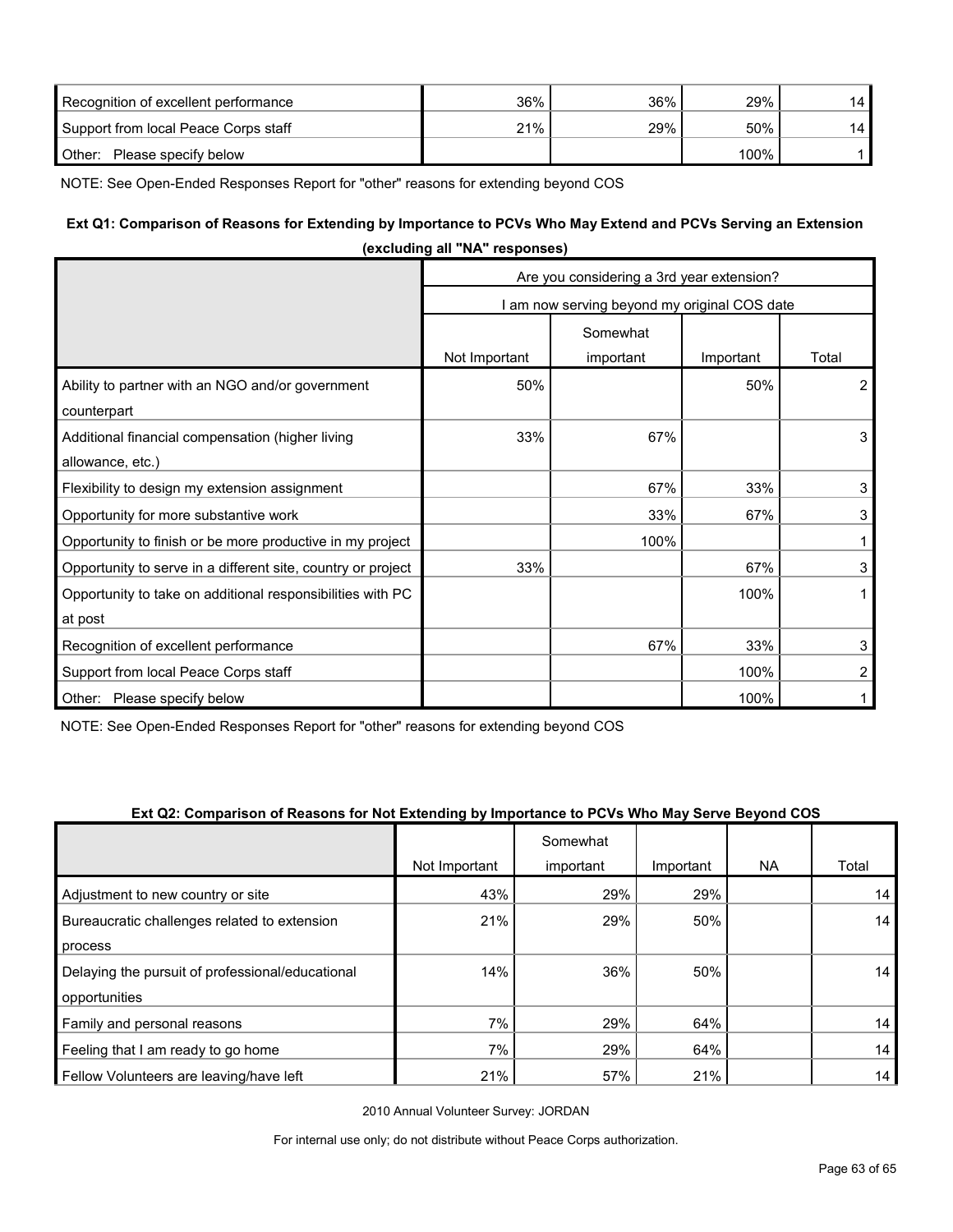| Lack of information about/difficulty defining the 3rd | 14% | 36% | 50% |      | 14 |
|-------------------------------------------------------|-----|-----|-----|------|----|
| year extension role                                   |     |     |     |      |    |
| Lack of professional development opportunities        | 36% | 14% | 50% |      | 14 |
| Lack of support from Peace Corps staff                | 29% | 21% | 36% | 14%  | 14 |
| Please specify below<br>Other:                        |     |     |     | 100% |    |

NOTE: This table includes only PCVs who answered K8="May extend beyond my original COS date"

| Ext Q2: Comparison of Reasons for Not Extending by Importance to PCVs Serving Beyond COS |  |
|------------------------------------------------------------------------------------------|--|
|------------------------------------------------------------------------------------------|--|

|                                                       |               | Somewhat  |           |           |       |
|-------------------------------------------------------|---------------|-----------|-----------|-----------|-------|
|                                                       | Not Important | important | Important | <b>NA</b> | Total |
| Adjustment to new country or site                     |               |           | 67%       | 33%       | 3     |
| Bureaucratic challenges related to extension          | 33%           |           | 33%       | 33%       | 3     |
| process                                               |               |           |           |           |       |
| Delaying the pursuit of professional/educational      |               |           | 67%       | 33%       | 3     |
| opportunities                                         |               |           |           |           |       |
| Family and personal reasons                           |               |           | 67%       | 33%       | 3     |
| Feeling that I am ready to go home                    |               | 33%       | 33%       | 33%       | 3     |
| Fellow Volunteers are leaving/have left               |               | 33%       | 33%       | 33%       | 3     |
| Lack of information about/difficulty defining the 3rd |               |           | 67%       | 33%       | 3     |
| year extension role                                   |               |           |           |           |       |
| Lack of professional development opportunities        |               | 33%       | 33%       | 33%       | 3     |
| Lack of support from Peace Corps staff                | 33%           |           |           | 67%       | 3     |
| Please specify below<br>Other:                        |               |           |           |           |       |

NOTE: This table includes only PCVs who answered K8="Now serving beyond my original COS date"

| Ext Q2: Comparison of Reasons for Not Extending by Importance to PCVs Who May Extend and PCVs Serving an |
|----------------------------------------------------------------------------------------------------------|
| <b>Extension (excluding all "NA" responses)</b>                                                          |

|                                                      | Are you considering a 3rd year extension?<br>May extend beyond my original COS date |           |           |       |
|------------------------------------------------------|-------------------------------------------------------------------------------------|-----------|-----------|-------|
|                                                      |                                                                                     |           |           |       |
|                                                      |                                                                                     | Somewhat  |           |       |
|                                                      | Not Important                                                                       | important | Important | Total |
| Adjustment to new country or site                    | 43%                                                                                 | 29%       | 29%       | 14    |
| Bureaucratic challenges related to extension process | 21%                                                                                 | 29%       | 50%       | 14    |
| Delaying the pursuit of professional/educational     | 14%                                                                                 | 36%       | 50%       | 14    |
| opportunities                                        |                                                                                     |           |           |       |

2010 Annual Volunteer Survey: JORDAN